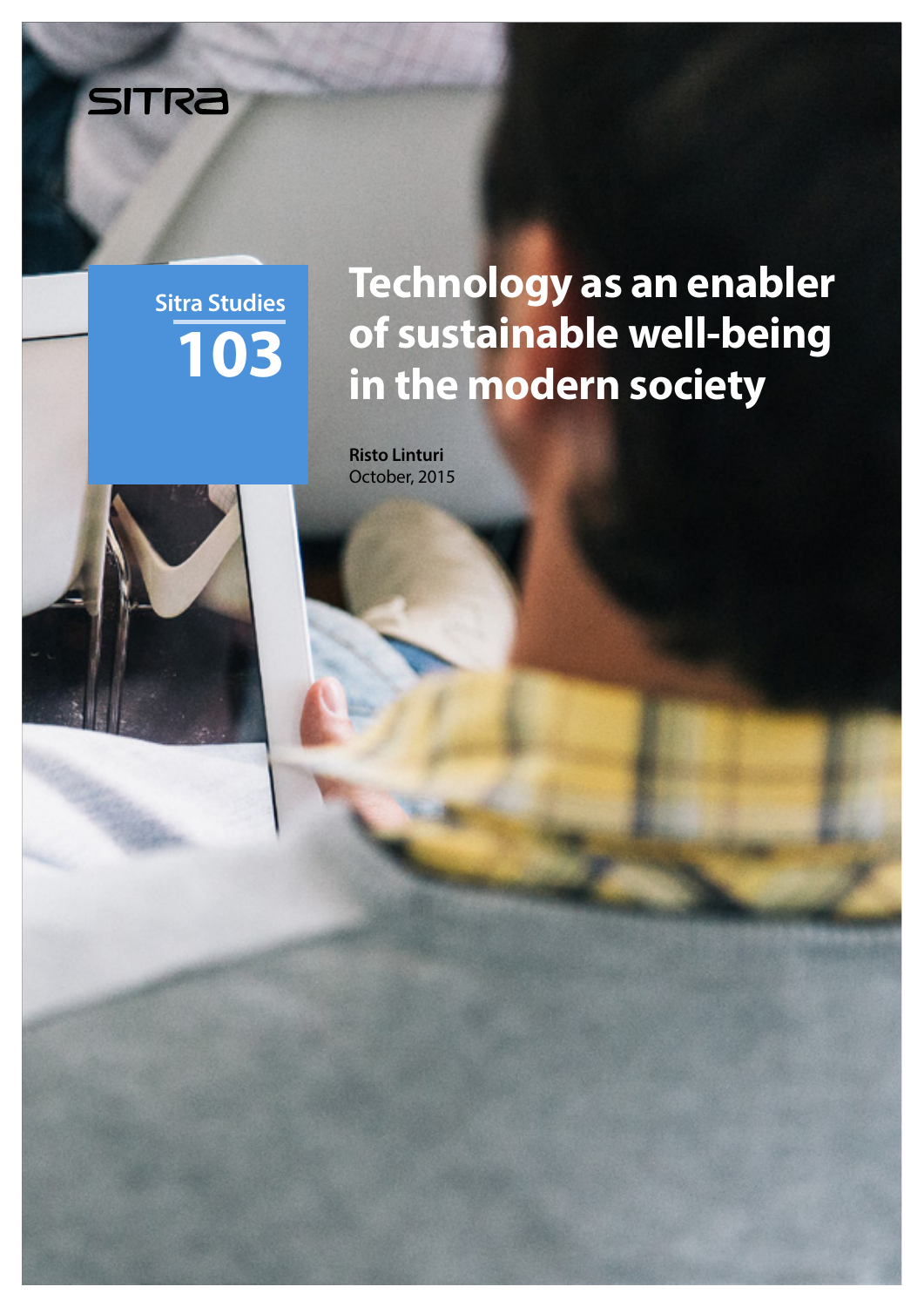© Sitra 2015

Sitra Studies 103

ISBN 978-951-563-942-4 (paperback) ISBN 978-951-563-943-1 (PDF) www.sitra.fi ISSN 1796-7104 (paperback) ISSN 1796-7112 (PDF) www.sitra.fi

Enquiries about the publication: email publications@sitra.fi or tel. + 358 9 618 991

Photos: Sitra

Erweko, Helsinki 2015

**Sitra Studies** is a Publication Series which focuses on the conclusions and outcomes of Sitra´s future-oriented work.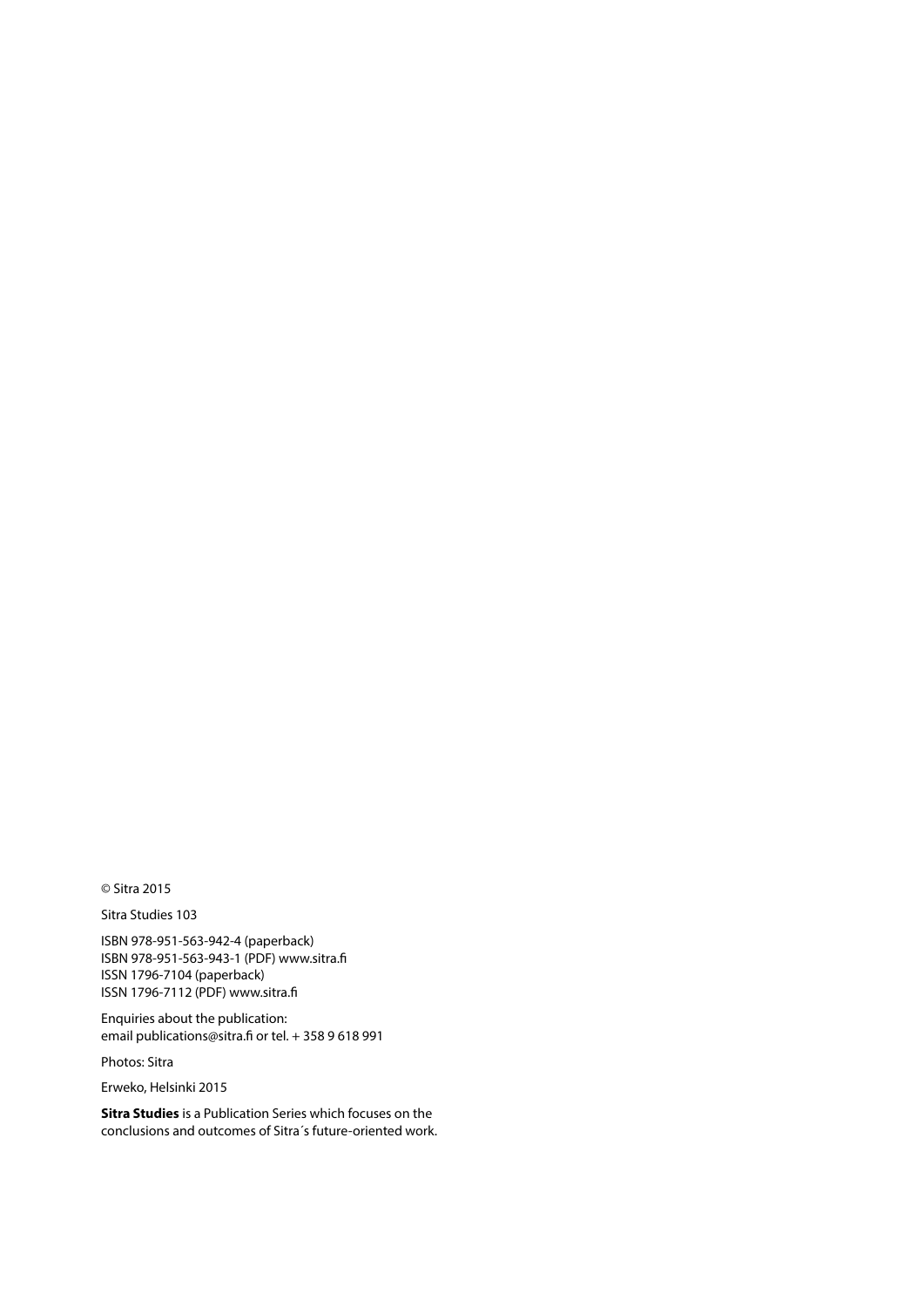# <span id="page-2-0"></span>Foreword

**AS PART OF ITS WORK** towards building a "Sustainable Well-being Society" the Finnish Innovation Fund Sitra has published a vision outlining the essential steps for leading a good life while remaining within the ecological boundaries of the planet. Sitra's efforts in building this vision have been based on intensive foresight, analysis and continual expert work, allowing the vision to be supplemented or renewed with new perspectives along the way.

In this report, Risto Linturi examines how technology development affects our vision: which technology trends support and enable sustainable well-being, and which trends threaten it? What are the roles of artificial intelligence, digitisation, biotechnology or nanomaterials in the pursuit of a sustainable future? How can society steer technological development in the desired directions?

Technology is so embedded in societal development that sometimes it is difficult to tell when technology development affects society or vice versa. In an open world, new technologies are present and spread throughout all societies, but the forms in which they manifest themselves differ between cultures. Accordingly, how technologies develop is not as essential as how societies use them.

As the author of this report emphasises, society can redirect its resources to support the development of technology, but it can also enable the adoption and spread of useful innovations, for example, by setting norms and standards, introducing incentives, investing in education, directing R&D funding and through communication.

In Finland, we tend to view ourselves as strong technology developers. Yet, only versatile and open-minded use of new technologies will enable us to prosper in the future too.

In order to be able to influence the technological developments made by a wide variety of decentralised actors, a shared direction – a vision – and co-ordination is needed. As a future-oriented organisation Sitra aims to strengthen societal debate on the future. Through its vision for a Sustainable Well-being Society it also aims to define the building blocks needed for a shared direction in society. Yet, as this report makes clear in relation to technology development, Sitra also wishes to test, challenge and refine its vision against important global development trends.

23 September 2015, Helsinki,

#### **Eeva Hellström**

Senior Lead, Strategy Finnish Innovation Fund Sitra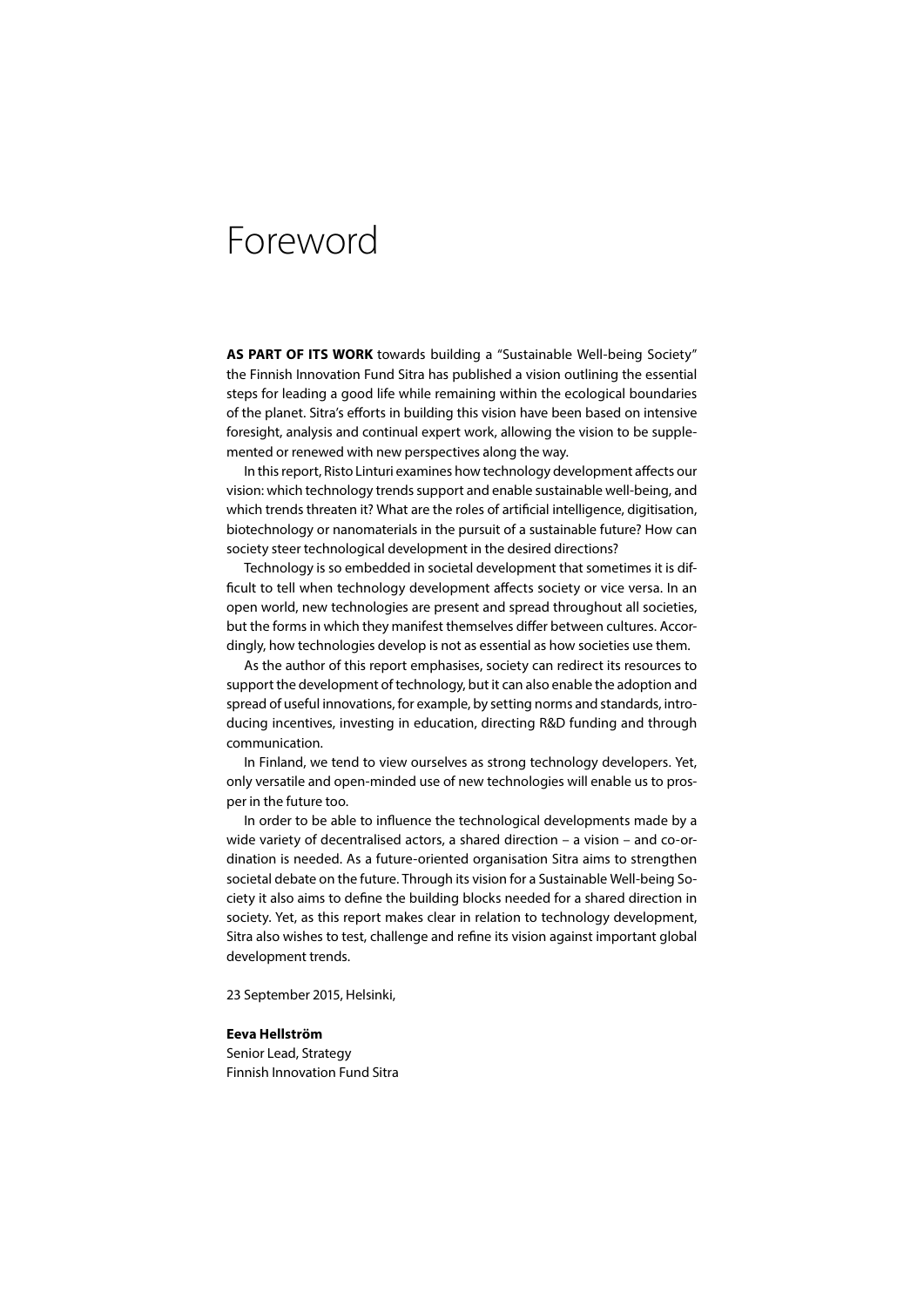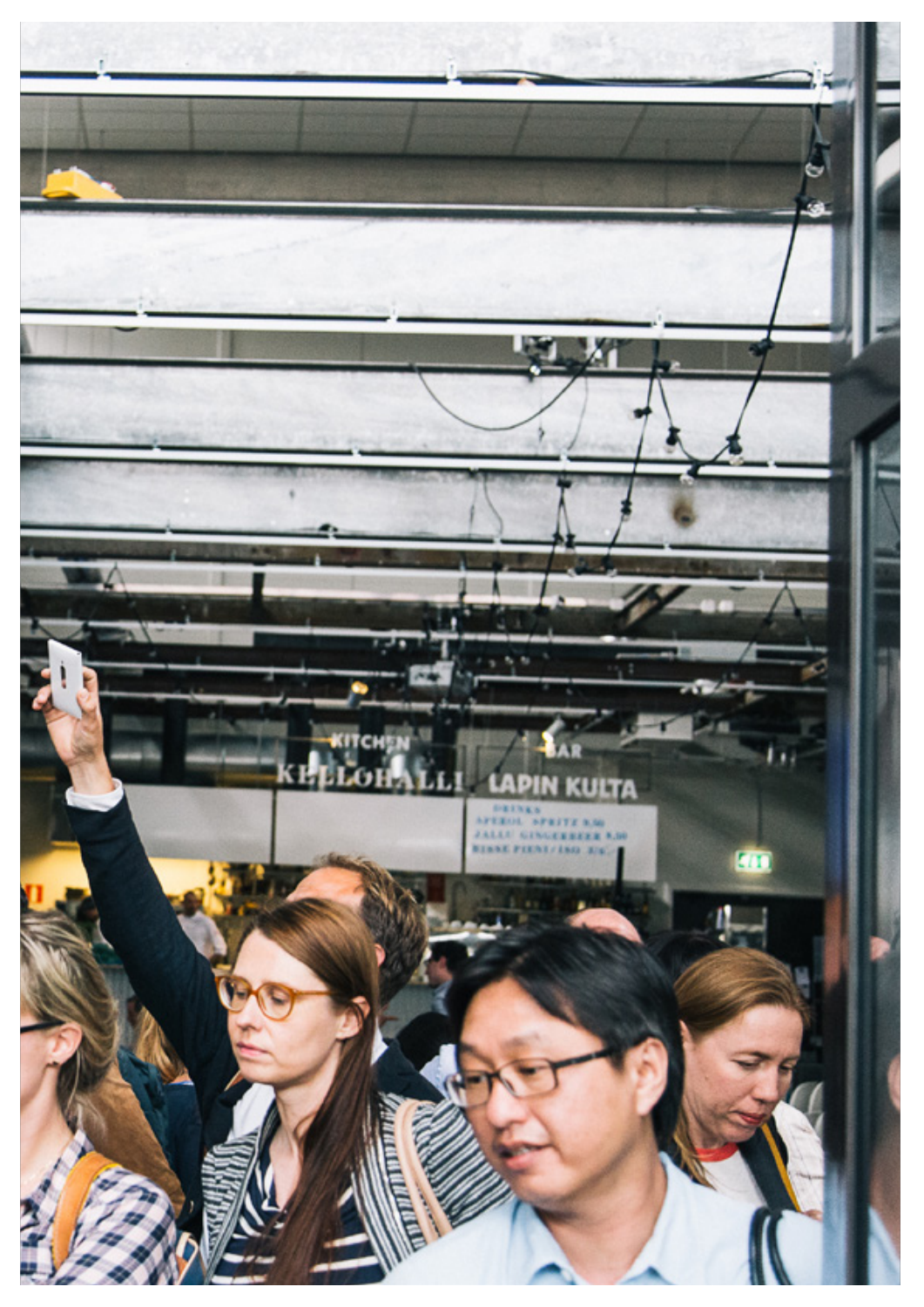Sitra Studies 103 **Technology as an enabler of sustainable well-being in the modern society**  Risto Linturi October, 2015

# Contents

| Foreword                                                                               | 1              |
|----------------------------------------------------------------------------------------|----------------|
| Executive summary                                                                      | $\overline{4}$ |
| 1. Introduction: Technology and Society                                                | 5              |
| 1.1 Technological progress impacts societal development                                | 5              |
| 1.2 Socio-technical regimes; influencing technological development                     | 6              |
| 1.3 Purpose of the paper: Developing technologies for Sustainable Well-being Societies | 7              |
| 2. Key technology drivers                                                              | 9              |
| 2.1 Virtualisation and digitisation of data                                            | 9              |
| 2.2 Artificial intelligence                                                            | 10             |
| 2.3 Instrumentation of everything                                                      | 11             |
| 2.4 Robotised transport and logistics                                                  | 12             |
| 2.5 Robotised production and services                                                  | 13             |
| 2.6 Nanomaterials                                                                      | 14             |
| 2.7 Biotechnology and pharmacology                                                     | 14             |
| 2.8 Energy technology                                                                  | 16             |
| 2.9 Digital crowd platforms                                                            | 16             |
| 2.10 Globalisation of ICT structures                                                   | 17             |
| 3. Technology impacts for Sustainable Well-being Societies                             | 19             |
| 3.1 Addressing well-being in a holistic way                                            | 19             |
| 3.2 Adjusting to planetary boundaries                                                  | 20             |
| 3.3 Empowering individuals and communities                                             | 21             |
| 3.4 Moving to a regenerative and collaborative economy                                 | 21             |
| 3.5 Building competencies for a complex world                                          | 22             |
| 3.6 Developing inclusive and adaptive governance                                       | 23             |
| 3.7 Work as a source of sustainable well-being                                         | 24             |
| 3.8 Consumption habits and lifestyles to support sustainable well-being                | 25             |
| 3.9 Sustainable well-being implies comprehensive social and healthcare services        | 26             |
| 3.10 School as an engine for achieving a Sustainable Well-being Society                | 27             |
| <b>4. Conclusions</b>                                                                  | 29             |
| References                                                                             | 32             |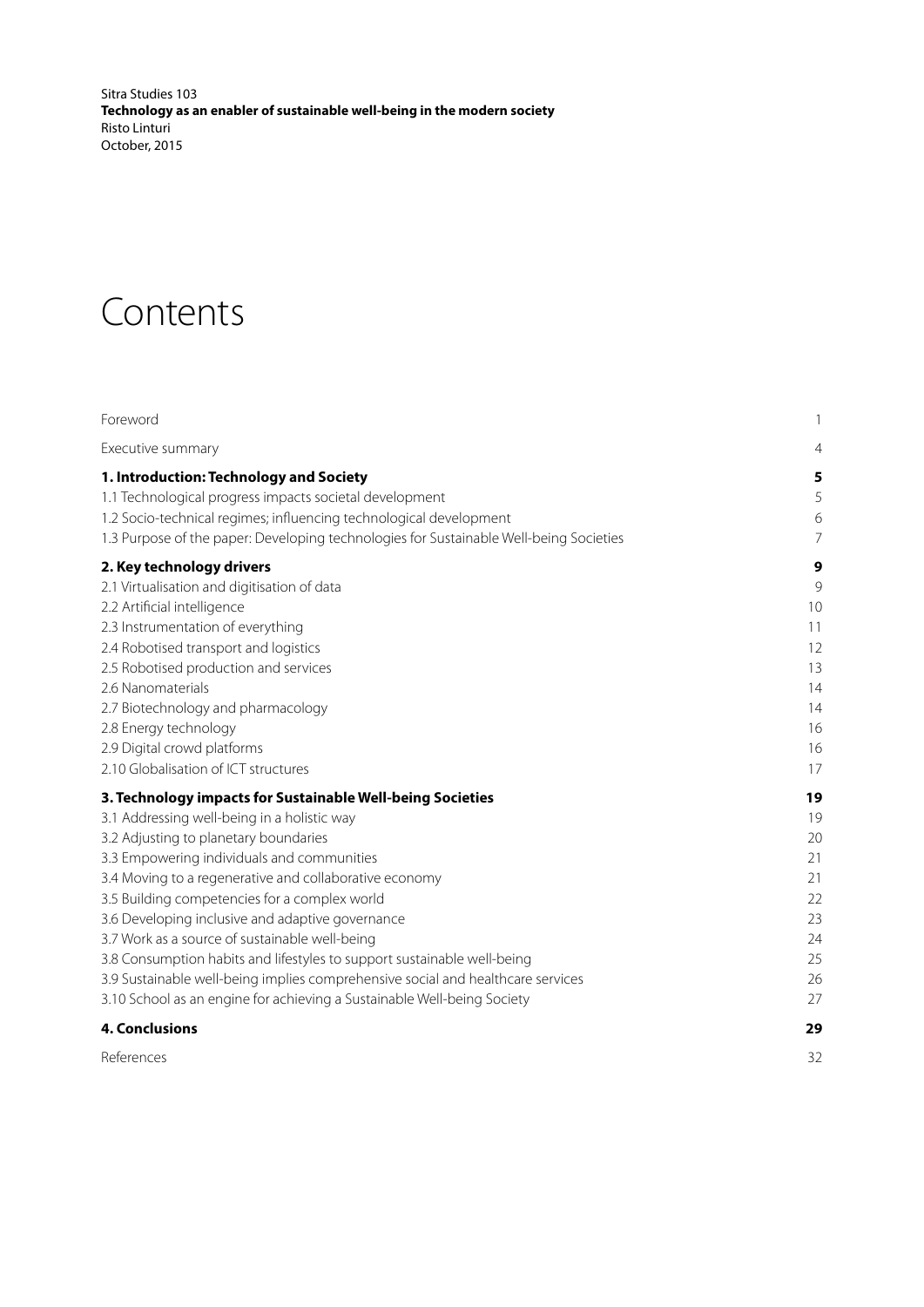# <span id="page-5-0"></span>Executive summary

**TECHNOLOGICAL PROGRESS** has had a profound impact on our culture and economy throughout the whole of human history. Social and societal structures, even our values, have been affected by technological development. The impact varies from one area to another as different bases of social power and economic readiness create different dynamics within each culture.

Technological progress is escalating. The numbers of new scientific publications, references and patents are growing exponentially. Studies reveal an increase in the number of professions, businesses and public services that may soon become obsolete through this development. There is a growing urgency to understand this change, its threats, opportunities, and their inherent dynamism alike.

Society normally slows down adaptation of new technologies. Regulations might define how certain processes must be conducted and leave no room for innovative new technologies. Often the effect is more indirect and due to the systemic and interconnected nature of technology realms. Societal transition to new technologies commonly requires alterations in the respective technology regimes. Policy changes may also be required to solve chicken-andegg-type diffusion problems even when there are no clear regulatory issues to be solved.

The majority of contemporary technological progress can be shown to fall under the following 10 titles: virtualisation and digitisation of data; artificial intelligence; instrumentation of everything; robotised transport and logistics; robotised production and services; nanomaterials; biotechnology and pharmacology; energy technology; digital crowd platforms; and globalisation of ICT structures. All these are advancing swiftly and are expected to have major societal impacts.

Sustainability and well-being are major contemporary challenges in Western countries. In its vision paper, Towards a Sustainable Well-being Society, Sitra promotes six principles and four example areas reflecting how ways of thinking and doing must change in Western countries. These principles and example areas have been used as a framework in this study to show how deeply short-term technology progress can affect the important goals and principles of our well-being and global sustainability.

When the sustainable well-being principles and their examples are considered jointly with the 10 key technologies, it becomes self-evident that many of the threats can be avoided and many opportunities pursued. Due to the dynamism of technology realms, the new practices are most malleable when new technologies emerge. Early adapters can steer the practices to their benefit and to the benefit of the whole of society through the principles of sustainable well-being. Businesses and policymakers will need to understand technology and embrace it rapidly in order to avoid being drowned by it.

**Technological progress is escalating. The numbers of new scientific publications, references and patents are growing exponentially. There is a growing urgency to understand this change, its threats, opportunities, and their inherent dynamism alike.**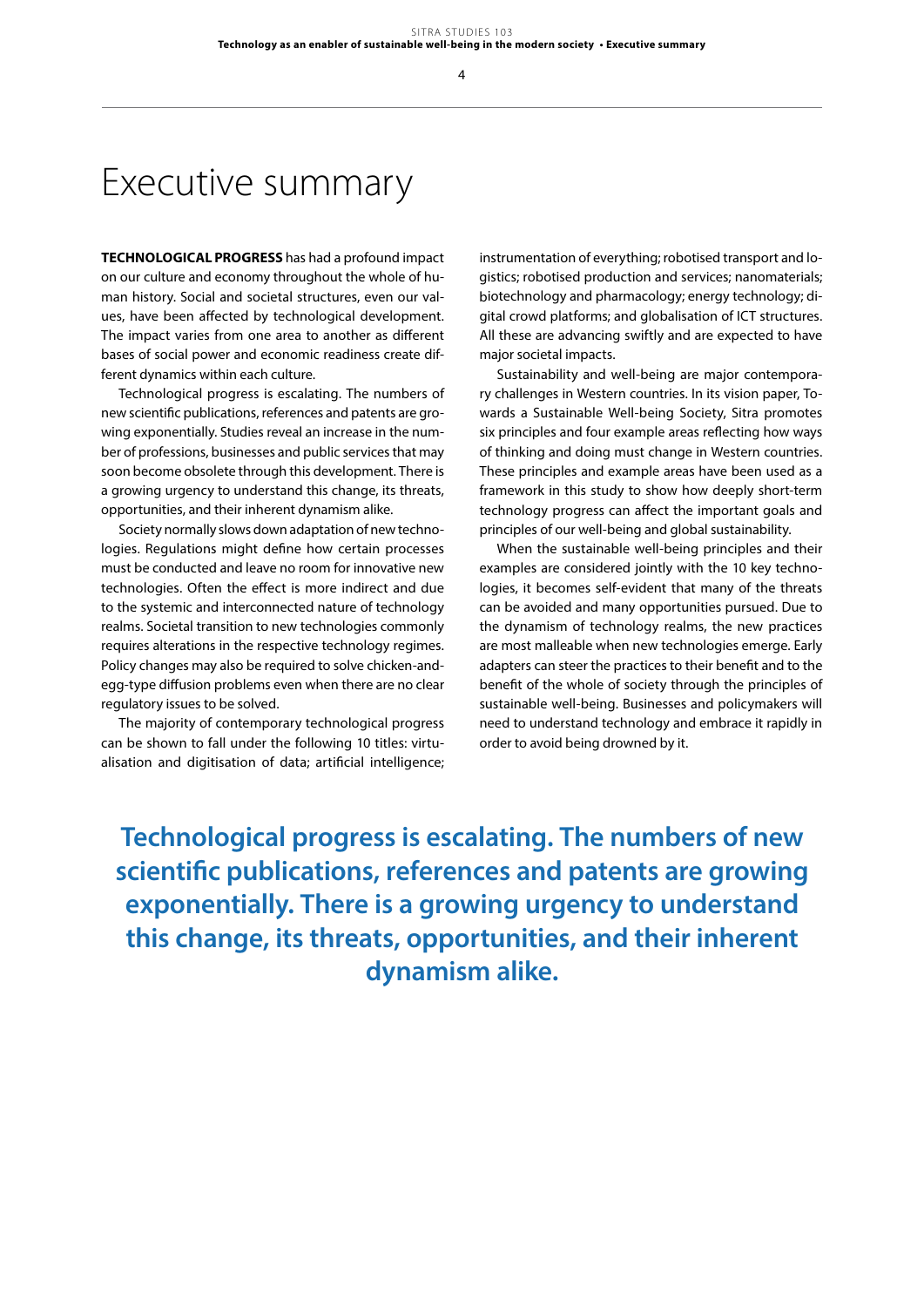# <span id="page-6-0"></span>1. Introduction: Technology and Society



# **1.1 Technological progress impacts societal development**

The relationship between technological development and society is bi-directional. Our economic needs, cultural and individual values, organisational structures and educational practices all have influence on how we develop and utilise new technologies. Simultaneously however, each available and useful technology shapes our values, economies, organisations and education. Technological development is not in any way predetermined to yield optimal solutions for the society. There is a strong path dependency inherent in it that resembles biological evolution even if we forget the opportunistic tendencies of human individuals and their organisations. Development strives towards local maxima and the order in which innovations appear and the form in which society adapts to them determines the landscape and feasibility of the next steps.

Through technological progress, individuals become more capable of fulfilling their desires. Organisations must adapt to the empowered individual, but also to competing organisations. Individuals need to be educated, regulations and practices changed and motivational rewards rethought if we wish society overall to benefit from technological progress. In order to manage this challenge, it is important to understand the problems that we are facing today and equally important to understand what possibilities are open to us tomorrow. New tools become available that help solve existing problems. New problems also arise through suboptimal uses of new

1 Kauffman 1995; Wright 2000; Mithen 2004; Carroll 2007; Durkheim 1997 2 Mann 1986; Wright 2000; Diamond et al. 1998; Diamond 2005; Beattie 2010 technology. Interventions are most effective when emerging technologies are in labile stages and their inertia is low. We need to use foresight in order to steer technological development and adaptation. We also need to understand what our options are related to what we consider beneficial to our society.

We can see a clear trend. Complexity has grown continuously throughout the evolutionary history of life and human history, excepting a few global catastrophes<sup>1</sup>. In socioeconomic terms this can be interpreted as increasing collaboration, growth in the volume and complexity of specialisation and exchange. This increasing collaboration seems to organise itself in a layered and modular fashion utilising autopoiesis and other copying mechanisms.

Many of the modular behaviours that social animals and especially human societies give rise to can be attributed to the use of social power. These social or societal structures are generally enabled and affected by technological development. This ongoing dynamism can be seen throughout history. One needs only to think about inventions and innovations such as farming, iron, navigation, the taming of horses, money, gunpowder, machine power, electricity, container shipping and computers. All of these inventions have fundamentally changed the way we organise our societies, businesses or our everyday lives and what inherent weaknesses our societies contain<sup>2</sup>.

### **Complexity has grown continuously throughout the human history.**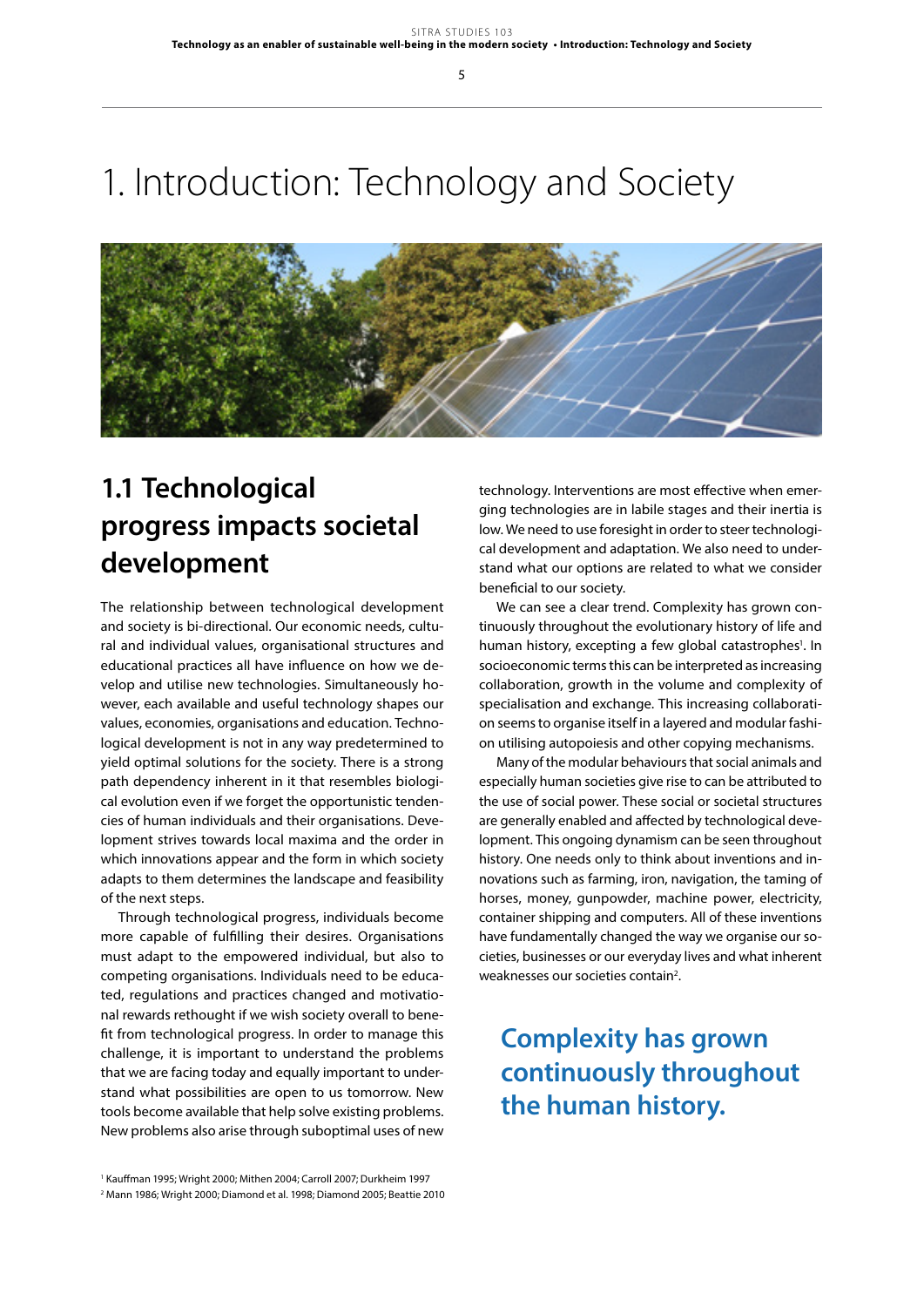<span id="page-7-0"></span>One might think that changes in culture and human values are independent of technological change. This is true only in the most limited sense. Technology does not completely determine our values. However, as technology enables new forms of means to ends, and as the sacrifices needed for each of the ends changes, so do our priorities and the relative order of our values. It is also common that means in organisations and cultures often become ends in themselves. Thus we get accustomed to giving value to those means that are useful for us and remain doing so even when those means no longer help us in attaining what might be considered our terminal ends. The growth in complexity through specialisation and exchange can by itself be shown to change our values<sup>3</sup>.

Adam Smith showed great insight when he discarded money as the absolute value of things. He said instead: "The real price of everything, what everything really costs to the man who wants to acquire it, is the toil and trouble of acquiring it. What everything is really worth to the man who has acquired it, and who wants to dispose of it or exchange it for something else, is the toil and trouble which it can save to himself, and which it can impose upon other people"4 . When we consider this statement, we see clearly how new tools and knowledge modify the "toil and trouble" that according to Adam Smith defines individual valuations. The needs, or more precisely the wants themselves, modified by cultures and power structures besides being based on human nature.

Most of our endeavours are but means to ends. As possession or ownership is a form of power over things and other people, power structures are very relevant to the means that are required to fulfil our needs. Power over other people comes in many forms and arises from different sources. Michael Mann divides this so-called social power into four categories: military power, ideological power, political power and economic power, and in his life's work he describes the emergence of each power structure related to the appearance of each new technology throughout human history. The impact of each new technology is different for each of these power bases. Differing power structures create differing dynamics in each culture, in spite of technology breakthroughs globally<sup>5</sup>.

It is difficult to measure the growth of knowledge and complexity in our society. It has been claimed that the economy is becoming more volatile, interconnectedness and social networks now give rise to more nonlinear development than has ever been seen during human history<sup>6</sup>. The accumulation of knowledge seems however to be accelerating. It may be assumed that scientific knowledge somehow corresponds to it. Researchers have tried

to estimate the growth in scientific knowledge and several studies indicate that the growth remains exponential and the volume of new scientific publications and references grow nearly 5 % yearly. Some studies have indicated a slowdown of this growth but they have erred in studying only traditional sciences or traditional science databases when it seems that majority of growth has happened in new fields and new science databases. The number of applied patents is also growing exponentially, indicating a correlation between scientific and technological complexity<sup>7</sup>.

In their study, 100 Opportunities for Finland and the World<sup>8</sup>, the authors foresee various technology-driven changes. The potential changes are grouped into 20 global value-producing networks and these value-producing networks are used to evaluate the presented 100 radical technologies based on their potential impact and the probability of their economic success in each value-producing network. Various other sources describe continuous technological advancements that have a major potential impact on our societies. There is constant discussion on how technological development enables new business models that may destroy old professions and challenge major established companies<sup>9</sup>.

# **1.2 Socio-technical regimes; influencing technological development**

If society does not adapt to new technology, it soon falls behind other societies that are more nimble. Productivity and well-being depend on using the correct tools to accomplish what we wish to be done. A society can increase its productivity briefly without renewing the technology it uses, but in the longer term this is not possible. Society however inevitably slows down the diffusion of new technologies because the laws, practices, education and values adapt to the existing mainstream technologies. New technologies face a hurdle and society can do much to speed up and steer emerging technologies especially in countries that are among the first to adapt and support new technologies. Later the inertia becomes greater.

The main concern of innovation theory is inertia. This is especially true when we talk about the diffusion of innovations. Many existing structures or attitudes slow down adaptation of both useful and useless inventions.

<sup>3</sup> Durkheim 1997; Ainslie 2001; Ariely 2009; Damasio 2003; Douglas 1966; Fukuyama 1999; Granovetter 1985; Lyons 2009; Mann 1986; Meier 2011; Urry 2000 4 Smith 1776

<sup>5</sup> Mann 1986 1993; Lal 2006; Brand 2010; Bronowski and Mazlish 1975; Castells 1997, 2000a, 2000b; Friedman 1999; Lakoff 2006; Rheingold 2002; Simon 1997; Stiglitz 2002; Tahoor 2007; Tuomi 2002; Turkki 2009; Uzzi 1996; Vincent 2006

<sup>6</sup> Taleb 2007; Barabasi 2002; Tapscott and Williams 2008

<sup>7</sup> Larsen and Ins 2010; Kirshin 2014; Bornmann and Mutz 2015; WIPO 2014

<sup>8</sup> Linturi, Kuusi and Ahlqvist 2014

<sup>9</sup> Linturi, Kuusi and Ahlqvist 2014; Halal 2008; National Intelligence Council 2012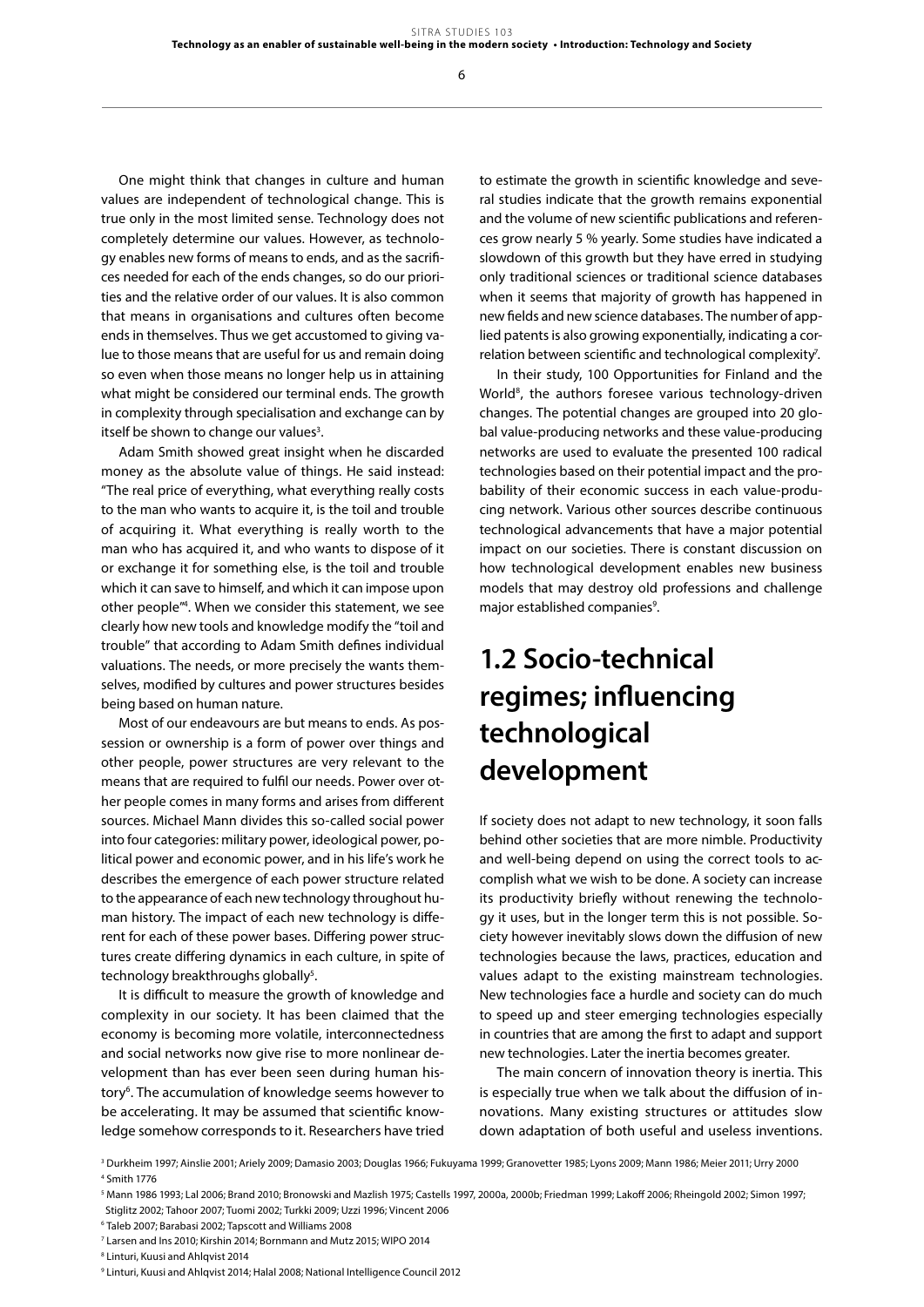#### <span id="page-8-0"></span>**Figure 1. Illustration describing the role and change of socio-technical regime (Geels 2011)**



The market by itself is usually incapable of radical change unless the incumbent companies become somehow vulnerable or motivated from the outside to drive paradigm changes. Even then, they generally succeed only in creating such new growth platforms where they have key competences from their earlier businesses<sup>10</sup>.

Frank Geels (2011) has in his work concentrated in defining the realms that create coherence among systemic innovations. We can for example think about cars. They need roads, traffic regulations, petrol stations, a car manufacturing industry, driving tutoring, maps, road signs and provisions for pedestrians, parking and policing, among many other things. This socio-technical regime makes it difficult to gain acceptance even for relatively minor modifications like using an electric engine instead of a petrol engine to power the car.

The dimensions of a socio-technical regime include policy, science, culture, technology, industry, markets and user preference. Tools that policymakers can use to influence socio-technical regimes are numerous. Regulations can be changed concerning the use, production and sales of technological devices, education policies can be changed, public funding of R&D can be initiated, government procurement can be progressive, public institutions can also encourage cultural and informational promotion of new technologies<sup>11</sup>.

# **1.3 Purpose of the paper: Developing technologies for Sustainable Well-being Societies**

Measured in terms of economic development and social justice, the model of Western welfare states has been one of the most successful societal models in the world. Many welfare states are now going through a historical transformation due to challenges that reflect a deep and long-term structural crisis of the 20th-century societal paradigm.

<sup>&</sup>lt;sup>10</sup> Schumpeter 1942; Rogers 2003; Christenssen 2004; Laurie, Doz and Sheer 2006 11 Geels 2011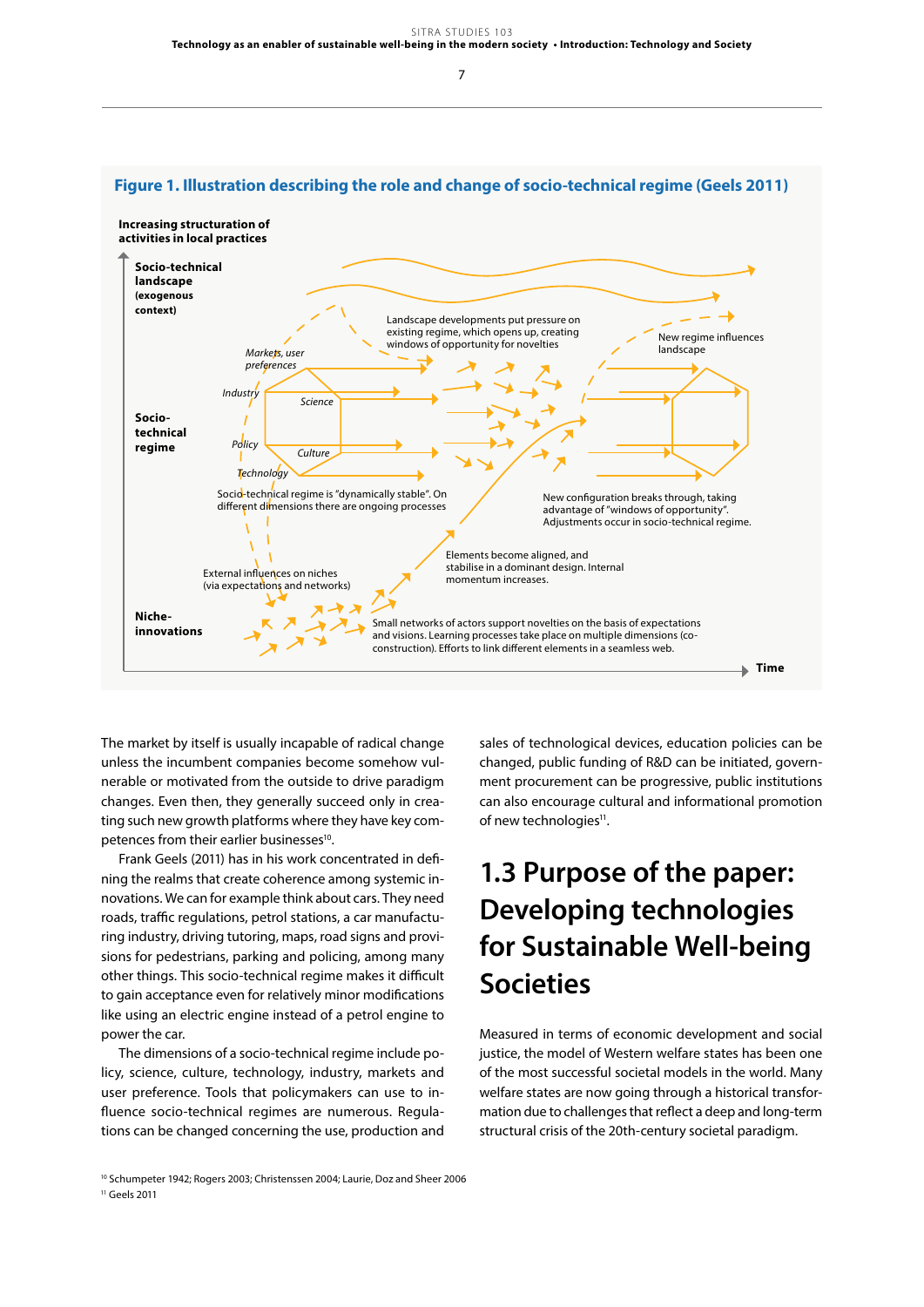

The Finnish Innovation Fund Sitra has published a working paper, Towards a Sustainable Well-being Society<sup>12</sup> calling for visionary thinking in order to find the new course for Western societies. The main challenges relate to public spending, required economic restructuring and adaptation to climate change. The vision aims to address how well-being needs have evolved and how the widening economic inequalities and diminishing social cohesion will be addressed.

The working paper presents a vision containing six principles (Figure 2), which derive partly from the Bruntland Commission's work and which required such sustainable development that meets the present needs without compromising the ability of future generations to meet their own needs. Sitra's vision aims to lay out the present and future needs in order to evaluate how to meet them sustainably.

In addition to the principles, the working paper describes the potential effects of applying all the six principles simultaneously to four example areas of society and life. These are the work life, consumption habits and lifestyles, social

12 Hellström et al. 2015

and healthcare services and the school system (Figure 2).

As the previous chapters explained, technology development influences societal development in many fundamental ways. Accordingly, Chapter 1 drew general outlines of how technological development affects our societies and how society itself moderates and directs technological development. Next, this study describes 10 rapidly progressing realms of technology and their potential impact on society. Technological impact is first analysed from a technological viewpoint (Chapter 2). Observed threats and opportunities of these technologies are then further considered from the key viewpoints of the six principles of sustainable well-being and the selected application areas outlined in Sitra's vision paper (Chapter 3). The analysis aims to show how deeply the success in taking the selected principles into account depends on our understanding of the opportunities and threats that technological development brings forth. Finally, in Chapter 4, the findings are summarised, and discussed.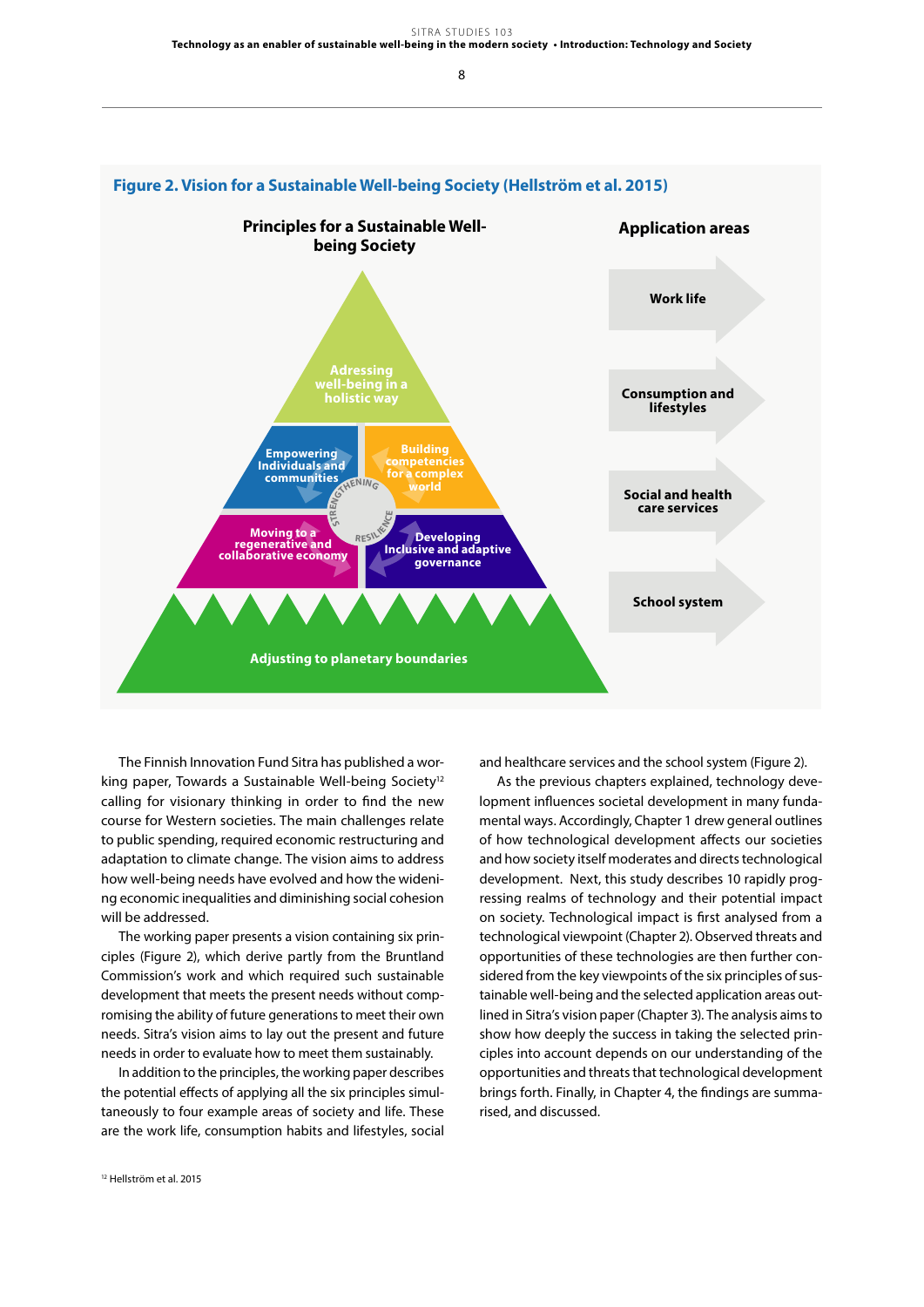# <span id="page-10-0"></span>2. Key technology drivers



**THIS CHAPTER DESCRIBES** 10 technology realms which are in rapid development. The categories are selected to make the description of the technologies and their societal impacts as little redundant as possible while maintaining easily understandable characterisation. Practical technology often includes components of many of these categories. The comprehensiveness of this listing has been tested through comparing other studies that list emerging technologies, but naturally no list of future technologies and their impacts can be comprehensive. Source references are not mentioned in detail. The technologies referred to here are described in several documents and sites where hundreds of further references are given<sup>13</sup>.

## **2.1 Virtualisation and digitisation of data**

Throughout history, people have used words and pictures to transfer information, but we have not been able to produce communication that would easily simulate the reality. It has recently become common that we talk to each other from wherever we are and send our pictures or even videos to almost anyone via our mobile phones and post them on social media. But pictures or videos fall short of the real experience of being there. Since the 1970s visionary people have talked about virtual and augmented reality and some cumbersome products have emerged. Now Microsoft, Samsung, Facebook and Google have announced products and product platforms that enable 3D virtual reality and augmented reality experience. Testers agree that this can change the way we use computers and

communications. Virtual reality feels like being in the place that one views.

Augmented reality allows computers to recognise what appears in one's natural field of vision and enables adding virtual objects to one's field of vision so that they appear realistic in three dimensions. Virtual reality facilitates easy interaction with remote tools like remote surgery robots, but also makes possible very realistic cultural and gaming experiences and telepresence. It also allows simpler features like virtual labels, direction pointers and other information from databases or computer heuristics added to things that one needs to use.

The first consumer-level devices in both categories have been brought to the market and the R&D efforts are increasing. Microsoft is promoting its Hololens to the media and seems to be readying itself for production. Google recently invested 500 million dollars in Magic Leap. Product demonstrations are enticing. Virtual reality and augmented reality glasses are not the only things being developed; haptic devices enable remote touching experiences. There are several technologies being developed, but few useful applications until virtual reality or augmented reality glasses are widely available.

Simultaneously with these virtual senses, tools that enable scanning our environment in detail and tools that are easier than ever for creating 3D models of our physical and imaginary surroundings are being developed. Within a few years it seems that materials and structural forms will be scanned in real time with consumer-level devices will allow realistic telepresence with touch and 3D vision. The augmented and virtual reality market is estimated to grow to 150 billion dollars by 2020, according to the market advisor Digi-Capital.

<sup>13</sup> The main sources used for this chapter are Linturi, Kuusi and Ahlqvist 2014; and Linturi and Kuittinen 2014. Additional sources are given as examples when they are considered useful extensions of the text to the reader.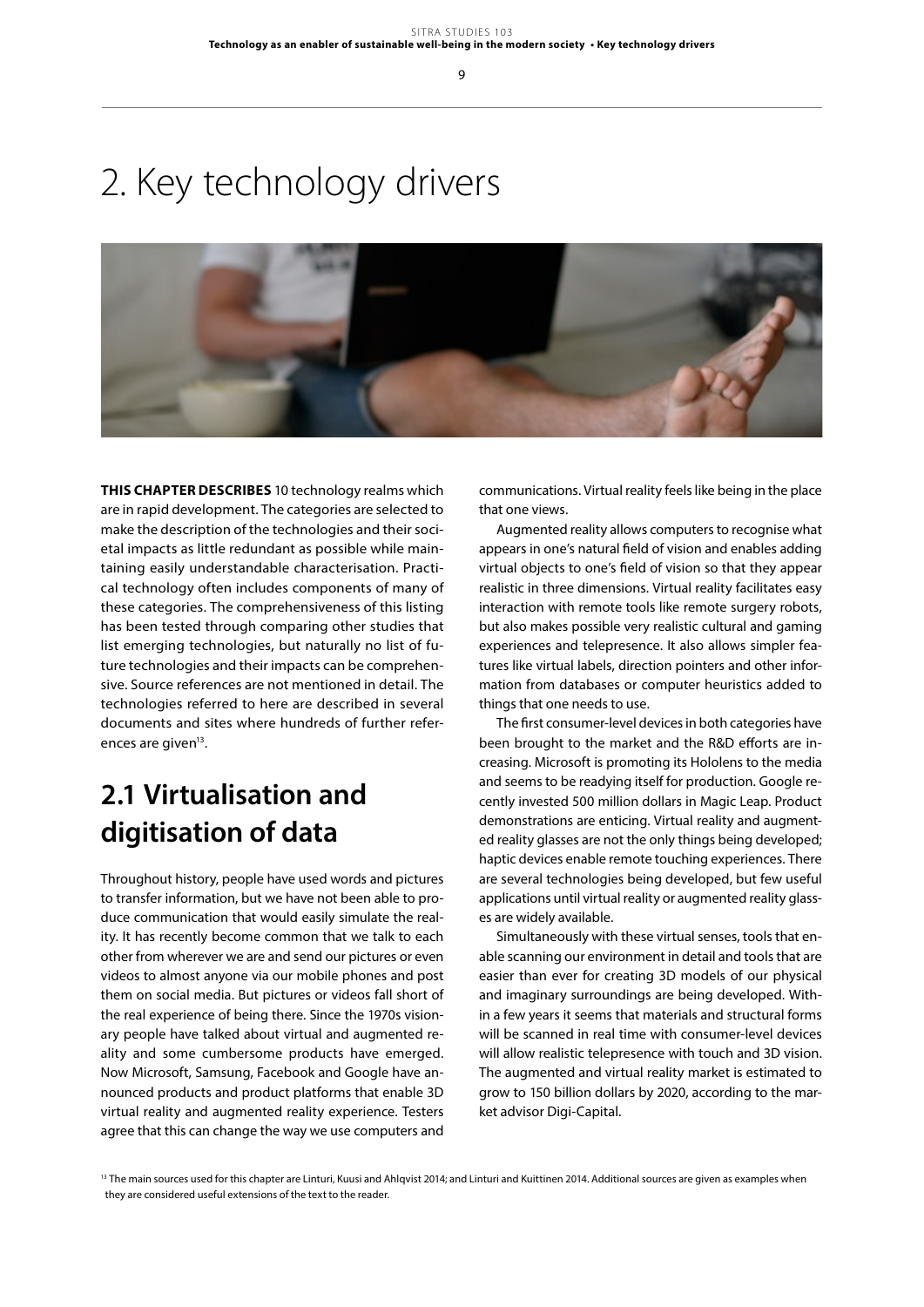### <span id="page-11-0"></span>**Further reading and examples**

- Article by Dean Takahashi describing the market estimate for virtual reality and augmented reality devices: [http://venturebeat.com/2015/04/06/augmented-and](http://venturebeat.com/2015/04/06/augmented-and-virtual-reality-to-grow-to-150b-by-2020-forecaster-says/)[virtual-reality-to-grow-to-150b-by-2020-forecaster-says/](http://venturebeat.com/2015/04/06/augmented-and-virtual-reality-to-grow-to-150b-by-2020-forecaster-says/)
- Marketing video illustrating the use of Magic Leap augmented reality glasses: [https://www.youtube.com/](https://www.youtube.com/watch?v=kPMHcanq0xM) [watch?v=kPMHcanq0xM](https://www.youtube.com/watch?v=kPMHcanq0xM)
- Marketing video illustrating the use of Microsoft Hololens augmented reality glasses: [https://www.youtube.](https://www.youtube.com/watch?v=aThCr0PsyuA) [com/watch?v=aThCr0Psyu](https://www.youtube.com/watch?v=aThCr0PsyuA)A

**Key impacts on societal development.** Our physical world has a digital representation through geographic information systems (GIS). This data is constantly being enhanced and moved online combining it with detailed 3D models of our world. Sensors, embedded in our mobile phones, our vehicles and drones, feed real-time data to online databases continuously. All information about our physical world becomes remotely accessible. This remote access allows work to be organised independent of the user's whereabouts. Meetings, personal services, tutelage and computer-aided learning are among things whose online quality is greatly enhanced by this rich available data.

Augmented reality can easily add information to our vision helping us understand our surrounding environment and find what we are searching for, whether we do it remotely or physically. Online shopping also becomes easier than ever. Many tourist attractions and cultural experiences become available without travel. The economic value in these kinds of platforms may be distributed or concentrated depending on the commercial models that become popular, the competitive situation and regulations locally and globally. In the cloud services realm, if some actor gets people to contribute their information for others to view and consolidation of the information adds value, the winner often gains major market power.

Problems can be caused by the division of people into those mainly identifying themselves through spaces of flows and those connected mentally and physically to spaces of places<sup>14</sup>. Income differences between different areas will decrease while, within each area, these differences may increase because of this development. Transparency and productivity will increase, but only after major structural changes have taken place. Diffusion starts from games and professional applications, soon spreading to hobbyists, entertainment, education and everyday usage.

Throughout their history, computers have mainly been used to perform well-understood calculations, data storage and retrieval, classification and presentation of data. Today, computers are increasingly being asked to recognise patterns or shapes, make selections, decide or evaluate subject matters and predict probable outcomes of actions. Computers make stock market decisions based on press releases, select items for users to view based on their previous preferences, drive cars, find probable causes for diseases, reveal stolen credit cards and predict the weather.

Through 3D modelling, computers are becoming better and better at recognising objects in the physical world. They can also evaluate human behaviour in certain situations better than the average human. Simultaneous interpretation from speech between major languages is now adequate in many situations. Computers have surpassed humans in many cases. A good example is how computer software was able to learn dozens of video arcade games by itself and play them better than experienced humans. Computers also already play certain poker games better than human players. Learning algorithms allows computers to learn new skills. Big data and open data give them access to information in such volumes and at such speed that humans cannot compete. Computer chips are being developed specifically in order to perform well in those tasks that have previously been only handled by human brains.

**Learning algorithms allows computers to learn new skills. Big data and open data give them access to information in such volumes and at such speed that humans cannot compete.**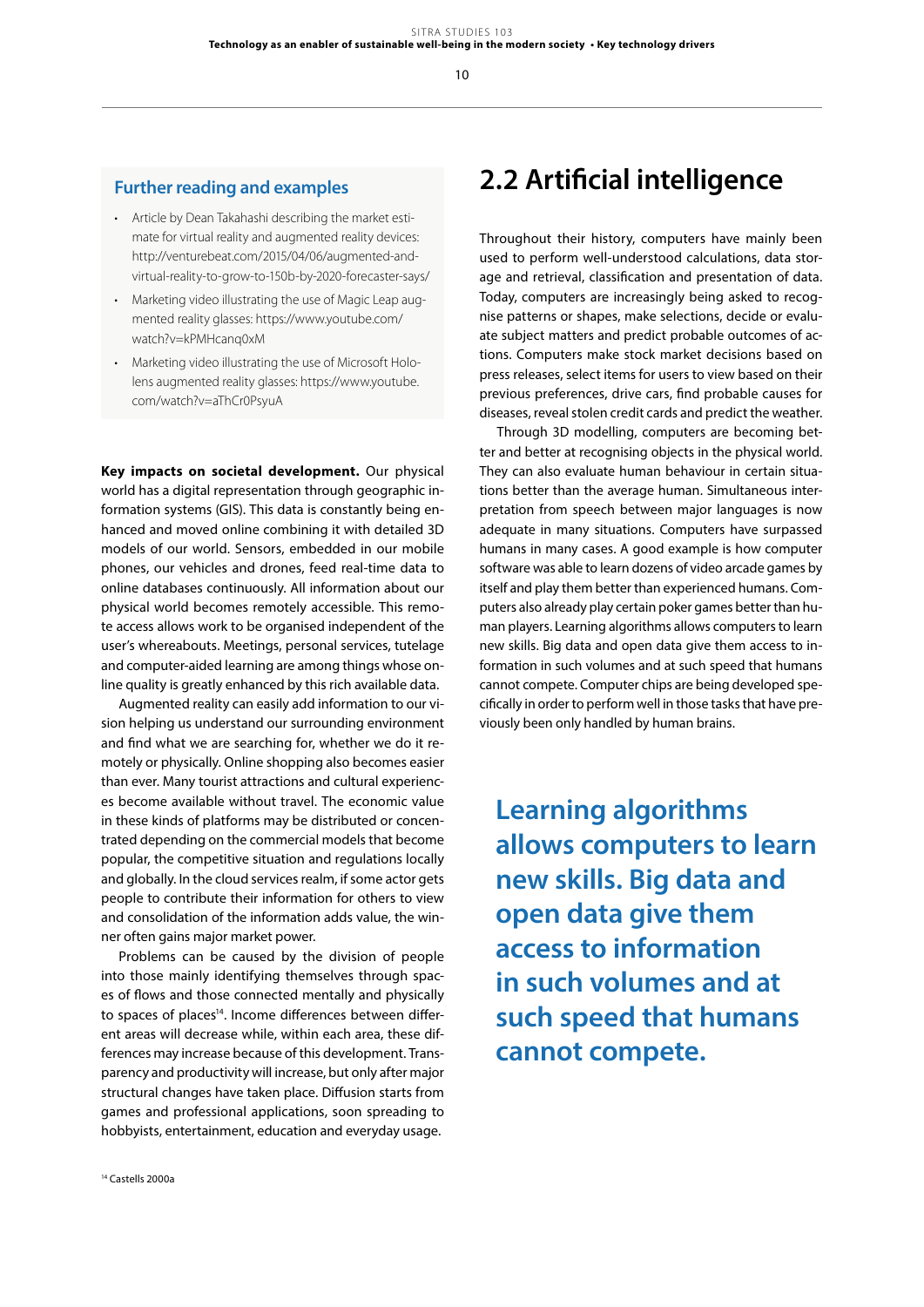### <span id="page-12-0"></span>**Further reading and examples**

- Promotional material by IBM describing the methods used in their artificial intelligence product named Watson and its initial applications: [http://www.ibm.](http://www.ibm.com/smarterplanet/us/en/ibmwatson/what-is-watson.html) [com/smarterplanet/us/en/ibmwatson/what-is-wat](http://www.ibm.com/smarterplanet/us/en/ibmwatson/what-is-watson.html)[son.html](http://www.ibm.com/smarterplanet/us/en/ibmwatson/what-is-watson.html)
- A study by Youyou et al. showing that computer based personality judgements can be more accurate than those done by humans: [http://www.pnas.org/](http://www.pnas.org/content/112/4/1036.abstract) [content/112/4/1036.abstract](http://www.pnas.org/content/112/4/1036.abstract)
- Description by Microsoft Research on their machine translation research and applications: [http://research.](http://research.microsoft.com/en-us/projects/mt/) [microsoft.com/en-us/projects/mt/](http://research.microsoft.com/en-us/projects/mt/)

**Key impacts on societal development.** The most immediate result of increasing artificial intelligence is the automation of more and more tasks that were previously performed by humans. These include all kinds of work where people handle data. Many jobs do not get totally removed but less work is required. With the help of artificial intelligence, one person can handle the job that previously required several people. Computers take care of the easy tasks. This reduction of needed labour includes doctors, lawyers and stockbrokers, to name a few, and does not limit itself only to simple tasks. Artificial intelligence also assists in removing many blue collar tasks. Examples include many tasks in mining, logistics and manufacturing that were previously too difficult to automate. Simultaneously, as artificial intelligence destroys current jobs, it increases productivity and make new tasks profitable. New methods can greatly increase the volume of knowledge that can be economically processed. This makes new products and services possible and empowers those who have access to the required data and software. Even though new jobs will be created, structural unemployment and increasing income differences may result. Local structural rigidities and slow and passive adaptation will hinder the creation of new jobs while global competition will remove many current jobs independent of local decisions. Temporary and individual-level problems seem inevitable. Simultaneously, tech-savvy individuals become greatly empowered, productivity rises in small groups and the productivity gap between traditional and new ways of doing things increases.

# **2.3 Instrumentation of everything**

Modern laboratories are quite capable of analysing materials and their weaknesses, testing blood samples for viruses or drugs, foodstuffs for bacteria or crime sites for DNA identification. Astronomers can deduce molecular structures of astral matter from the light that arrives to their lenses from hundreds of light years away. Now these capabilities are becoming cheap enough for consumer devices. We can even buy robotic vacuum cleaners that create 3D models of their surroundings with laser radars for careful, systematic navigation. Soon we will be able to purchase handheld devices that perform DNA analysis, or spectroscopes integrated into our mobile phones that analyse material composition of stuff that we hold in front of them. All this instrumentation will become mass-marketed and very cheap. It can be embedded in our environment or integrated to our mobile devices. The plentiful production of information enables us to design our processes, devices and structures quite differently from how we have acted before and makes many existing behaviours obsolete.

#### **Further reading and examples**

- Promotional video of SCIO, the consumer-level spectroscope: [https://www.youtube.com/](https://www.youtube.com/watch?v=ejl6gGgR9_g&t=59) [watch?v=ejl6gGgR9\\_g&t=59](https://www.youtube.com/watch?v=ejl6gGgR9_g&t=59)
- Marie Freebody's article on the potential of terahertz spectroscopy: [http://www.photonics.com/Article.](http://www.photonics.com/Article.aspx?AID=56212) [aspx?AID=56212](http://www.photonics.com/Article.aspx?AID=56212)
- Promotional material of a handheld DNA-analyser: http://www.quantumdx.com/devices.html
- Article describing 10 medical iPhone applications: [http://internetmedicine.com/2012/12/14/top-ten-medi](http://internetmedicine.com/2012/12/14/top-ten-medical-uses-of-the-iphone/)[cal-uses-of-the-iphone/](http://internetmedicine.com/2012/12/14/top-ten-medical-uses-of-the-iphone/)
- Overview by X Prize Foundation on their Tricorder competition[: http://tricorder.xprize.org/about/overview](http://tricorder.xprize.org/about/overview)

**Key impacts on societal development.** When sensory equipment becomes cheap, it effectively empowers the citizen, who becomes capable of laboratory-level analysis of indoor air quality, food, biometrics, DNA of other people, materials and their weaknesses, and also able to scan and automatically recognise events and patterns in their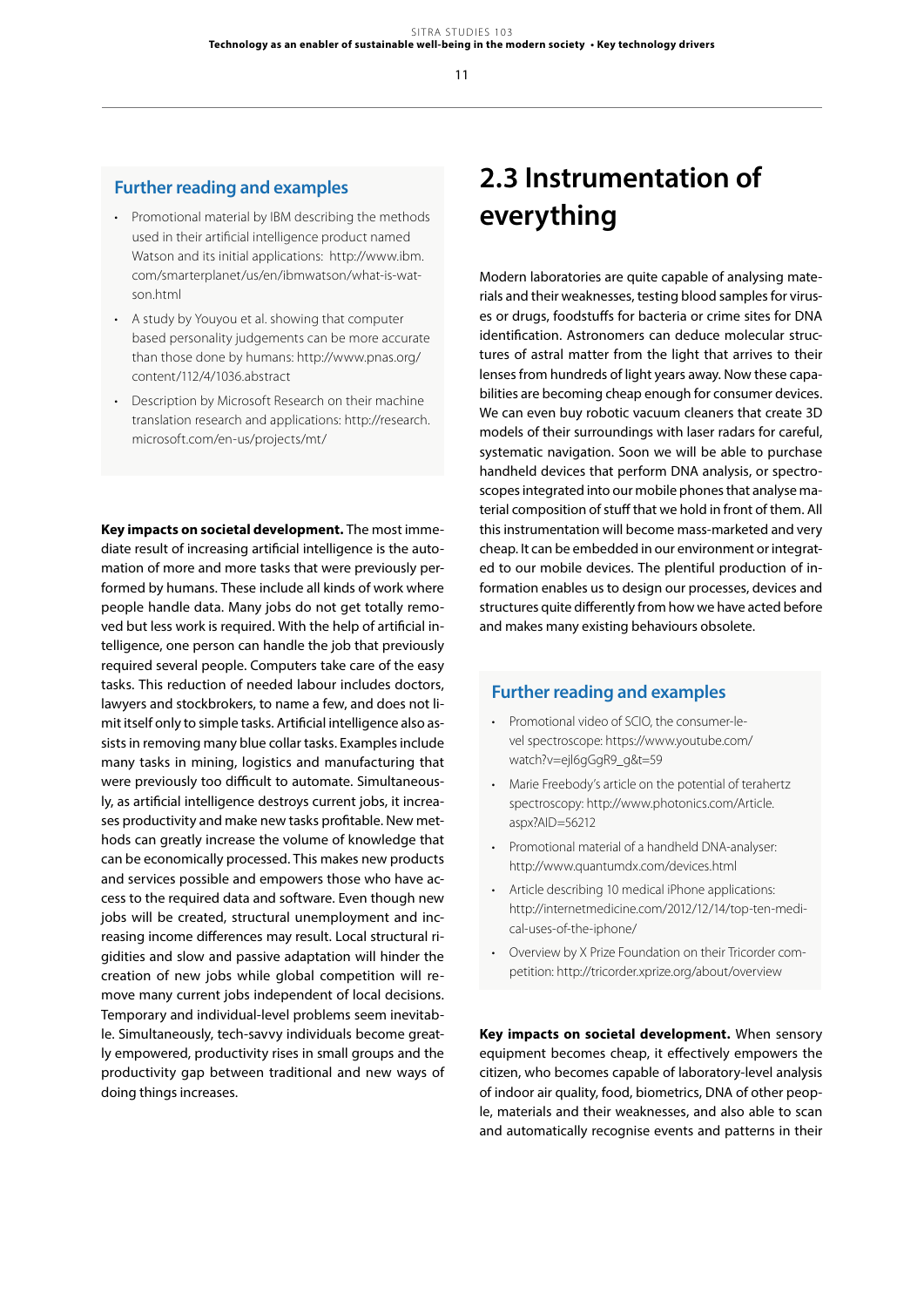<span id="page-13-0"></span>environment. This may result in huge increases of data volumes in collaborative user-supported databases. This will also limit privacy in many ways. Awareness of the environmental impact of our behaviour grows and consumption habits change.

# **2.4 Robotised transport and logistics**

With the help of container shipping, ports have mostly been automated. This has greatly increased global trade and reduced overseas transaction costs. Employee wages in ships and trains are but a small portion when compared to the cost of transported goods or number of transported people. For road traffic the situation is different and driver cost forms a much higher percentage of all costs. When all driving is included, the numbers become staggering. In Finland people spend around one billion hours a year driving their vehicles. Major firms within the automobile industry and ICT industry have announced plans and demonstrated capabilities for driverless cars. Some driverless vehicles with limited capabilities are already on the market. Much of the scheduled transportation service on fixed routes could technically be driverless already by 2020. First, however, robotic assistance in preventing driver mistakes will cut down the number of accidents. By the early 2020s, many new cars will be able to drive by themselves to and from destinations if the routes are mapped in detail. By 2030 this will be routine.

Besides driverless cars, aerial drones such as quadcopters will develop rapidly. Drones are currently used mainly for aerial photography and military purposes. There are widespread experiments to use drones also for farming and logistics purposes and even for assembly work. The greatest limitation currently facing small drones is the small capacity of lightweight batteries. It seems however already practical to use drones when delivering small packages over distances ranging from hundreds of metres to tens of kilometres.

Besides driverless cars and quadcopters, other developments in logistics include robotic containers, robotic manipulative arms and two- or four-legged robots that can move on uneven terrain and stairs. In all these areas, robotisation appears to be developing quickly. Jointly, these developments enable fully a robotised logistics chain from door to door. Emerging major global interest in creating standards for the internet of things, and for accomplishing robotised logistics capabilities from door to door globally, may greatly speed up this development.

### **Further reading and examples**

- Article by Felicity Capon describing the British testing of driverless vehicles: [http://www.newsweek.com/green](http://www.newsweek.com/green-light-tests-driverless-cars-britains-roads-306178)[light-tests-driverless-cars-britains-roads-306178](http://www.newsweek.com/green-light-tests-driverless-cars-britains-roads-306178)
- A video illustrating Lockheed Martin's driverless vehicle projects and military applications: [https://www.youtu](https://www.youtube.com/watch?v=NmwXy97CN8Q)[be.com/watch?v=NmwXy97CN8Q](https://www.youtube.com/watch?v=NmwXy97CN8Q)
- A report by DHL describing the potential of driverless vehicles in logistics: [http://www.dhl.com/en/about\\_us/](http://www.dhl.com/en/about_us/logistics_insights/dhl_trend_research/self_driving_vehicles.html) [logistics\\_insights/dhl\\_trend\\_research/self\\_driving\\_ve](http://www.dhl.com/en/about_us/logistics_insights/dhl_trend_research/self_driving_vehicles.html)[hicles.html](http://www.dhl.com/en/about_us/logistics_insights/dhl_trend_research/self_driving_vehicles.html)

**Key impacts on societal development.** The robotisation of the logistics chain lessens the need for homogenous containers, therefore also lessening the economy of large stores. Heterogeneous packaging becomes cost efficient, as does the repackaging of containers. This reduces the economy of scale and adds to the long tail effect, which was initially enabled through online shopping and pull-type marketing. Even small manufacturers and marginal products can enter the global market and stay there without prohibitive marketing costs. Online shopping with home delivery becomes cheaper still. Instead of megatrends, microtrends<sup>15</sup> may become equally important as a larger-than-before share of profits will come from smaller production runs.

Through driverless cars, mobility becomes democratised. Mobility may become a service for most people and owning a car may no longer increase personal freedom or mobility. The number of cars can be reduced greatly, especially in Western countries where cars are very inefficiently used. In Finland one third of existing cars would be sufficient to provide immediate availability of cars, even during rush hours, if cars were robotised and provided as a service. Finnish car-related costs would thus be halved while increasing robotised mobility services. Driverless cars and robotised logistics will affect trade, urban environment and topology. Mobile robotised vehicles may also have major military consequences.

**Mobility may become a service for most people and owning a car may no longer increase personal freedom or mobility.**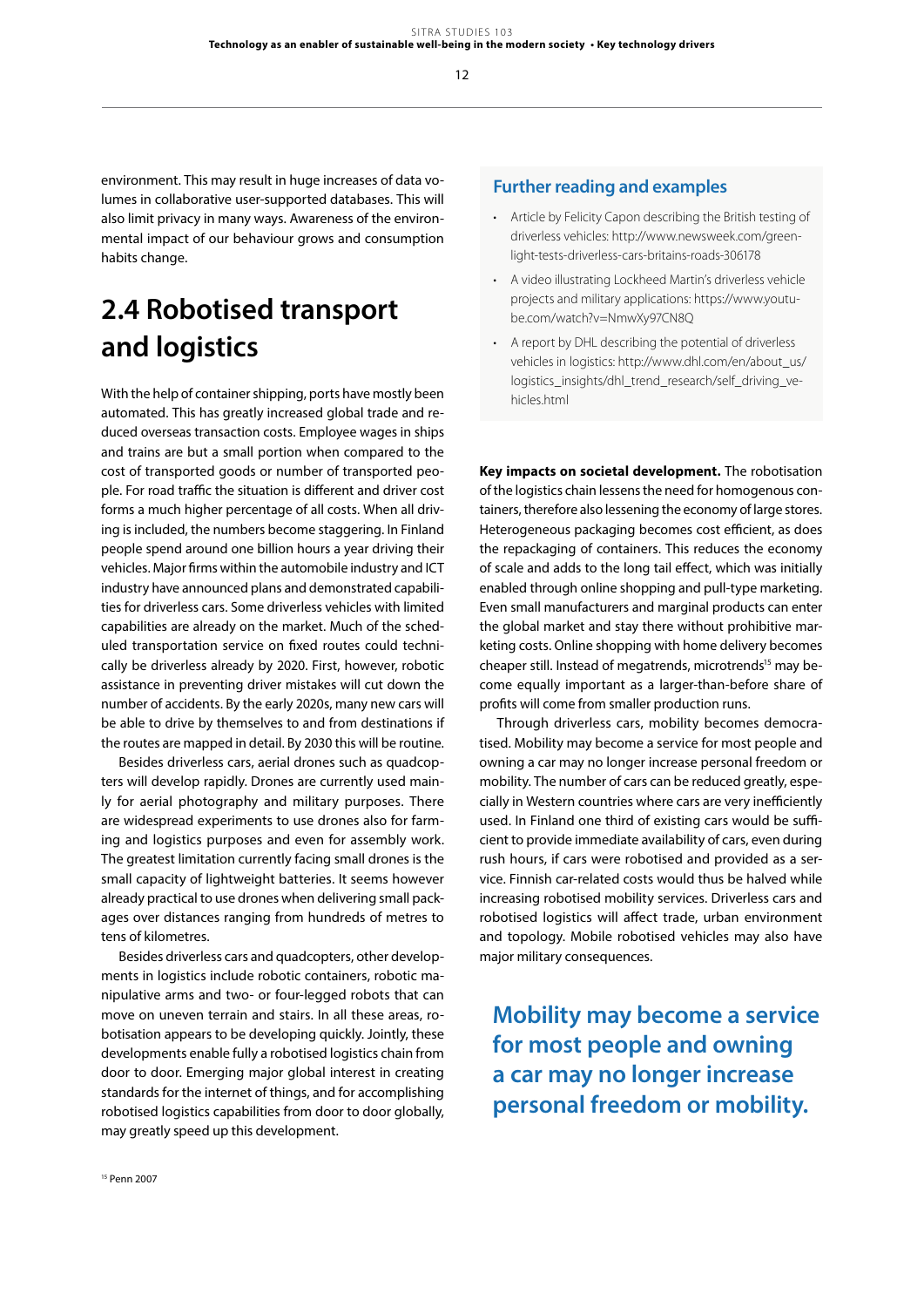# <span id="page-14-0"></span>**2.5 Robotised production and services**

Flexible, robotised production lines became common in the electronics industry in 1990s. This enabled small design-oriented firms to gain easy entry to product markets. For existing production companies it made decentralised production economically feasible in sites that are close to each specific market.

Today the price of automated production tools continues to decrease and their flexibility continues to increase. 3D printers are becoming more and more capable of producing all sorts of parts and devices for almost all industry sectors and all consumer segments, including medical field, construction, aeronautics, toys, etc. 3D printers are now able to print objects from most metals and industrial plastics, carbon filaments, numerous composites, ceramics and even biomaterials. Production speeds and prices are becoming competitive with earlier practices in several fields and they allow for high individualisation.

Robotisation enables services that are either fully automated or remotely operated. One driver could operate several snow ploughs or trucks, while taking personal care of only the non-trivial parts of the machines' operation. One operator could also service a large number of maintenance sites, if a remotely controlled maintenance robot were available in each site. The US Food and Drug Administration (FDA) has already allowed the use of a telepresence robot so that a doctor can do bedside visits and perform some tests remotely. This allows immediate specialist visits when needed and saves much transfer time, especially in rural areas.

#### **Further reading and examples**

- An article by Lucas Mearian covering HP's plans to enter the 3D printer market[: http://www.computerworld.](http://www.computerworld.com/article/2841414/hps-move-into-3d-printing-will-radically-change-manufacturing.html) [com/article/2841414/hps-move-into-3d-printing-will-ra](http://www.computerworld.com/article/2841414/hps-move-into-3d-printing-will-radically-change-manufacturing.html)[dically-change-manufacturing.html](http://www.computerworld.com/article/2841414/hps-move-into-3d-printing-will-radically-change-manufacturing.html)
- An article by Hannah Devlin describing new, accurate and extremely fast 3D printing technology: [http://www.](http://www.theguardian.com/science/2015/mar/19/scientists-create-terminator-2-inspired-3d-printer) [theguardian.com/science/2015/mar/19/scientists-crea](http://www.theguardian.com/science/2015/mar/19/scientists-create-terminator-2-inspired-3d-printer)[te-terminator-2-inspired-3d-printer](http://www.theguardian.com/science/2015/mar/19/scientists-create-terminator-2-inspired-3d-printer)
- A video illustrating a robotic snow plough: [https://](https://www.youtube.com/watch?v=tPg1ZMiC9pA) [www.youtube.com/watch?v=tPg1ZMiC9pA](https://www.youtube.com/watch?v=tPg1ZMiC9pA)
- A video illustrating the capabilities of Honda's Asimo robot:<https://www.youtube.com/watch?v=FShZddlsjkA>

**Key impacts on societal development.** As the maintenance and production of rare items become cheaper through 3D printing, this aids the long tail effect. Product versatility will grow. As production becomes more and more flexible and automated, production facilities come closer to the customer. Many future products will be made by specialist shops and services using 3D printing and other robotised production tools. Current industrial practices with mass production, shipping to warehouses and distribution through delivery channels will suffer. Some technically easy products will be made by consumers themselves or hobbyists. The increasing flexibility of 3D printing and robotics will cause the lessening of international specialisation and decrease physical trade between countries. It will also cause a reduction in hierarchies and possibly also the lowering of income differences. Intellectual property rights become more difficult to control as the world becomes filled with 3D copy machines. Work becomes more holistic and meaning-driven, the economy more turbulent, and in many cases production will have near-zero marginal costs. This all encourages a sharing economy.

Peer production may become commonplace in physical production and instrumentation. Social commons may become important in this area. Wikipedia-like effort might bring about free production recipes or printable 3D models for all common 3D printable things. Peer production models could then easily create these things locally. There are already hundreds of thousands of free 3D models available online. Within the next decade we may see hundreds of millions of free or almost free printable 3D models and other data that enables robotic production of useful objects.

Controlling robots remotely may have various effects on how we work, where we live and how we fight our wars. These effects add to complexity, may strengthen globalisation of many services and support the economies of scale, contradicting the trend in physical production expected to arise from flexible robotised manufacturing.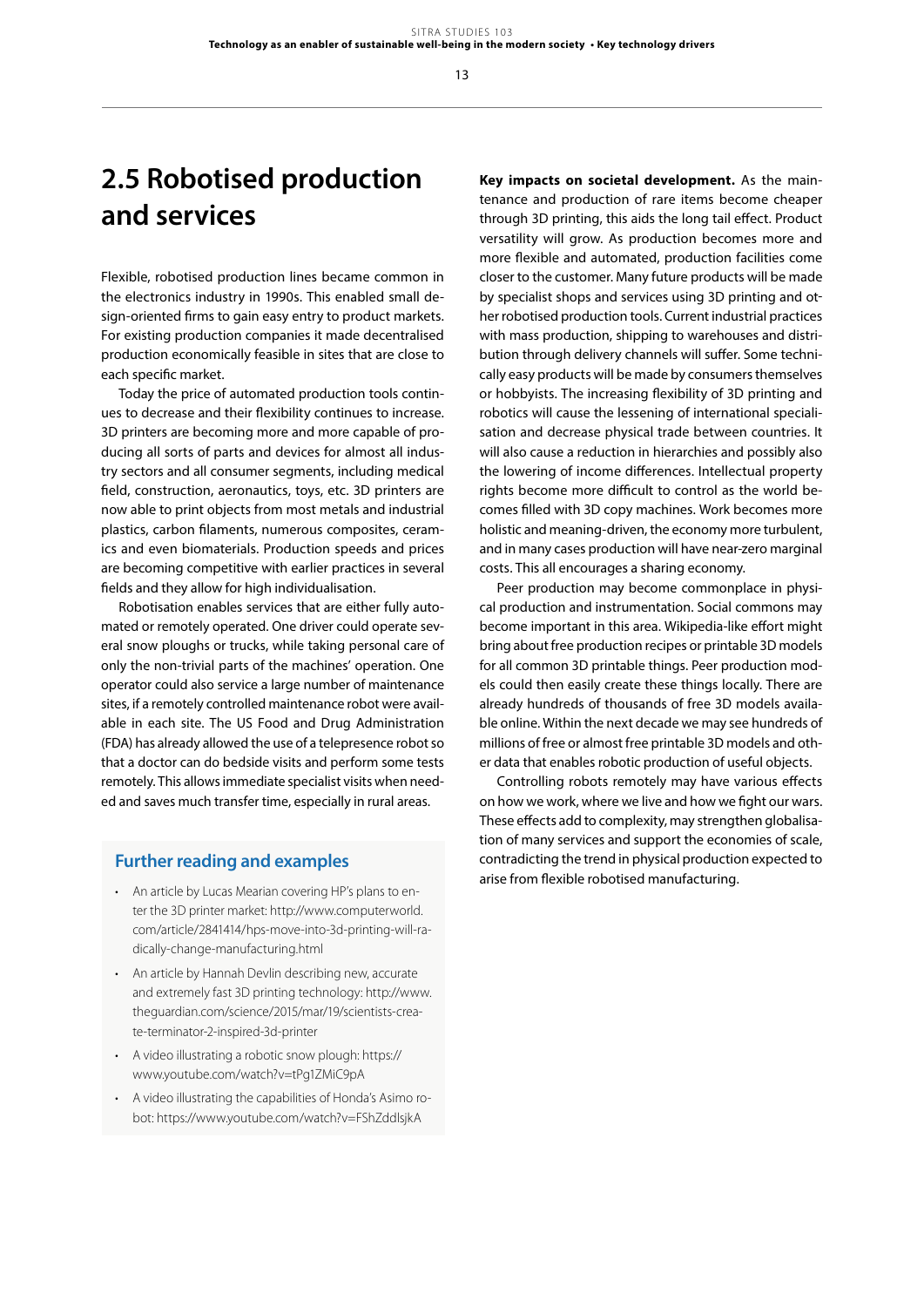### <span id="page-15-0"></span>**2.6 Nanomaterials**

The invention of plastics changed many industries. There are new materials brewing in scientific laboratories that have the potential to cause much greater change to industry and even to our everyday lives compared to the changes plastic brought about. We might even imagine as big a change as that brought about by iron or electricity. Graphene was first isolated in 2003 and it now has over 20 characteristics by which it can be considered as a super material. Graphene is almost two orders of magnitude stronger than steel, electrically and optically active and consists of carbon only. It has potential uses in almost all industries including electronics, optics, processing, manufacturing, construction, medicine, energy and food.

Fewer than a thousand tons of graphene are now being produced annually, but new production lines are emerging quickly and new cheaper production methods are published constantly. As the raw material of graphene is carbon or carbon dioxide with almost unlimited supply, and the potential uses seem without limit, R&D interest is immense. New potential applications for graphene derivatives are invented and published almost weekly.

Other carbon-based materials besides graphene, such as carbon nanotubes, continue to show important potential in electronics and for use as extremely strong and light materials.

Nanocellulose is another promising material. Some forms of nanocellulose are extremely strong and comparable to Kevlar, for example. Other forms are more easily manufactured from cellulose and can be used to produce plastics, textiles and composites for various uses. Nanocellulose can be used to replace several widely used materials like cotton, whose production has severe environmental side-effects.

There are a large number of nanomaterials which have electrical, optical, or medical uses, that increase energy efficiency, self-clean or otherwise benefit the end products that utilise them.

### **Individual biometrics and home farming may change consumer behaviour.**

### **Further reading and examples**

- An article by Katherine Noyes analysing the business potential of graphene[: http://fortune.com/2014/05/12/](http://fortune.com/2014/05/12/the-business-potential-of-amazing-wonderful-futuristic-graphene/) [the-business-potential-of-amazing-wonderful-futuris](http://fortune.com/2014/05/12/the-business-potential-of-amazing-wonderful-futuristic-graphene/)[tic-graphene/](http://fortune.com/2014/05/12/the-business-potential-of-amazing-wonderful-futuristic-graphene/)
- Wikipedia article describing nanocellulose: [http://](https://en.wikipedia.org/wiki/Nanocellulose) [en.wikipedia.org/wiki/Nanocellulose](https://en.wikipedia.org/wiki/Nanocellulose)
- A collection, edited by Earl Boysen, describing several promising nanomaterial applications[: http://www.un](http://www.understandingnano.com/nanomaterials.html)[derstandingnano.com/nanomaterials.html](http://www.understandingnano.com/nanomaterials.html)

**Key impacts on societal development.** Due to the large number of new materials that have both extraordinary characteristics and potential for high volumes, challenging times can be seen ahead for several different industries. New materials could possibly replace major existing materials such as metal and plastic. This would lead to a turbulent transfer from products based on existing materials to new products using new materials in several industry sectors. There is potential for a major impact on industries including packaging, textiles, plastics, concrete, steel, other metals, electronics, optics, etc. Due to the materials having extraordinarily flexible characteristics, this is not just a question of one material replacing another, but instead the new materials may lead to totally new possibilities in products that could not have been realised using conventional materials. The change brought about by these new materials may equal the change brought about by iron and electricity together. The transition may take two or three decades before it begins to shake whole industries. Already now however, graphene is enabling the development of products that surpass their predecessors.

# **2.7 Biotechnology and pharmacology**

Our whole existence is based on the cultivation of plants. As a result of increasing populations and higher protein consumption we must continuously find new and more productive plants and farming methods, since we can no longer expand the farming area. Biological products are also utilised for various purposes other than food, including chemical processes, textiles, medicine, manufacturing and construction. All these uses benefit from different characteristics of our ecosystem, which could be enhanced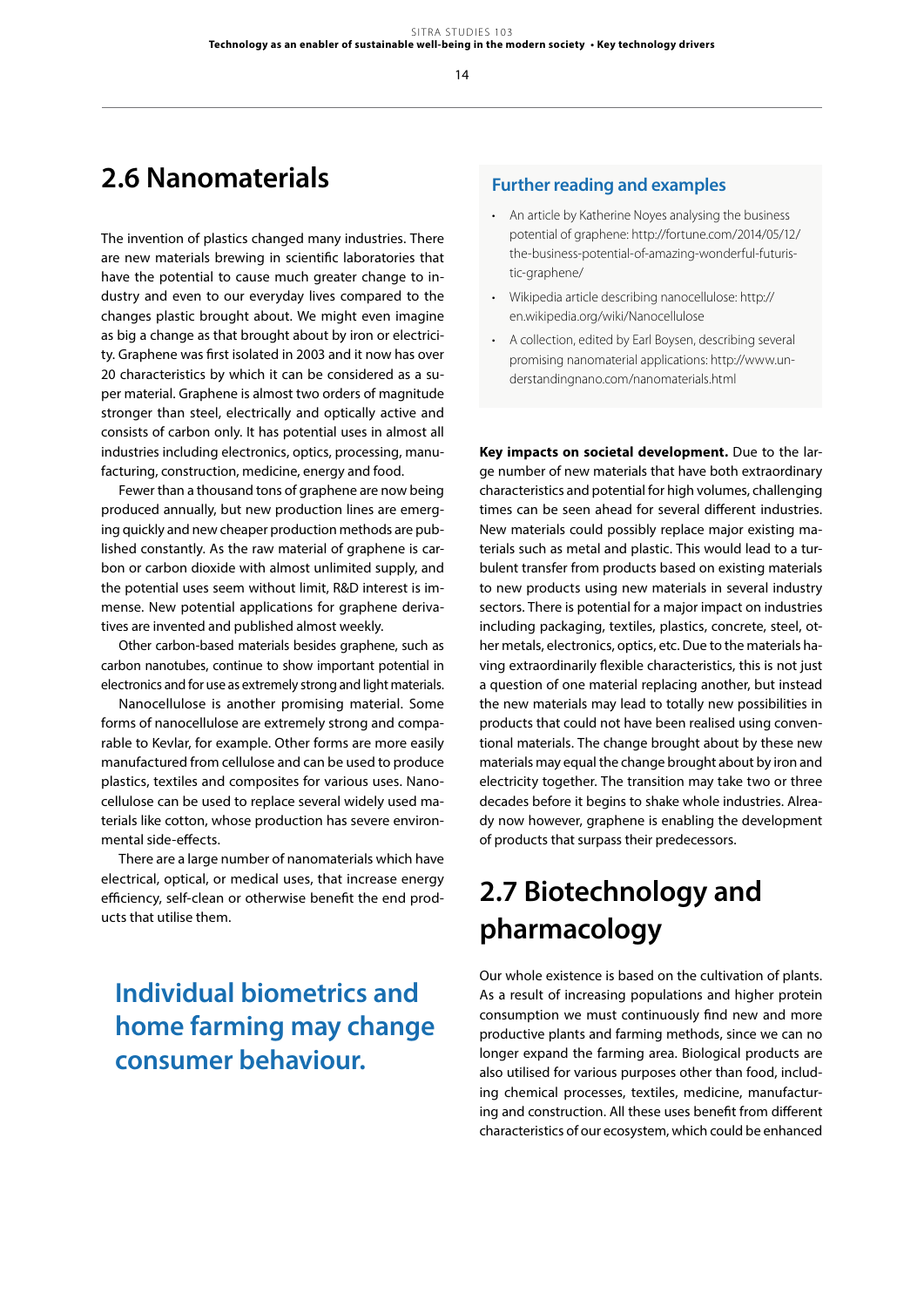by mutations. Genetic manipulation is becoming easier and more precise than ever. Computer simulation of cellular metabolism enables all kinds of virtual tests and even the simulation of specific DNA sequences and their effects on the ecosystem. Simulating the effects of synthetic DNA at the cellular level and in specific environmental conditions is a first careful step in constructing completely synthetic life. It is a step presently being taken by the world famous geneticist Craig Venter's team.

DNA can be designed and produced precisely and the metabolism of cells with specific DNA can be predicted with increasing accuracy and tested in simulation before real-life experiments. Viruses can also be extremely useful in biotechnology. Professor Angela Belcher's team at the Massachusetts Institute of Technology has been able to direct viruses to produce functioning solar panels and batteries. This has required no other intervention other than the mixing of viruses and appropriate chemicals together and sending biological messages to the viruses to change their coding for each specific layer to be produced. It can be said that the viruses have become programmable production tools. Biotechnology now allows, both in theory and in practice, the production of very strong and delicate materials and complex devices, at room temperature with very low energy consumption.

Plants contain very valuable chemical substances and various filtration methods have been developed to separate those substances from things like wood pulp. Farming methods are facing changes too. Developments in energy technology have opened possibilities for indoor farming with artificial lighting. LED lights are quite efficient and if they use only the most optimal frequencies and target light at only the leaves at the most optimal intervals, the energy required for artificial lighting does not exceed what can be captured from the same area with high efficiency solar panels. The water consumption is radically lowered, heating costs are non-existent and production does not cause pollution of the environment.

It is becoming more and more probable that most major illnesses could be cured and the healthy human lifespan could be lengthened by tens of years. Currently, the only crucial and positive clinical proof from longevity research is from experiments on mice, but the ageing mechanisms are somewhat similar and many of the experiments seem promising. Personalised medicine and nutrition can also bring major benefits when individual DNA sequence and cell level metabolism information is available, and when cell simulators are tuned to individual DNA. Pharmacology also changes when a full map of cell signalling is available.

#### **Further reading and examples**

- Wikipedia article on the first synthetic genome: [http://](https://en.wikipedia.org/wiki/Mycoplasma_genitalium) [en.wikipedia.org/wiki/Mycoplasma\\_genitalium](https://en.wikipedia.org/wiki/Mycoplasma_genitalium)
- TED talk by Angela Belcher on making viruses build things: [http://www.ted.com/talks/angela\\_belcher\\_](http://www.ted.com/talks/angela_belcher_using_nature_to_grow_batteries) [using\\_nature\\_to\\_grow\\_batteries](http://www.ted.com/talks/angela_belcher_using_nature_to_grow_batteries)
- Monica Kim's article featuring an indoor, LED-illuminated salad farm:<http://modernfarmer.com/2014/12/salad-inc/>
- An article by George Dvorsky describing current results and expectations of longevity research[: http://io9.com/](http://io9.com/do-these-startling-animal-studies-mean-your-lifespan-co-486041314) [do-these-startling-animal-studies-mean-your-lifespan](http://io9.com/do-these-startling-animal-studies-mean-your-lifespan-co-486041314)[co-486041314](http://io9.com/do-these-startling-animal-studies-mean-your-lifespan-co-486041314)

**Key impacts on societal development.** Increased complexity will lead to the restructuring of the food industry. With instrumentation and artificial intelligence, it is possible that many households could start farming their own food indoors in the future. Individual biometrics and home farming may change consumer behaviour. Due to forthcoming cheap solar electricity and increased turbulence from climate change, indoor farming probably will become more popular also in the food industry. In Finland, indoor farming can take place underground, where heating cost is minimal.

A major change in behaviour may take place when individual DNA and cell level metabolism information is available. Life will change into a game where everyone sees how they score, how they might end up if they continue their current paths and how they might fare if they changed their behaviour. Currently people have a very general understanding of statistical outcomes but as the correlations are too weak, invisible or long-term to be convincing, they have failed to change many people's behaviour.

A breakthrough in longevity research could have extremely complex effects including psychological, economic and cultural aspects. These should be studied. We have already seen some effects as life expectancy has doubled during the past 100 years. Life is more valuable to people whose probable life expectancy is long. Thus we may expect people behaving more rationally as their life expectancies grow.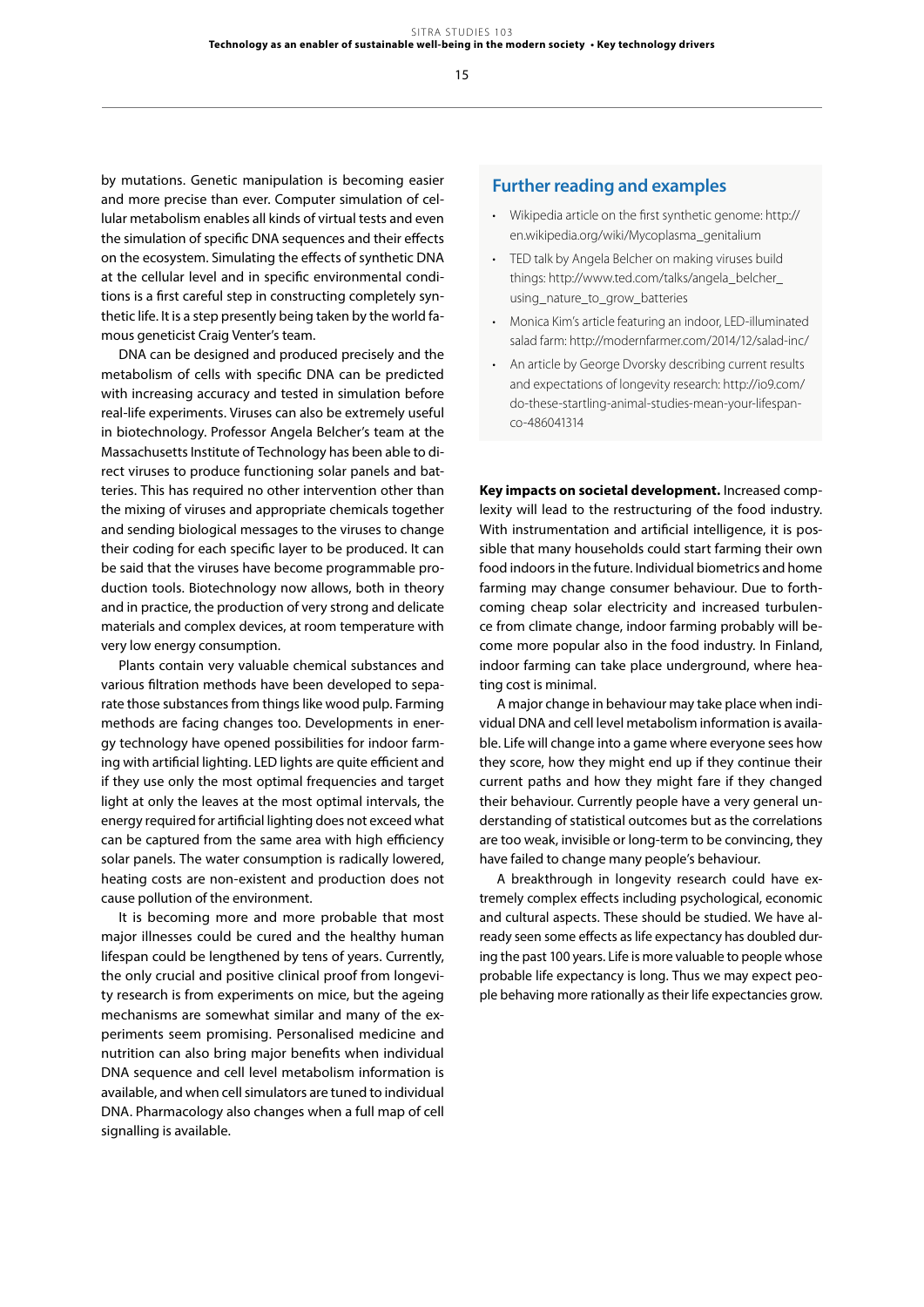### <span id="page-17-0"></span>**2.8 Energy technology**

The installation costs of both solar and wind energy have decreased quickly. From 2006 until 2014 the decrease in installed solar energy cost has been 16 % yearly in Germany, according to a Fraunhofer Institutes study. Deutsche Bank estimates that the cost of solar energy will drop by a further 40 % by 2020, or faster in many countries like the USA, and reaches network parity with existing electricity prices in 80 % of countries studied by 2017. Several research institutions, including Fraunhofer, estimate that by 2050 the cost of solar electricity will drop to 2-4 cents per kWh, and may thus undercut the current transmission cost of electricity in places like Finland. Laboratory experiments show that this radical price reduction may be possible through thin and flexible efficient solar panels made from cheap materials, which can be integrated into common construction elements. Extensive reliance on solar power and wind will require large energy storage facilities or alternate power sources when there is no wind or sun available. Storage technologies are developing rapidly and daily fluctuation can already be handled economically. Storage technology prices are expected to fall steadily and "flow batteries" may solve the problem of longer-term energy storage. Another new option for longer-term storage involves converting energy into hydrocarbons and using them for electricity production in fuel cells or in conventional engines when stored energy is needed. Fuel cell development is also making rapid progress due to new materials.

Small serially manufactured atomic power plants may be another way to bring down the cost of electricity. There is also a serious attempt by Lockheed to build a functioning prototype of a small fusion reactor within a few years.

#### **Further reading and examples**

- A Fraunhofer Institute report on photovoltaics in Germany: [http://www.ise.fraunhofer.de/en/publications/veroef](https://www.ise.fraunhofer.de/en/publications/veroeffentlichungen-pdf-dateien-en/studien-und-konzeptpapiere/recent-facts-about-photovoltaics-in-germany.pdf)[fentlichungen-pdf-dateien-en/studien-und-konzeptpa](https://www.ise.fraunhofer.de/en/publications/veroeffentlichungen-pdf-dateien-en/studien-und-konzeptpapiere/recent-facts-about-photovoltaics-in-germany.pdf)[piere/recent-facts-about-photovoltaics-in-germany.pdf](https://www.ise.fraunhofer.de/en/publications/veroeffentlichungen-pdf-dateien-en/studien-und-konzeptpapiere/recent-facts-about-photovoltaics-in-germany.pdf)
- A Fraunhofer Institute report on the German "Energiewende" providing long-term scenarios on the development of photovoltaic systems: [http://www.agora-ener](http://www.agora-energiewende.org/fileadmin/downloads/publikationen/Studien/PV_Cost_2050/AgoraEnergiewende_Current_and_Future_Cost_of_PV_Feb2015_web.pdf)[giewende.org/fileadmin/downloads/publikationen/](http://www.agora-energiewende.org/fileadmin/downloads/publikationen/Studien/PV_Cost_2050/AgoraEnergiewende_Current_and_Future_Cost_of_PV_Feb2015_web.pdf) [Studien/PV\\_Cost\\_2050/AgoraEnergiewende\\_Current\\_](http://www.agora-energiewende.org/fileadmin/downloads/publikationen/Studien/PV_Cost_2050/AgoraEnergiewende_Current_and_Future_Cost_of_PV_Feb2015_web.pdf) [and\\_Future\\_Cost\\_of\\_PV\\_Feb2015\\_web.pdf](http://www.agora-energiewende.org/fileadmin/downloads/publikationen/Studien/PV_Cost_2050/AgoraEnergiewende_Current_and_Future_Cost_of_PV_Feb2015_web.pdf)
- Lockheed Martin's promotional pages on their fusion project: [http://lockheedmartin.com/us/products/com](http://lockheedmartin.com/us/products/compact-fusion.html)[pact-fusion.html](http://lockheedmartin.com/us/products/compact-fusion.html)

**Key impacts on societal development.** It seems very probable that energy prices will fall as a result of quickly decreasing prices of solar power. According to Gaia Consulting<sup>16</sup> it is already now cost efficient for many users in Finland to produce solar electricity for their own consumption. When costs continue to fall and rooftop solar becomes popular, energy producers and electricity network operators are challenged. The electricity grid is basically fixed cost. For many energy plants the capital cost of the production facility is a major consideration too. When the market becomes volatile, fixed costs are more difficult to cover.

Energy companies face a turbulent road ahead. They will need to change their pricing to compensate for their obligation to supply energy at those times when solar power is unavailable. This may lead to the situation where more and more users decide to produce and store their own electricity, in the same way they now produce their own heat. Many may disconnect themselves completely from the grid if solar power and storage technology development makes it economically feasible. The energy sector will face a major restructuring in such a situation. Due to rapid technology development, visibility is not good enough for riskless long-term investments and profitability should either be calculated using short payback times or high discount percentages.

If solar power becomes the dominant energy form, Finland may lose much of its energy-intensive industry. If solar power wins globally, energy will inevitably be cheaper in southern countries where winter is not so dark and excessive energy storage costs or alternate energy sources are not required. If the price of nuclear power in the form of serially produced small power plants can be reduced enough for it to compete with the falling price of solar energy, the impact of cheap solar energy will be mitigated.

### **2.9 Digital crowd platforms**

There are now over one billion active Facebook users. Facebook and other social media compete evenly with traditional media on many fronts. Wikipedia, MOOC (Massive Open Online Courses) education, open data, open code, online machine translation, search engines and easily accessible and free applications bring forth unseen transparency and the democratisation of knowledge. Uber, Airbnb, eBay, Paypal, Bitcoin, Kickstarter, Shapeways, Linux, Wikipedia and other creative online tools are but a few examples that show how the internet enables a sharing economy, peer production, flash mobs, crowdfunding, crowdsourcing and other sorts of collaboration.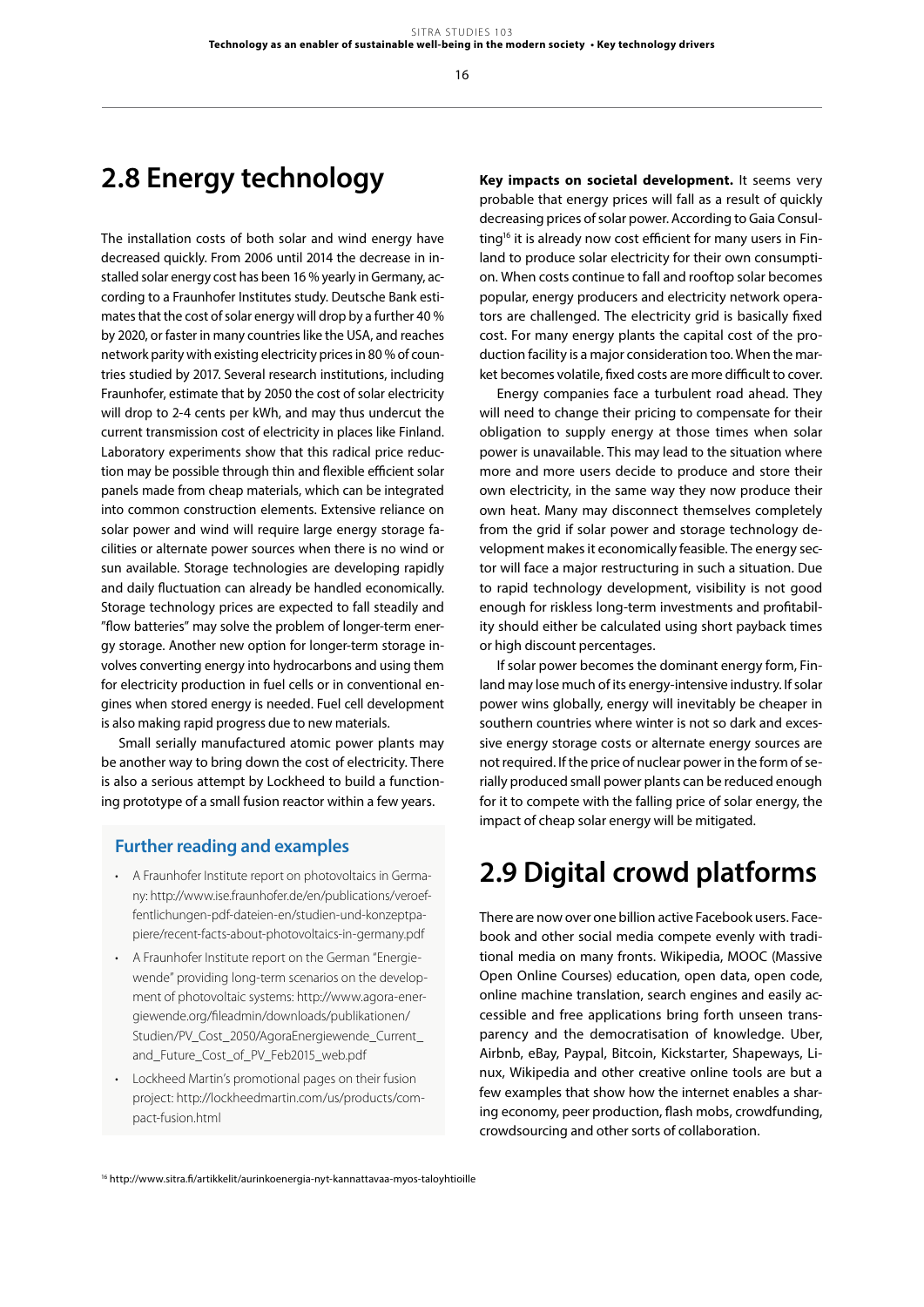<span id="page-18-0"></span>Through increasing innovativeness, robotics, data standardisation and artificial intelligence, the internet enables continuously new and more extensive forms of self-organising behaviour. We have seen how collaborative grass-roots movements can create computer operating systems and encyclopaedias. We will most probably see them changing production, logistics and many parts of trade and professional services. Existing organisations are an expensive way of co-ordinating behaviour that could as easily be self-organised with the help of suitable software. It is not really the software that does the organising. It merely catalyses and provides an automated platform for exchange and self-co-ordination. People are generally both willing and capable of self-organising behaviour if a suitable structure for transactions is provided and easily accessible.  $\qquad$  of their marginal costs being close to zero when compared

#### **Further reading and examples**

- Farhad Manjoo's article about the Uber business model: [http://www.nytimes.com/2015/01/29/technology/per](http://www.nytimes.com/2015/01/29/technology/personaltech/uber-a-rising-business-model.html?_r=0)[sonaltech/uber-a-rising-business-model.html](http://www.nytimes.com/2015/01/29/technology/personaltech/uber-a-rising-business-model.html?_r=0)
- Website of the 3D printing service Shapeways: [http://](http://www.shapeways.com/) [www.shapeways.com/](http://www.shapeways.com/)
- Website of the crowdfunding Kickstarter: [https://www.](https://www.kickstarter.com/hello?ref=footer) [kickstarter.com/hello?ref=footer](https://www.kickstarter.com/hello?ref=footer)

**Key impacts on societal development.** Self-organised work when combined with the global network and performed remotely makes it very hard for governments to collect income taxes or VAT. When production becomes collaborative and the produced utility is shared between those who made it, we must ask: should the time used for it be considered work or a hobby? Many simultaneous developments like artificial intelligence, robotics, biotechnology, new energy forms and these self-organising social innovations make it relatively easy to leave the monetary economy mostly aside and rely generally on other types of collaboration. This potential change may cause very fast collapses for businesses and whole industries, if self-organising movements can finance themselves and organise work, production, marketing and distribution of their products all through voluntary collaboration. It has become easy to understand how this can happen with virtual goods. Many however struggle to understand that this can happen with physical goods and services too. We must remember that 3D printers and robots are becoming widespread and we should realise the implications **Self-organised work when combined with the global network and performed remotely makes it very hard for governments to collect income taxes or VAT.**

to the value of the things they are able to produce. Airbnb and Uber already rely on this kind of near-zero marginal cost effect. Society will not stop with these. We may see peer-produced cars in the 2020s as we already today see peer-produced toys, and we will certainly see remote work where robotic services are directed over the network. The change will be greater than we can imagine.

Loosening of the contemporary key power structures by increasing the availability of self-organising platforms will create turmoil in the economy and in society overall. Citizens will become empowered and this new self-organising dynamism may change whole industries without any help from governments, financial institutions or industry heavyweights. It becomes difficult to influence society without intensive involvement in social media. It will be difficult to predict the effects of this change on existing governance models while they try to fight the inevitable and maintain old paradigms. The longer we wait, the stronger the turbulence will be.

# **2.10 Globalisation of ICT structures**

The internet of things, modularisation of robotics, crowdsourced and open data, self-organising platforms and several other developments require de facto standard interfaces for physical hardware, software, data and communications. Many of these de facto standards come in the form of cloud services or popular physical devices and their interconnections. Some of them are official standards; others are popular products or services that facilitate collaboration and sharing. Some de facto standards are in the form of open source software or open source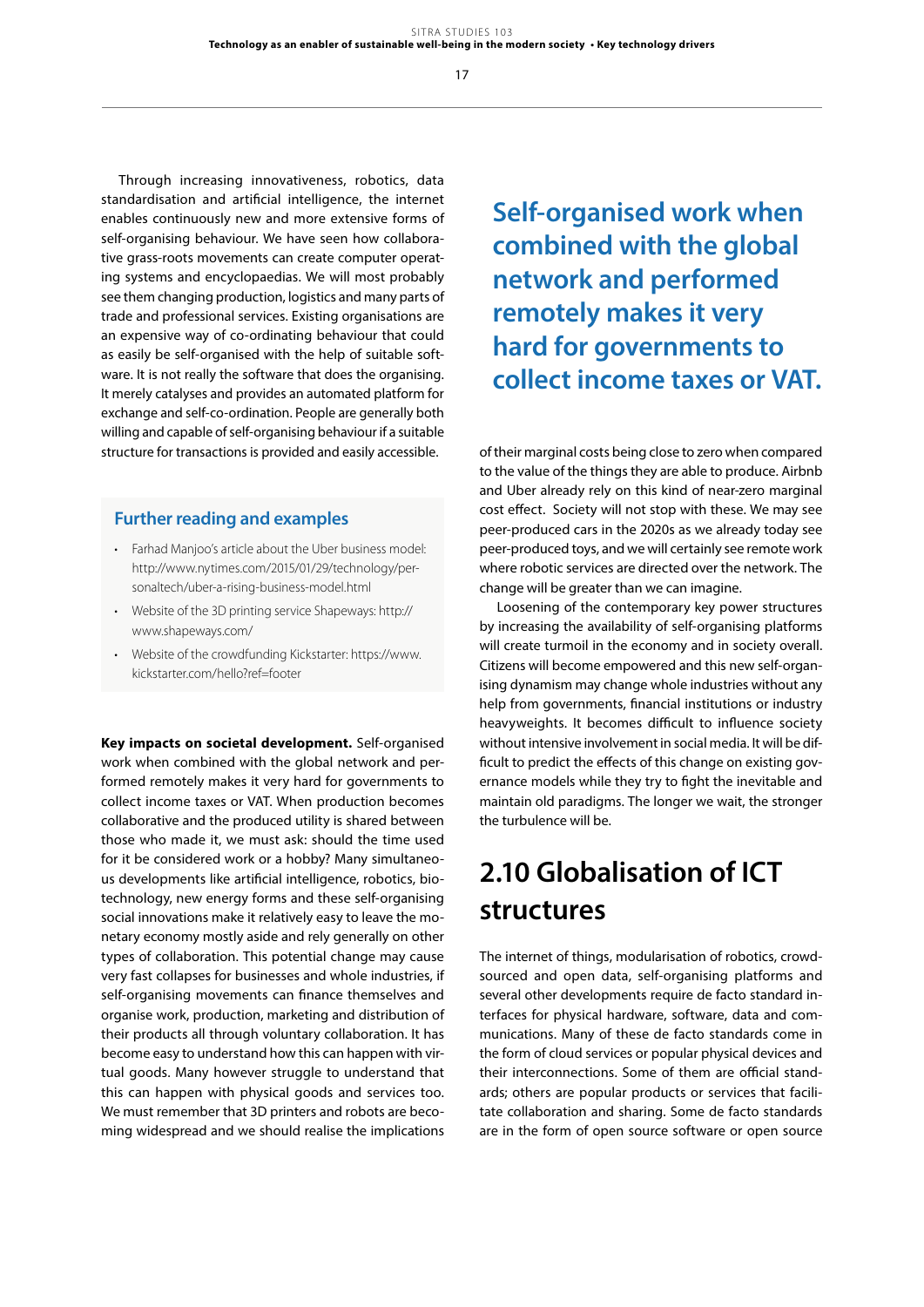hardware and these spread throughout their respective ecosystems freely through copying. When a proprietary interface becomes popular and a large number of devices and third-party services connect to each other via the proprietary interface, it yields much power and possible great profits to those who control the interface and hence the ecosystem that builds around it. Whether the popular interface is proprietary or not, it may create rigid structures that stop evolving while simultaneously speeding up development within its boundaries<sup>17</sup>.

#### **Further reading and examples**

- An article by Alasdair Allen comparing 36 electronics boards for robotics and the internet of things: http://makezine.com/magazine/make-36-boards/which-board-isright-for-me/
- An article by Michael deAgonia et al. describing the main personal technology ecosystems: [http://www.](http://www.computerworld.com/article/2483616/personal-technology/battle-of-the-media-ecosystems--amazon--apple--google-and-microsoft.html) [computerworld.com/article/2483616/personal-techno](http://www.computerworld.com/article/2483616/personal-technology/battle-of-the-media-ecosystems--amazon--apple--google-and-microsoft.html)[logy/battle-of-the-media-ecosystems--amazon--apple-](http://www.computerworld.com/article/2483616/personal-technology/battle-of-the-media-ecosystems--amazon--apple--google-and-microsoft.html) [-google-and-microsoft.html](http://www.computerworld.com/article/2483616/personal-technology/battle-of-the-media-ecosystems--amazon--apple--google-and-microsoft.html)

**Key impacts on societal development.** As the structures become more and more open and interconnected, new applications within their boundaries arise faster and become more powerful than ever, as do new powerful players and global industry heavyweights like Google. Popular platforms become difficult to modify or switch as users tend to get connected to the whole ecosystem and often even separate third-party products are not interoperable with more than one popular platform or ecosystem.

As software APIs (application programming interfaces), global data, cloud services and robotic devices all become interconnected and available for third-party applications and services, this will lead to a major development surge. This was seen with the microcomputer revolution of the 1980s, then with internet websites and recently with mobile apps. A myriad of internet-connected devices will become available as well as applications that can use them to manipulate the physical world in any number of ways. Due to their global integrating nature and positive effect on productivity, successful platforms and ecosystems can enforce practices that local legislators are unable to oppose. This in a way makes them stronger than local laws, and the local laws must yield unless major economic powers such as the US or the EU take a stand.

**A myriad of internet-connected devices will become available as well as applications that can use them to manipulate the physical world in any number of ways.**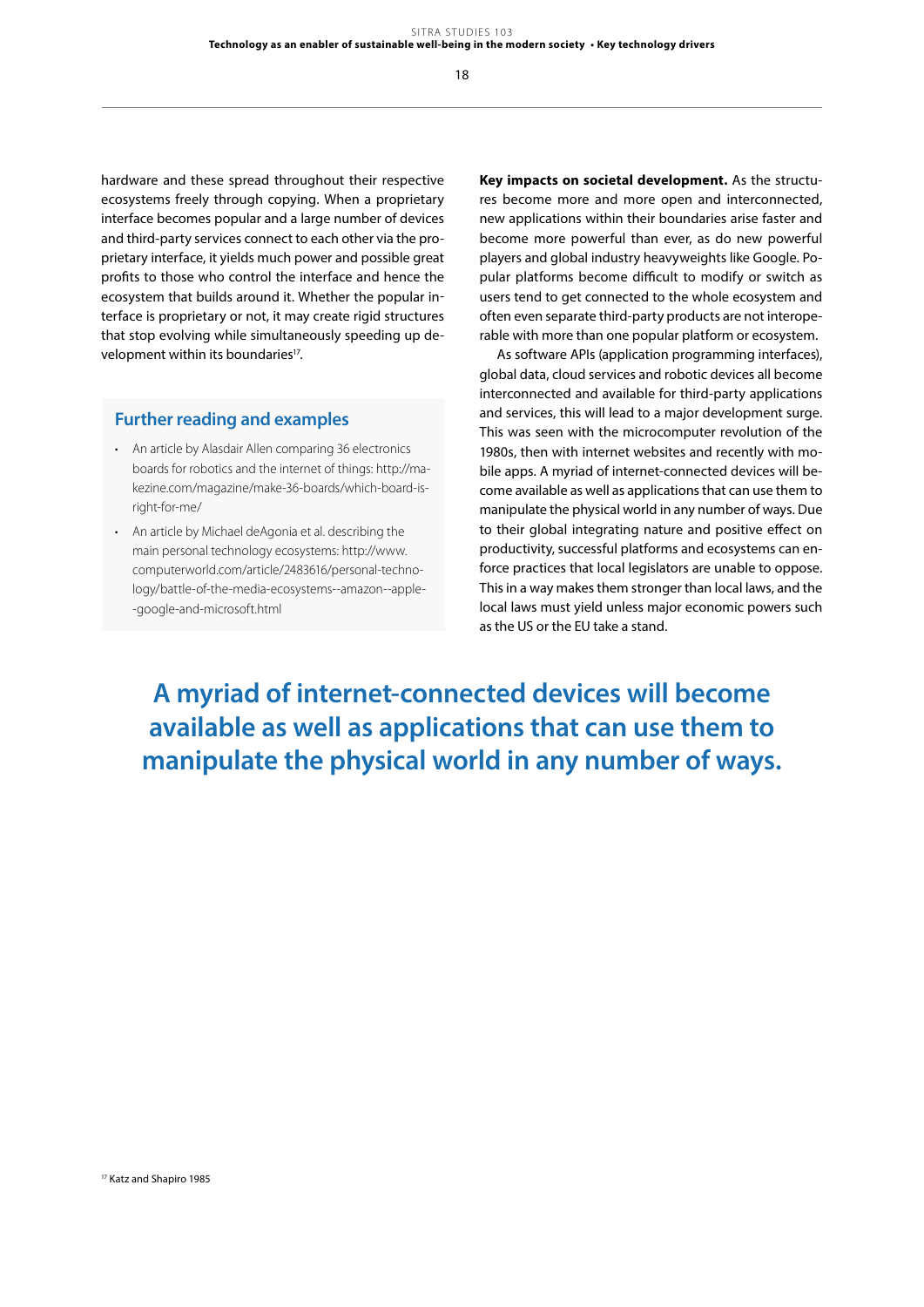# <span id="page-20-0"></span>3. Technology impacts for Sustainable Well-being Societies



**IN THIS CHAPTER**, the potential impacts of the 10 described areas of rapid technology development are analysed, listing the key threats and opportunities which the forthcoming technologies may bring forth. This analysis is performed for each of the principles for building a sustainable well-being society and the application areas described in Chapter 1.3. Here, only the potential impacts of technological development on the principles and example areas are described. The principles and application areas themselves are described in more detail in Sitra's working paper Towards a Sustainable Well-being Society.

# **3.1 Addressing well-being in a holistic way**

**Key technology impacts: threats.** All the technologies described in chapter 2 may add to the complexity, hidden interdependencies, rapid change and turbulence that makes coping with one's life more difficult. This turbulence may make it difficult to connect causes with effects, may increase the feeling of meaninglessness of one's own deeds, lessen trust and increase moral dilemmas, causing severe life-management problems. Economies of scale and an increasingly transparent global economy may lead to swift appearances and disappearances of huge hierarchical structures, whose collapses may cause unexpected changes to people's lives.

**Key technology impacts: opportunities.** While adding to the problems of coping with one's life, technology also provides tools that make it easier to manage everyday

problems. Social networks provide easy access to virtual communities or individuals online with similar problems to one's own. Artificial intelligence can be embedded into software applications and cloud services in order to reduce the technological complexity of available tools and services. Virtual reality interfaces and computer simulations give room to easy experimenting. Gamification, game-like scoring of one's actions, makes learning easier by showing when and how preferred goals get closer if complex interactions and numerous variables make comprehension of system dynamics otherwise difficult. Networks of trust assist in selecting products that other people in similar circumstances have been satisfied with. My Data-based services help maintain focus on meaningful personal issues.

Local production with robotic tools, such as 3D printers, fosters small-scale jobs where work is not as abstract or fragmented as in large hierarchies. These kinds of new jobs require a more holistic approach in each assignment than most jobs in large hierarchies. It is also easy to see the need for and

**Robotisation opens up great potential for strengthening local communities and creating meaningful smallscale jobs.**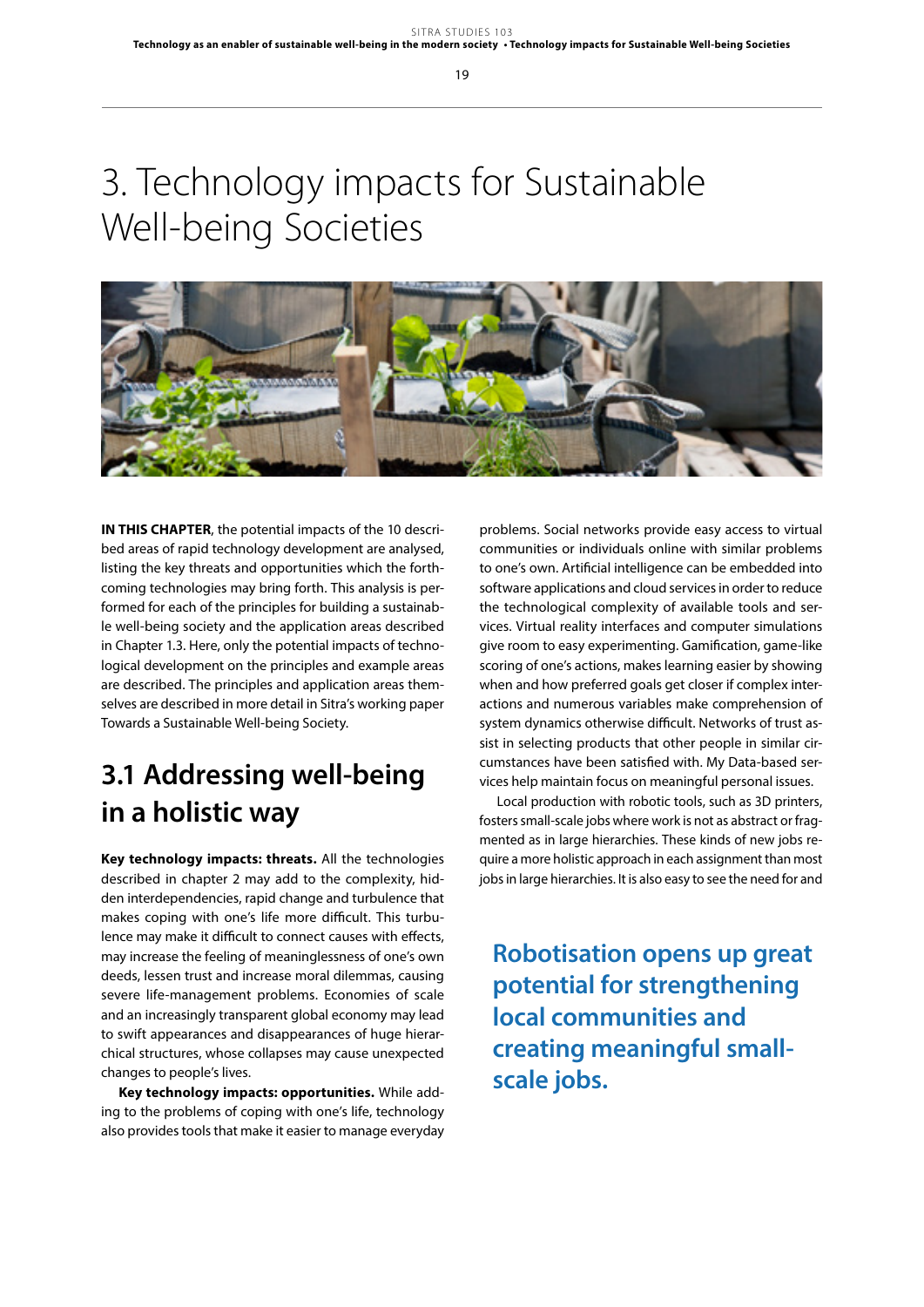<span id="page-21-0"></span>the results of one's work when customers are close by.

If technology allows energy, food, clothing and machinery to be produced locally in each town with the help of robotic tools, local identity and social cohesion may strengthen and people may get respect from their neighbours by being directly useful to them. Technological progress may give rise to optimism. As the capabilities increase to locally provide and produce almost all physical necessities and niceties of life, decision-making may become more decentralised.

**Suggested development opportunities.** Robotisation opens up great potential for strengthening local communities and creating meaningful small-scale jobs. ICT empowers individuals to cope with their life in an increasingly complex society. This should be supported.

# **3.2 Adjusting to planetary boundaries**

**Key technology impacts: threats.** Automation makes it ever easier to harvest and mine the earth's resources. Mining is now cheaper than ever. Even shale oil can be recovered and oil drilled from the Arctic. Fishing has become so efficient that large areas no longer have any fish. Human productivity increases continuously. Our consumption has reached unsustainable levels. When resources are depleted or spoiled, the resulting economic, environmental and psychological shocks add to the global and local socioeconomic turbulence, causing depressions, famines, terrorism and war. Growing complexity and connectivity make it possible for minor players to cause major problems. It is difficult to prevent these problems beforehand without simultaneously hindering the economy and causing political upheaval.

**Key technology impacts: opportunities.** Virtualisation enables replacing atoms with bits. It also moderates the need for transport and logistics. Artificial intelligence helps to optimise production and logistics to save energy. Instrumentation can be used to monitor and preserve nature, prevent environmental catastrophes and optimise production. Robotised transport reduces the need for vehicles and also makes it easier to adopt energy-efficient electrical vehicles. Through local robotised production and

global digitisation, added value can arise from increased complexity and individualisation of products instead of material excess. Robotisation also increases the competitiveness of local production and thus reduces the need for global logistics, large warehouses and excessive marketing.

Nanomaterials like graphene and other new materials like nanocellulose make it possible to have mode durable products from less environmentally harmful materials. New materials may also enable more recyclable products or provide for easier chemical filtering and thus enable wider industrial symbiosis – using one company's or citizen's waste for another's resources.

Biotechnology can help produce various substances or materials and even whole products at room temperature with very little energy required. LED technology enables indoor farming that consumes very little water and does not create pollution from fertilisers. Indoor farming may in many areas become mandatory with climate change.

The rapidly falling cost of solar energy, new forms of wind energy or serially produced cheap atomic power plants promise to radically reduce the price of non-carbonbased energy. It might be economically possible within a few decades to replace most fossil fuels. Renewable energy is commonly decentralised, and requires energy storages that are often also decentralised. National electric grids may become unnecessary, reducing centralised vulnerabilities, if local production and storage become efficient. Sustainability can be supported by a private and public display of gaming-style sustainability scores. This increased transparency can create peer and customer pressure, encouraging the movement towards sustainable practices. Simulations help in understanding the complex interdependencies in the energy market and in achieving public support for sustainable designs.

With sufficiently cheap solar power, carbon- and nanocellulose-based materials and indoor farming, the earth could well support several times its current population sustainably.

**Suggested development opportunities.** Resource sharing, renewable materials, renewable energy, local production, indoor farming and virtualisation should be encouraged. Local solar power-based, off-grid-type lifestyles should be studied. Gamification of sustainability should be encouraged.

**With sufficiently cheap solar power, carbon- and nanocellulosebased materials and indoor farming, the earth could well support several times its current population sustainably.**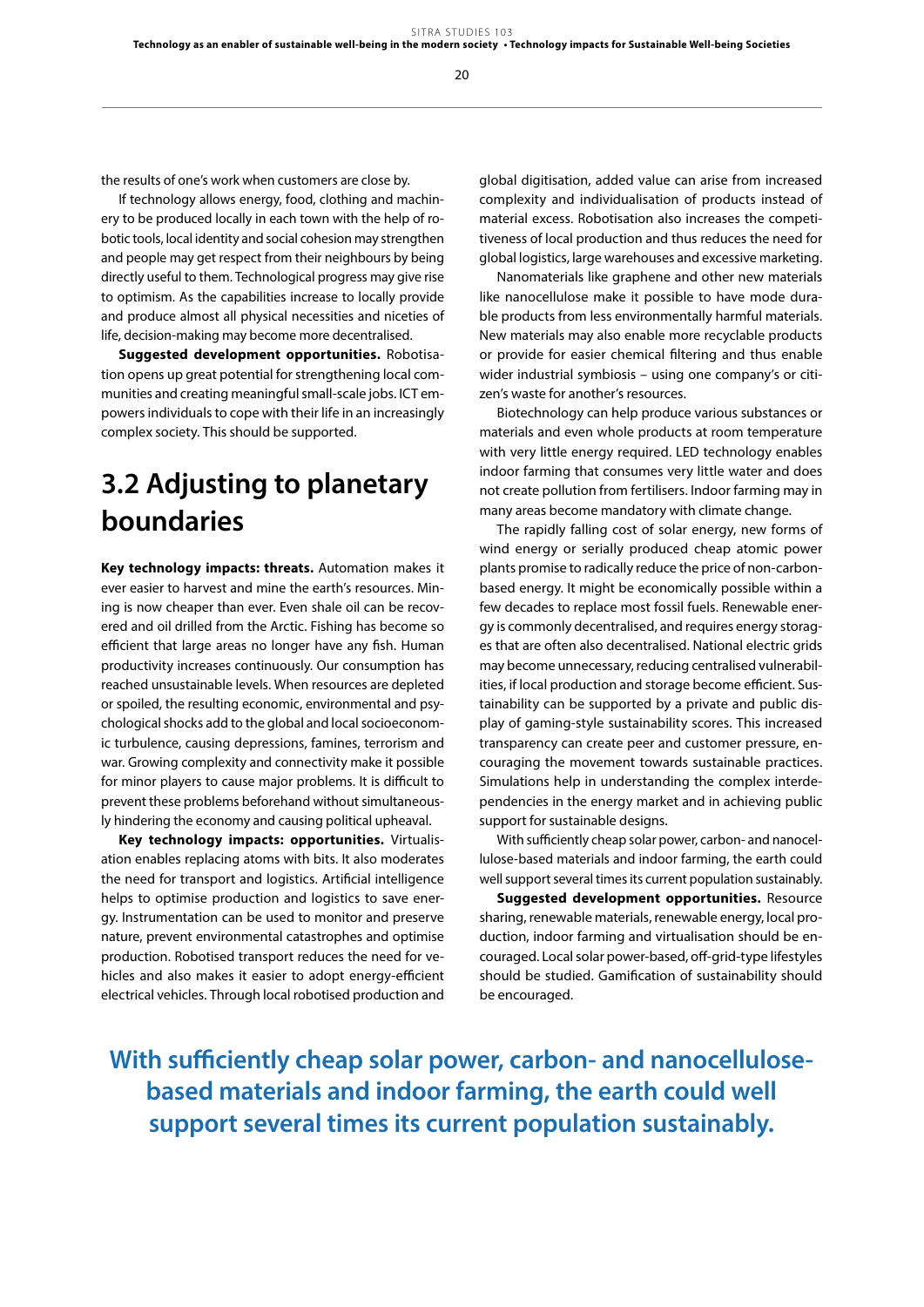## <span id="page-22-0"></span>**3.3 Empowering individuals and communities**

**Key technology impacts: threats.** The globalisation of ICT structures, the virtualisation of services and evolving artificial intelligence may each make it harder for local communities and individuals to influence society. A winner-takes-it-all-type world and its consequent inequalities creates frustration and increases the feeling of powerlessness. The division between people who identify themselves with virtual communities and those who still maintain strong local identity may cause rifts in local communities and society overall<sup>18</sup>. These rifts are not easily mended by increasing automation in governance, since this usually leads to mechanical decisions disregarding individual needs and wants.

**Key technology impacts: opportunities.** Virtualisation and open data enable even the smallest communities to enjoy high-quality services regardless of locality. Social networks let people of all ages and hobbies find like-minded people with similar interests. Collaboration opportunities include business activities, third sector positions, study groups, hobbies and political interests. Digitisation favours social cohesion based on interests instead of locality. This can be seen both as a risk and an opportunity.

### **Virtualisation and open data enable even the smallest communities to enjoy high-quality services regardless of locality.**

Robotisation radically lowers the transport costs for people with disabilities and democratises mobility for them and others without a car. Robotised logistics and needs-based, pull-type marketing open up possibilities for small producers and remote local communities to participate in global commerce on an equal footing. Individuals are no longer meaningless parts in large machines but instead they can have an active role. Combined with robotised logistics, the robotisation of services and production will give small one-person shops an efficient means

18 Castells 2000b

with which to enter the global market. It will also enable local players to produce high-quality items for local needs, thus reinforcing local identity and cohesion. Indoor farming adds to the local capabilities as well as solar energy and local energy storage.

Technological advances enable efficient local services that rely on rather moderate levels of exports and imports, where society is built from smaller modules, the functioning of one's own community is easier to understand and the meaningfulness of one's own role is clear. Technological development gives room for positive, convincing and inspiring visions that can overcome disease, poverty and environmental crises.

**Suggested development opportunities.** Virtualisation and robotisation should be used to empower individuals or small firms and their collaboration regardless of their location. Studies should be carried out into how these and other new technologies could enable societies that are founded on smaller, more human-sized modules based on a greater interaction and cohesion between each part of the society, rather than on the current striving towards economies of scale.

# **3.4 Moving to a regenerative and collaborative economy**

**Key technology impacts and threats.** The slow-paced European economy and increasingly bureaucratic tendency means that Asia and the United States are the main beneficiaries of the market for new technologies and new business models. The USA and Asia hold a large majority of all new patents<sup>19</sup>. New business practices and paradigms are being defined by their pioneering efforts. Europe is being left behind and is either filling up smaller niches or protecting the old structures that support the old work places. This works against the renewal of the economy. If robotised production advances slowly in European local markets while the automation of logistics proceeds swiftly, Europe will end up importing most new technology. Without speedy adoption of new technologies and their best usage models, Europe will lose the possibility of contributing to its design and fail to capture new markets.

**Key technology impacts: opportunities.** Virtualisation, cloud services, instrumentation, 3D printers and open data all make collaboration possible regardless of

19 WIPO 2014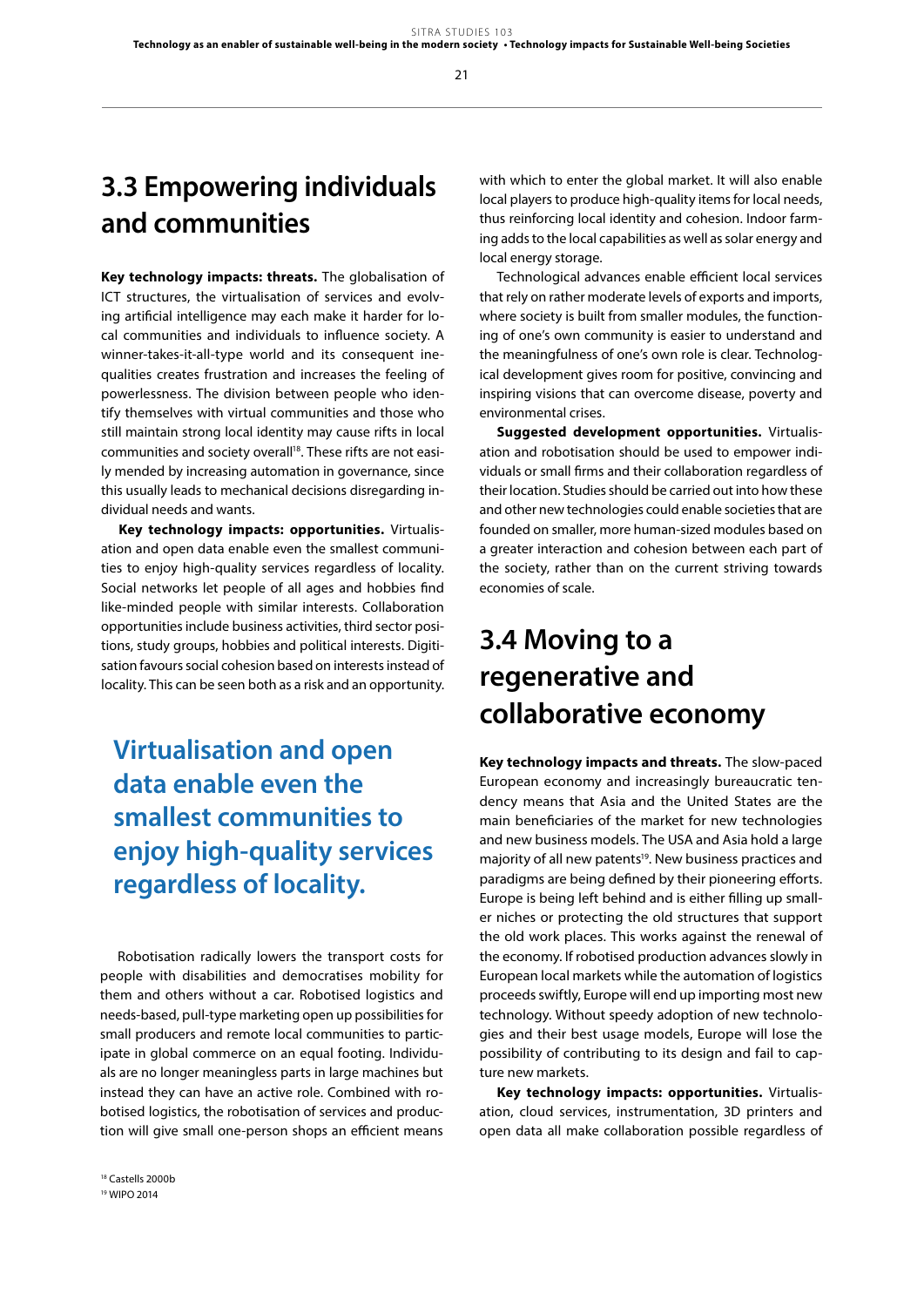<span id="page-23-0"></span>the location of the collaborating parties. Services can be provided by remotely controlled robots, 3D models can be sent over the internet to be printed locally and language problems can be solved with machine translation.

Robotisation enables flexible production in small runs. Even individual production is efficient and practical. Added value will be gained more often from the fulfilling of individual needs. The value of each product could mostly reside in their individual designs or modifications, not in the brand or other replicated design characteristics. This individual value can most naturally be produced locally, as it requires understanding the specific customer's needs and their local culture. It may also require taking the customer's measurements or modelling their existing artefacts in order to create new things that truly fit their needs.

New robotic tools and 3D printers enable manufacturing models which resemble those of medieval times, where masters would craft bespoke items for their customers. In the near future, networked guilds will share collaborative knowledge in the form of commercial or open designs. Robotic tools and applications that assist in the work may be sold globally but their yields will increasingly be produced locally.

The rapid emergence of environmentally sustainable materials, biological processes and renewable energy production will all yield numerous new business opportunities while restructuring whole industries. Often these new businesses can be started up locally without any major capital investment. This can happen quickly if the market is well aware of the opportunities. Emergence of these new business models can be encouraged through government action: public institutions can create early market demand for novel products and focus attention on decentralised production, environmentally sustainable materials, solar energy and local production of local goods by means of new technology. The business environment can also be renewed by embracing new business models such as social commons, the sharing economy, crowdfunding, peer production and the opening to businesses of existing government monopolies.

**Suggested development opportunities.** The sharing economy should be supported where near-zero marginal cost situations occur. Socio-technical regimes should be changed to favour business models that use new technologies. Structural dynamism in the economy should be increased to lower income differences. Social commons should be favoured where it helps local production models, individual added value and business concepts that rely on new technology.

# **3.5 Building competencies for a complex world**

**Key technology impacts: threats.** Non-linear, inherently complex and uniquely interlinked phenomena will more and more common due to virtualisation, artificial intelligence, robotisation and self-organising social innovations supported by globalised ICT structures. However, both our education system and governance model maintain traditional beliefs in how knowledge is structured. Mistaken beliefs result in inadequate or even poor changes being celebrated as big advances while society continues to deteriorate.

We are mainly taught hierarchical paradigms and reductionist thinking throughout school curricula. This makes it very hard to understand the new basics of self-organising behaviours and holistic thinking in the complex world.

The methods used to teach and learn new skills are outdated and the new tools are mostly only learned through each student's individual motivation and individual pursuit of relevant knowledge. As technology progress gathers pace because of the exponential growth of knowledge, and as most people try to comprehend the change through old paradigms, they and their teachers are not even aware of what understanding they are missing. Due to outdated paradigms they see chaos in development instead of complex order and they may lose faith in their ability to comprehend the larger picture in spite of the wide availability of ever better tools that they could use if they only knew how.

**Key technology impacts: opportunities.** Virtualisation, digitisation of data and artificial intelligence make it easier than ever to learn skills through simulation. Simulations can be multidisciplinary, combining natural sciences and life sciences, providing platforms for learning practical skills, psychological insight, strategy, and business skills in realistic situations. Prototype building is related to simulations. Complex, nonlinear systems can really only be learned and understood through simulations and prototype building. Both practices transform cognitive knowledge into skills and reveal misapprehensions.

Simulations in the form of multidisciplinary strategy games and gamification of work and life create opportunities for collaborative learning and may help challenge existing beliefs while maintaining a holistic approach. Through computers, we have the opportunity to teach how to understand the big picture and its complex dynamism. There are numerous different tools with which the big picture can be viewed from various angles and with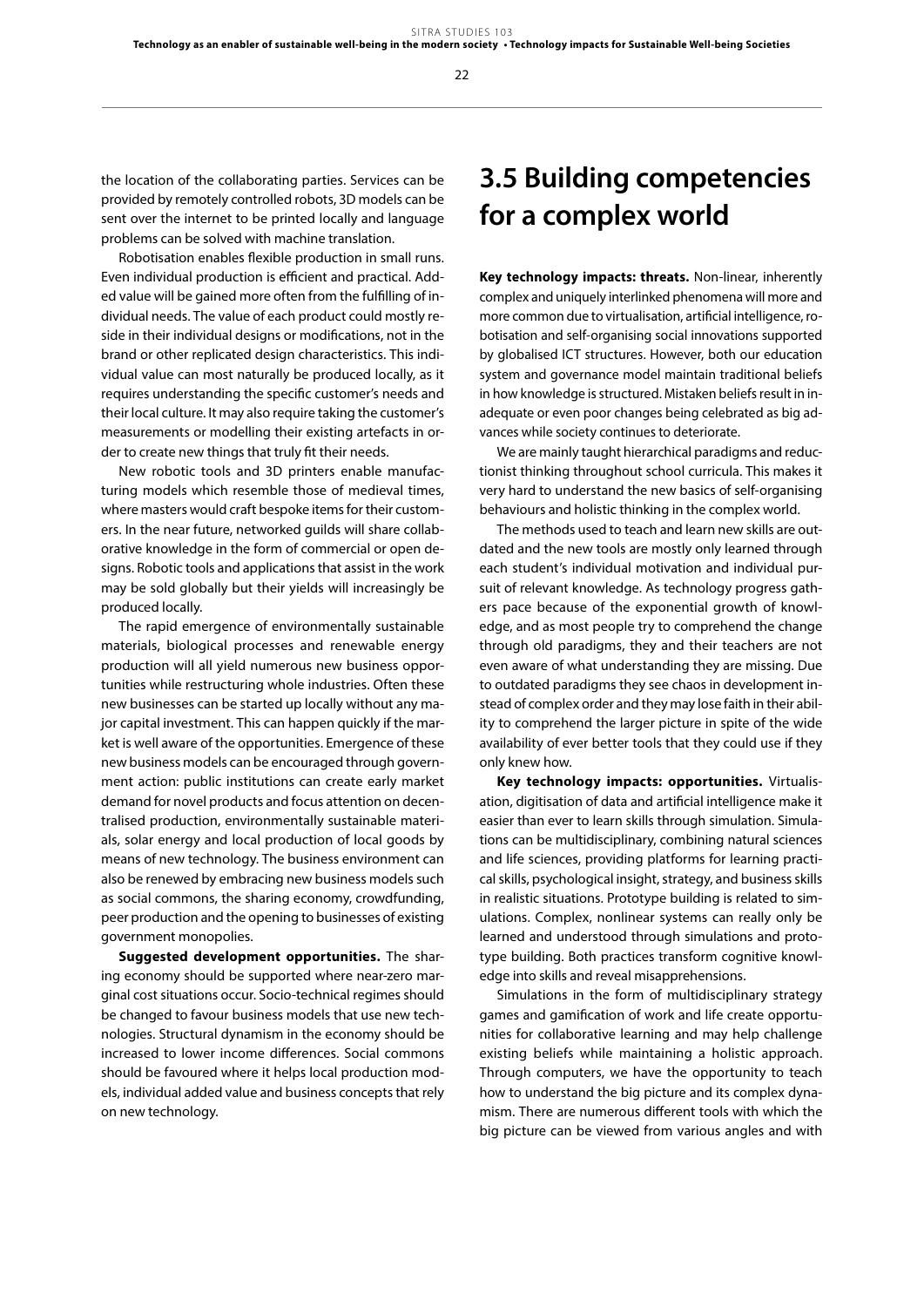<span id="page-24-0"></span>which specific knowledge can be mined and used. When facing problems it is easier than ever to find answers, use applications that utilise big data, artificial intelligence and collaboration. Instrumentation yields data from within ourselves or our environment or whatever aspect of the world we need. My Data-based applications assist in finding the data most relevant to each individual and can offer help in interpreting that data.

3D printers and other robotic tools enable wide-ranging experimentation. Social networks help in finding collaboration opportunities in almost any field while simultaneously maintaining a multidimensional approach. History, language skills, medical knowledge, natural sciences and maths are all at our fingertips if we only know how to use the tools and understand the right crucial paradigms. New tools such as Wikipedia help break silos in our thinking; online educational material exists in nearly every field of knowledge at every level and helps in making a quick assessment of what knowledge is available and how it could help.

**Suggested development opportunities.** We should assess the key paradigms and teach the skills that are important instead of outdated paradigms and skills that have become useless.

## **3.6 Developing inclusive and adaptive governance**

**Key technology impacts: threats.** Our current governance model has become very good at maintaining itself in spite of a growing need to adapt to a changing society. Our collaborative structures are derived from times before ICT technology made distances irrelevant for most bureaucratic functions. This is typically the situation in Europe. Immense numbers of detailed regulations exist, supporting socio-technical realms that are suboptimal compared to the attainable technological potential.

This technology gap is widening due to the exponential growth of technological knowledge and slow productivity growth in Western nations. An increasing number of opportunities are being wasted. Most regulators, politicians and even business people are blind to the opportunities, as they see the world through the paradigms supported by the current structures and it is often those very structures that cause the stagnation.

One major impediment in the governance model is that democracy is locality-based while technology allows collaboration independent of locality. Another problem is that governments strive to organise themselves as hierarchical structures that are divided into local monopolies even though that is by no means the only way to organise public services. While corporations specialise and exchange to gain efficiency, municipal governments try to do everything by themselves, and what they are unable to do they still need to understand in order to handle the purchase procedures. The more complicated this world comes, the more mistakes will be made when governments are not allowed to rely on trust, are forced to organise detailed competitive bidding and are prevented from using historical information when selecting the winners of tendering processes.

**Key technology impacts: opportunities.** Virtualisation and the digitisation of data, and instrumentation and robotised logistics and services disconnect most aspects of governance and collaboration from the restrictions of time and place. The subsidiarity principle did not originally require physical vicinity. According to the subsidiarity principle, social problems should be dealt with at the most immediate level, consistent with their solution. As communications technology has removed most limitations of distance, the most immediate level is determined by the issues at hand and the interests of the stakeholders instead of physical proximity. If the subsidiarity principle was understood along these lines major problems could be solved, but it would require a radical restructuring of public services. Municipal governance could yield most of its responsibilities to specialised institutions that have their own governance structures run by specialists in their respective topics and elected by those their decisions concern.

The subsidiarity principle is dysfunctional in its contemporary form. Our common interests no longer depend on our physical vicinity but more often on our special interests themselves. People on the opposite sides of the globe

**One major impediment in the governance model is that democracy is locality-based while technology allows collaboration independent of locality.**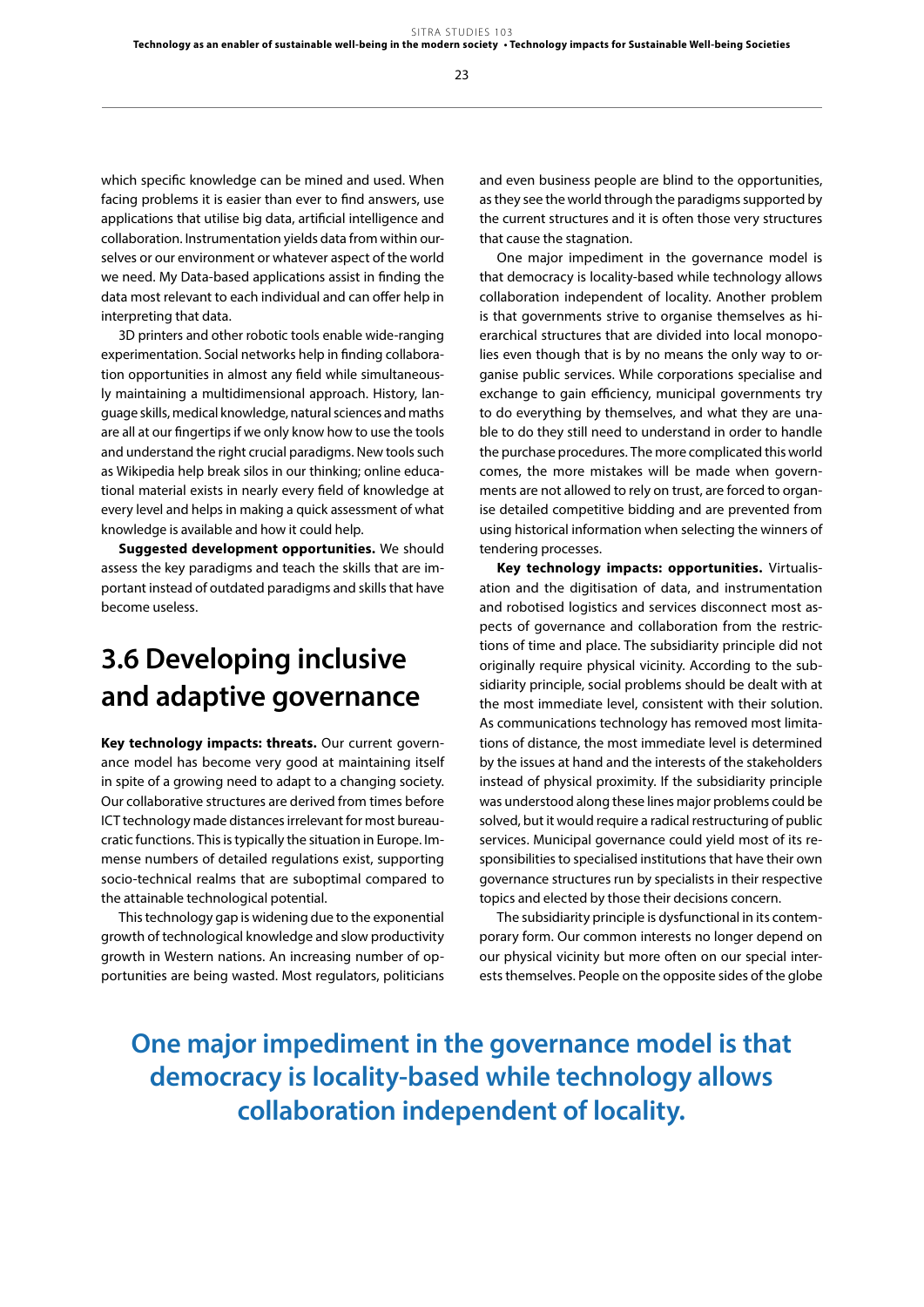<span id="page-25-0"></span>might have stronger common interests that many neighbours. This is really new. Before the internet this was very rare and the physical vicinity strongly defined our common interests. As a result, we have started to feel alienated from the decision-making on those issues that mean most to us. Instead of a single monopoly organisation for each locality, these new and specialised organisations could be national or even transnational and there could be several of them competing for members. This approach would increase democracy by allowing freedom for citizens to select the most suitable groups and thus also allow for competition within governance while still increasing economy of scale and specialisation compared to existing practices.

These specialised bodies could be elected democratically by their members and they could have independent authority to create regulations within their jurisdiction. If such subject areas that affect only a limited number of people were regulated by the affected people themselves, this would lead to better evolutionary development and the reconsideration of decisions or ideas if they prove to be ill-advised.

Competitive bidding, which currently causes severe inefficiency and problematic supplier selections, could be optional instead of mandatory. It could be replaced by a complete transparency of all discussions and decision-making on any transaction. Trust would be taken into account when full transparency is in effect. This would greatly simplify many transactions and lead to responsible services when buyers are not experts.

Artificial intelligence, instrumentation and robotised services could make huge gains in productivity possible in most administrative functions. They would also enable greater gains in service quality. The regulative environment could be revised in a way where methods are not governed at the technological level but at the level the technology might have, in order to open up all these opportunities.

Open Data and My Data may open up dynamic and efficient new practices for governance, markets and individuals. These new practices could be boosted by being accepted as the ruling principles of governance. My Data could be regulated in such a manner that each holder of an individual's private data would be obliged to transmit it to the trusted third party of that individual in machine-readable form when required. Self-organised behaviour like crowdfunding and creative commons could also be fully supported, and networked virtual operations could be fully and officially recognised practices designed to promote efficient practices.

**Suggested development opportunities.** The principle of subsidiarity should be re-examined. It was not originally understood as physical proximity but rather as what is more immediate (not more local) level. Competitive bidding practices should be re-examined. Open Data and My Data should be embraced.

## **3.7 Work as a source of sustainable well-being**

**Key technology impacts: threats.** Artificial intelligence, virtualisation and robotisation continue to replace existing jobs. New technologies in nanomaterials, biotechnology, energy technology and ICT continue to replace old industries. If Finland has lost the capabilities for renewing its public and business structures and technology regimes, local productivity will decrease while areas of high productivity are grabbed by foreign players. This leads easily to a simultaneous lowering of profits, lowering of wages and increased unemployment. Due to rigid structures, this may also lead to increased income differences, high taxes and a turbulent work life. If this kind of development is caused by bad governance, many talented and business-oriented people may leave the country.

**Key technology impacts: opportunities.** Even though new technology will replace existing jobs, it will also create new opportunities. There are several technological advances that may lessen income inequalities, enable new meaningful jobs and assist in the learning of new skills. Virtualisation and robotisation make remote work easier than before. Therefore people do not need to move from their homes even though they work or sell services to companies that reside far away. Robotisation creates new opportunities fulfilling local needs with local production. Higher local wages can be compensated with better recognition of local needs, creative commons-based global designs, robotised individual production and fewer storage, logistics and other transaction costs. 3D printers and other flexible robotised production tools are already, for many purposes, relatively inexpensive and enable versatile production capabilities.

Robotised logistics, search engines and 3D printers enable small-scale production for niche markets globally. Networked learning materials make it possible to learn new skills. Social media, crowdsourcing, cloud services, peer production, social commons, open data and crowdfunding – among other new technologies – make it easier than ever to set up meaningful collaboration and business practices, but also to provide for one's own needs. Solar energy, indoor farming, service robots and 3D printing are examples of new technologies where relatively small investments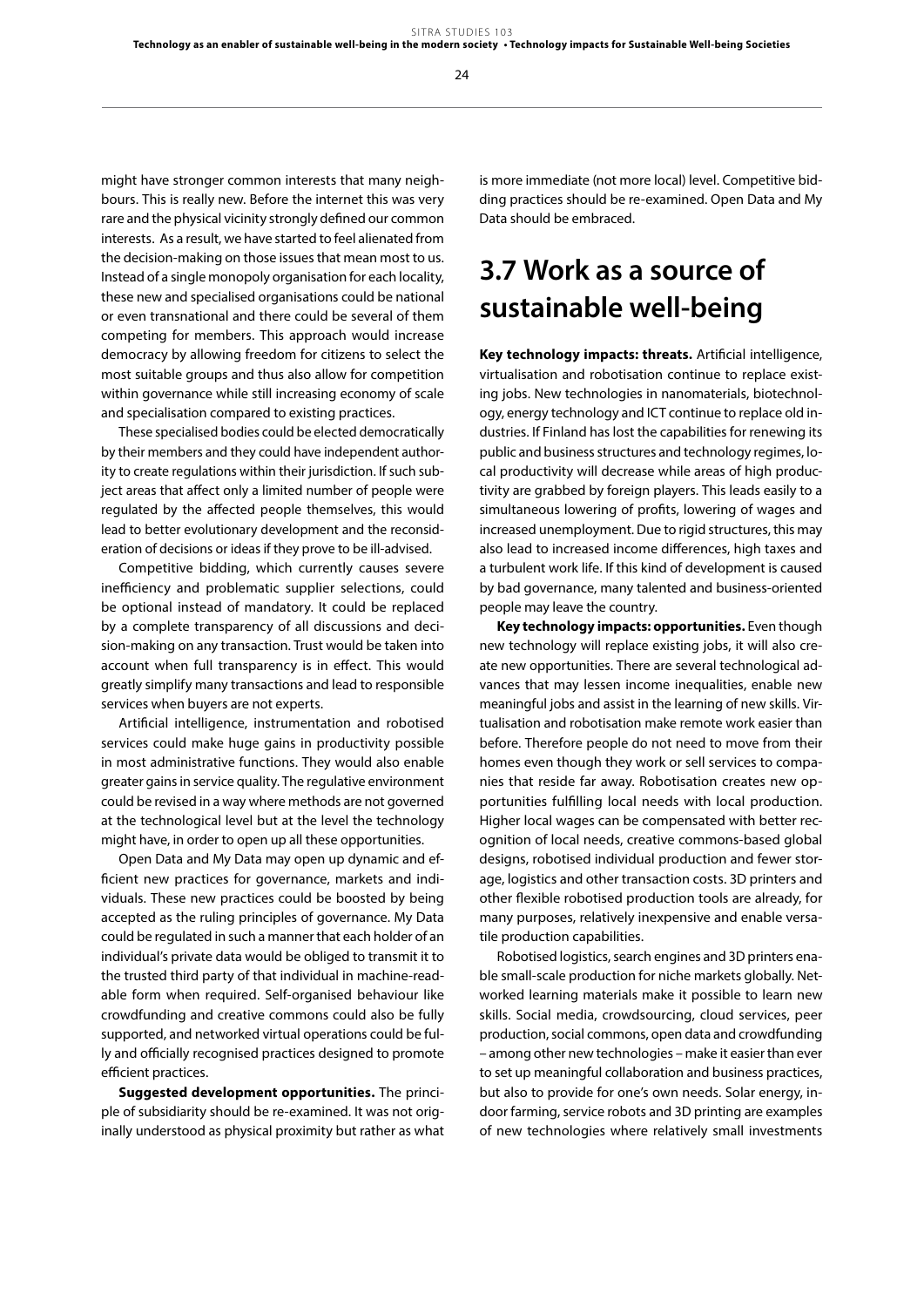<span id="page-26-0"></span>enable production of energy, food and services for oneself and those living nearby.

It is extremely important to realise the similarity of these new technologies to the microcomputer revolution of the 1980s and 90s. Microcomputers enabled the production and publication of media content, even entire movies like Star Wreck without major investment. Many forthcoming technologies will enable similar developments to happen in the world of material things, since efficient production no longer requires an economy of scale in each case. This will change working life, creating many new jobs, if only people can realise the new opportunities. Unless we open up to the new possibilities, our productivity will suffer compared to more nimble economies and jobs will disappear. There are currently too many regulations and the whole socio-technical regime favours large hierarchies. This can be changed.

**Suggested development opportunities.** The potential of new technology to create new jobs through increased productivity should be promoted. Small-scale local production fulfilling local needs and using robotised procedures should be encouraged. New business models including the promotion and use of social commons, crowdsourcing, crowdfunding and peer production should be supported. Solar energy, indoor farming, new materials and other new technologies should be promoted as sources of new potential jobs.

# **3.8 Consumption habits and lifestyles to support sustainable well-being**

**Key technology impacts: threats.** Robotisation makes production ever cheaper. Online shops make us aware of all that we could purchase. Social media promotes consumerism based on not only our conscious or subconscious needs but also on our wish to impress friends and colleagues. Businesses create products that cannot be fixed when they break and products that intentionally stop functioning no longer damage the brand. Driverless cars, language translators, global collaboration and social commons may lead to increased travel. The internet of things and increased connectivity may create wide-ranging ecosystems that force us to swap our fridges, other household appliances and even our cars if we wish to change brand; for example, from an Apple ecosystem to a Google ecosystem. These kinds of domino effects seem unavoidable

**Crowdfunding and creative commons can help organise resources and collaboration to create products and services that support sustainable lifestyles.**

unless we succeed in creating interoperability between the various ever-extending ecosystems.

**Key technology impacts: opportunities.** Virtualisation and social media can be utilised to promote values that are less materialistic. People might gain status from the virtual realm and this might reduce their need for material status symbols. Added value and displays of wealth could also be realised through designing individual forms and intricate details instead of adding plain material functionality or increasing the volume of material consumption.

Through gaming-style public displays (gamification) of resource efficiency, social pressure can direct us towards sustainability. The sharing economy, value through immaterial consumption and sustainable lifestyles can all create status value and make us influential among people who support the movement into more sustainable lifestyles. The instrumentation of everything, artificial intelligence, big data, open data and transparency in general can give rise to awareness and empower consumer movements against ill-behaved companies, voter revolts against politicians who act against sustainability and peer pressure towards other individuals who seem to lead a carelessly wasteful life.

Crowdfunding and creative commons can help organise resources and collaboration to create products and services that support sustainable lifestyles. These can range from Wikipedia-like knowledge production to full designs and peer production of devices like solar panels or indoor farming, which may be necessary for some people's sustainable lifestyle choices. Collaborative consumption becomes increasingly easy through transparency, instrumentation, social networks, crowdfunding, peer production, cloud computing and robotisation of logistics and services. Through this kind of work, villages may become nearly independent of any physical interchange with the outside world and still maintain a high quality of life in a sustainable way. This kind of lifestyle would make it possible to use renewable resources such as solar power or wind when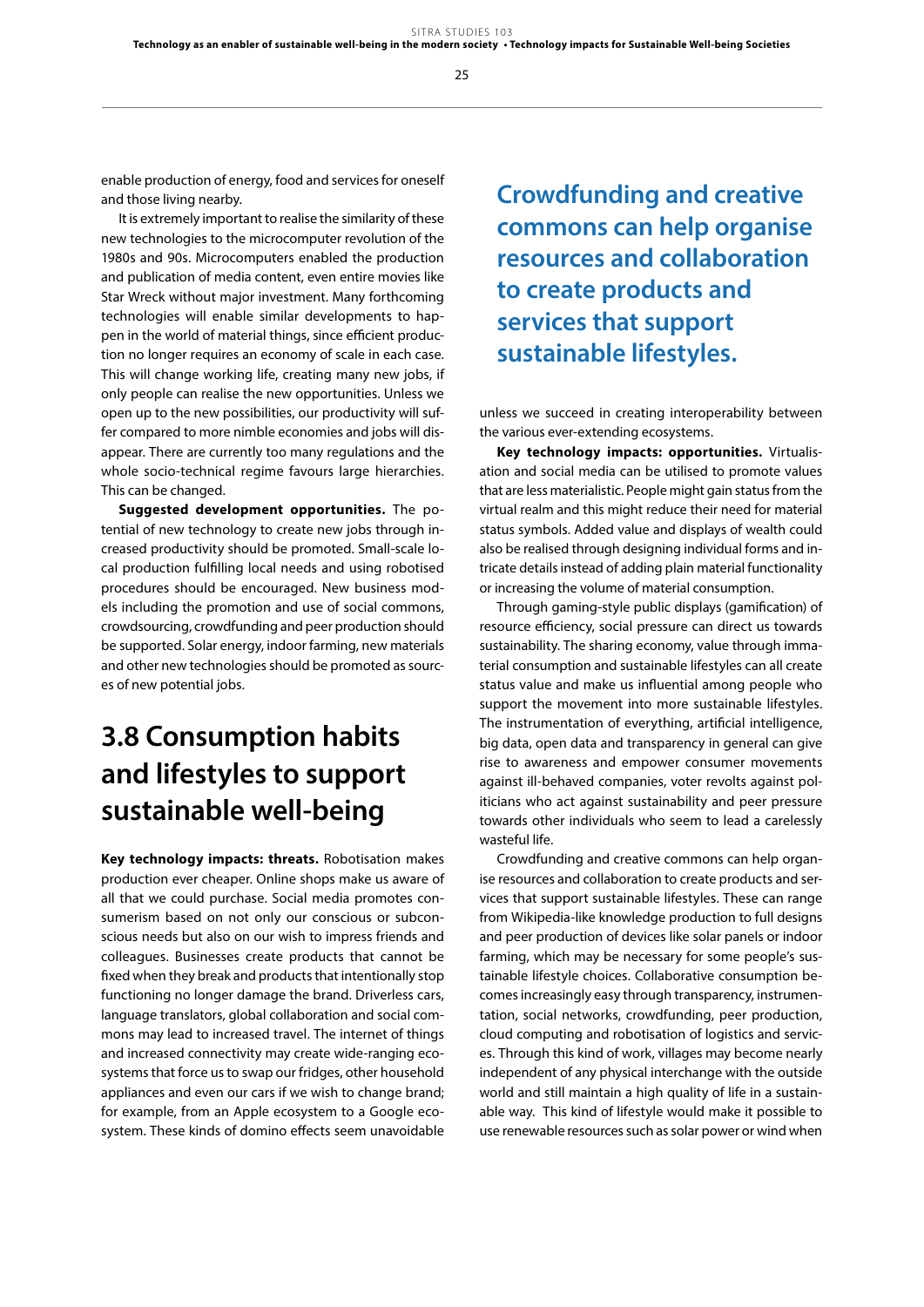<span id="page-27-0"></span>they are available and to perform less energy-intensive tasks when renewables are not available, instead of running energy-intensive production tasks even through the darkest months of the year.

Robotised production removes much of the need for specialisation and exchange as robots can download new talents from the internet when needed. Human beings are not competitive in highly specialised tasks but have the need to gain more holistic and empathetic capabilities. Instead of specialising in a narrow task, an increasing number of people should learn to use their time freelancing in different tasks, fulfilling other people's needs and collaborating in development tasks or providing for one's own needs when one's time is not required by other people.

Modularity, social commons, and standardisation may help to build more sustainable systems through making various ecosystem parts interchangeable. 3D printers and modular open design principles certainly promise to make things easier to maintain. Maker-type behaviour where people enjoy creating their own things through 3D printing or craftsmanship and individualisation of products create a culture where products are not easily discarded, and where people also participate in their design before they are produced.

**Suggested development opportunities.** Gaining status through the virtual realm should be supported. Gamification of resource efficiency should be made mandatory for all organisations and public officials. The sharing economy should be supported and legal barriers removed. Self-sustainable lifestyles and freelance work should be promoted and platforms facilitating them should be supported.

# **3.9 Sustainable well-being implies comprehensive social and healthcare services**

**Key technology impacts: threats.** The growing complexity and information bubbles induced by social media and personalised information services make people vulnerable to irrational beliefs. Vaccinations are being avoided as one example; alternate medicines and ill-advised diets lead to many problems. The increasing complexity of treatments raises the costs of available medical

procedures. The availability of very advanced medical treatments and diagnostic procedures combined with the increasing number of old people with complex symptoms place increasing pressure and stress on the medical profession who have to cope with insufficient resources. This stress is worsened by an increasing number of patients who have searched for their symptoms and possible cures from the internet and face doctors with demands that can often not be met.

The inefficient competitive bidding procedures and inconsistently fragmented medical organisations have led to increasingly ill-suited ICT systems being used by medical organisations. It may be that these discrepancies will only worsen due to the rapid progress of technology and an exceedingly slow reaction to the change by the public sector and legislature.

Social problems will continue to increase due to increasing complexity; exclusion and increasing income inequality will arise if technological change is not embraced; and the growing tension between out-of-date structures and technological development will lead many to experience ill-effects.

**Key technology impacts: opportunities.** Virtualisation, robotisation and instrumentation jointly enable virtual clinics. They also empower people diagnosing themselves in many cases with the help of cheap add-ons and applets to their mobile phones. There are an increasing number of cheap devices accepted by the Federal Drug Administration in the USA that can do retinal scans, photograph the ear drum, diagnose several diseases, predict heart failure, etc. The X Prize Foundation is running a competition with 10 finalists, each of whom has designed a device that can diagnose 16 different diseases. The devices are handheld and intended for layman's use.

Automated transport can greatly lower the cost of ambulances and taxis. Support for elderly people in their homes can be enhanced with telepresence robots besides robotised food delivery and cleaning. Medical facilities and other social and healthcare institutions can also benefit from robots doing routine cleaning, logistics and transport tasks and many administrative tasks. Robotised exoskeletons are already practical in helping people to their own feet from wheelchairs. They and other prostheses enable elderly or handicapped people to cope on their own instead of being reliant of constant help. Eye prostheses can help the blind to see. The newest hand prostheses have touch sense and can be controlled by the brain. Many 3D printed organs will soon be installed to replace those destroyed by illnesses or trauma<sup>20</sup>.

Pharmacology and other treatment options show great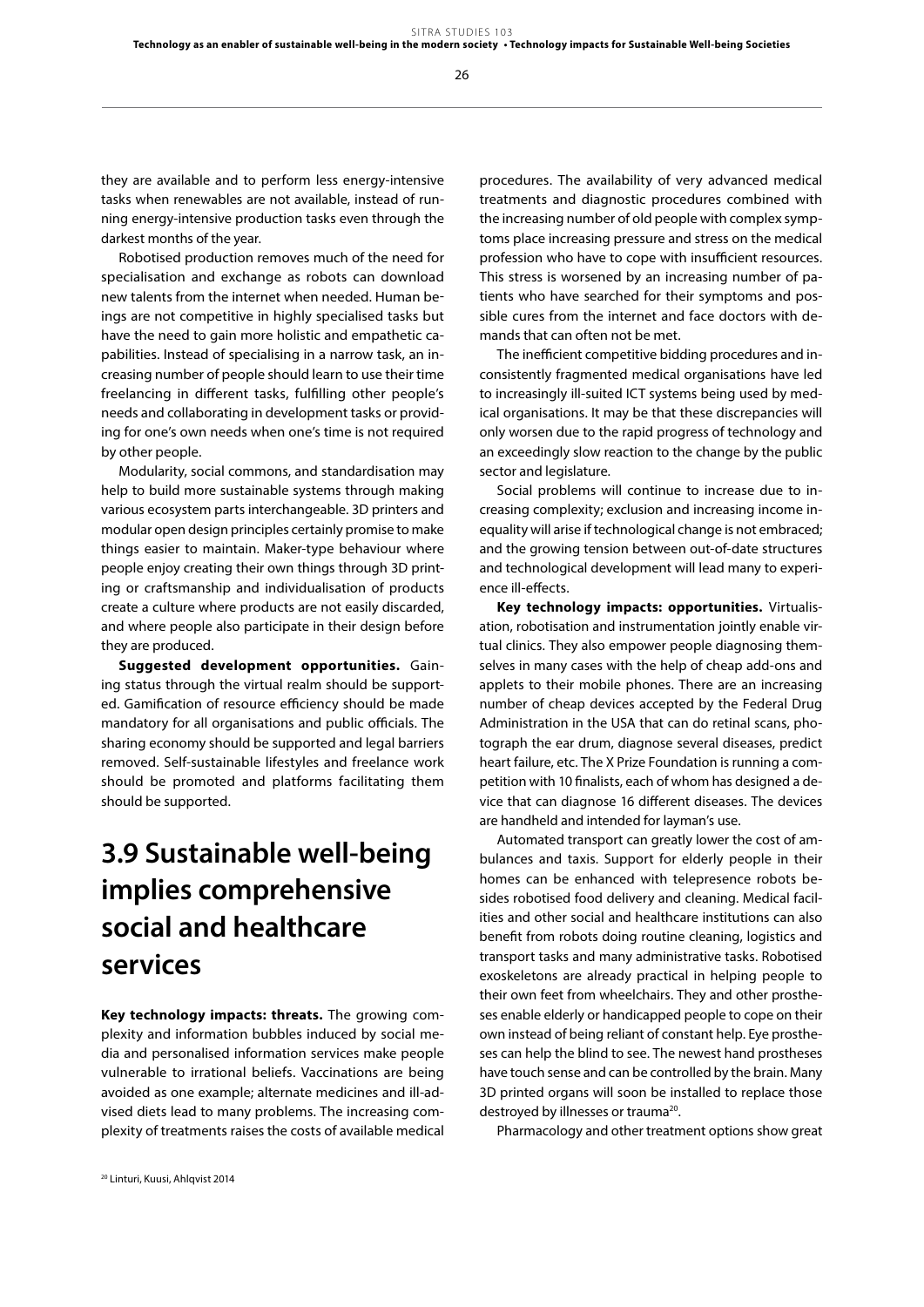### <span id="page-28-0"></span>**Artificial intelligence reveal relationships between symptoms, diseases, genetics and the environment. New knowledge in the field of medicine will emerge faster than in most other fields.**

promise in solving severe illnesses like Alzheimer's and various types of cancer. Anti-ageing drugs and other life extension procedures already seem functional with mice. It may not take more than one or two decades before we have procedures that postpone age-related illnesses by one or several decades compared to existing practices. These developments should at least temporarily ease the burden of the medical profession.

Artificial intelligence like IBM's Watson and increasing volumes of big data reveal relationships between symptoms, diseases, genetics and the environment. They lead to machines being both capable of preliminary diagnosis and extremely helpful in medical research. New knowledge in the field of medicine will emerge faster than in most other fields.

Personalised monitors displaying the medical effects of our deeds – or in other words the gamification of health, combined with instrumentation, genetics and social media – create good possibilities for self-organised preventive medicine. Combined with My Data architecture, this could lead to an easy integration of personal medical information and lifestyle choices. This integration will not however happen widely or easily enough without legislative changes.

When considering the social problems, social networks can be of a great assistance. Along with many emerging new technologies they can provide meaningful tasks through virtual collaboration to all kinds of people, depending on their interests. Gamification of social problems has shown promising results. Many problems can also be solved in support groups of one's peers.

**Suggested development opportunities.** Self-diagnosis and virtual clinics should be promoted and modern self-diagnostic tools should be tested and promoted and the medical culture changed in a way that enables doctors to better cope with patients who have diagnostic tools and online information but no experience in interpreting the results. Artificial intelligence should be embraced. Robotised exoskeletons and other prostheses should be recommended. Gamification of health and quantified self-movement should be supported.

# **3.10 School as an engine for achieving a Sustainable Well-being Society**

**Key technology impacts: threats.** Virtualisation and artificial intelligence give pupils and students easy access to information, tutelage and learning tools that surpass quickly most teacher's capabilities in any subject matter. As the curriculum in school consists mostly of topics that no longer represent the proper foundations of our modern society, no change in teaching methods is enough to remove the discrepancy that young people see between what they are required to learn and how they themselves regard the problems. Why learn languages when you have machine translation? Languages do open a window to respective cultures, but for most pupils this is pure theory for the third and fourth languages. Why learn calculus, when computers never use it? Why learn details of history when you can get any fact at your fingertips whenever you need it?

Youngsters seem to learn more practical things from their peers and the internet than they do from school and their teachers. The faster technology develops the larger this gap becomes unless schools are fundamentally reformed. Teachers are now ill-equipped, since they often know less about the modern tools for learning than their pupils. This change however is difficult as teachers' lobbies, the educational bureaucracy and older people's understanding is based on the old paradigms, and very few people in responsible positions seem to realise the falsity of how our contemporary school functions.

We have talented teachers and many schools that do their best. However, without a complete reorganisation of job descriptions, curricula and national final exams, changes will only be incremental and insufficient compared to the needs. The system is stuck without a major revision of the vision for schools. Meanwhile, the tension between the existing practice and modern expectations or needs grows continuously.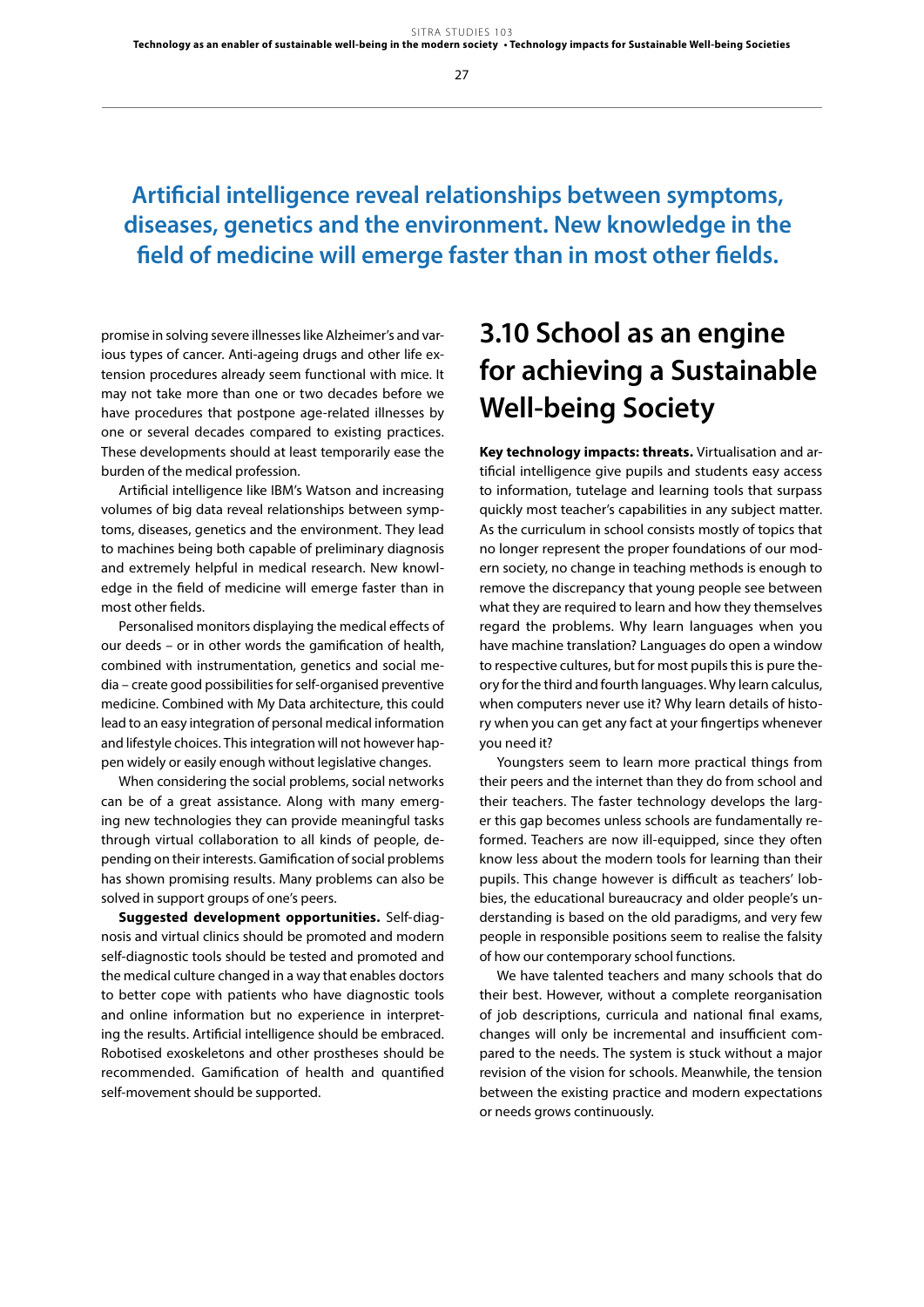**Key technology impacts: opportunities.** Virtualisation enables reverse teaching or the "flipped classroom", where students learn the basics of each topic online and the teacher mainly assists in motivation, discussions and problem-solving. Problem-solving can consist of emulating real-life situations through simulations with the help of computers and artificial intelligence. As data is abundant and freely available, students can be taught the real fundamentals that modern society requires. These fundamentals do not contain things that can quickly be found and understood from information easily available online. Fundamentals consist of tools that can be used to find detailed knowledge and understanding, which is required to gain a holistic picture of the complex cross-disciplinary interactions of various phenomena. If cheating were allowed at every level and each topic, this would quickly steer the attitudes of teachers towards exams that measure skills, which need teaching and learning, instead of trivia that can easily be found online.

The curriculum needs revision to reflect the skills and knowledge that presently can be considered as foundations for understanding the modern society where everything is digital.

The material for reverse teaching could be produced collectively by teachers. Khan Academy's<sup>21</sup> brilliant teaching material for mathematics, chemistry and physics classes, from the foundation to college level, were produced practically by one person, Sal Khan. This method could be copied from the Khan Academy, but content needs re-evaluation. In mathematics for example, more emphasis could be put on topics such as discrete mathematics, algorithms,

simulation and complexity theory. Similar revisions should be done in all topics.

A number of technologies can be used for collaboration, simulation, gamification of education, experimenting and evaluating learning. When the learning materials are appropriate, the learning methods optimal and the topics relevant, student motivation is good and the teacher's role corresponds better than it does nowadays, emphasising more what a human teacher can do better than a computer. We should not however expect contemporary teachers to understand this.

Creativity can be induced by giving the students 3D printers, building blocks of robots, new materials and other enabling technologies with whose help the students can feel they have the opportunity to do things that their parents could not accomplish.

The interlinked nature of the world can be learned through simulations, educational games and strategy games where groups in various schools play against others. This kind of platform encourages learning and creativity while adding to the understanding of the interlinked nature of our society and technology.

**Suggested development principles.** Material for all courses on reverse teaching should be provided on a national level. Teacher responsibilities should be reorganised to reflect the flipped classroom model. Cheating should be allowed in all exams. All school topics should be redesigned to reflect the needs of modern society. UNESCO's Kronberg Declaration should be followed and all degrees should be based on exams performed independently of the place where one has studied.

<sup>21</sup> Khan Academy offers practice exercises, instructional videos, and a personalised learning dashboard that empower learners to study at their own pace in and outside of the classroom. For more information: <https://www.khanacademy.org/>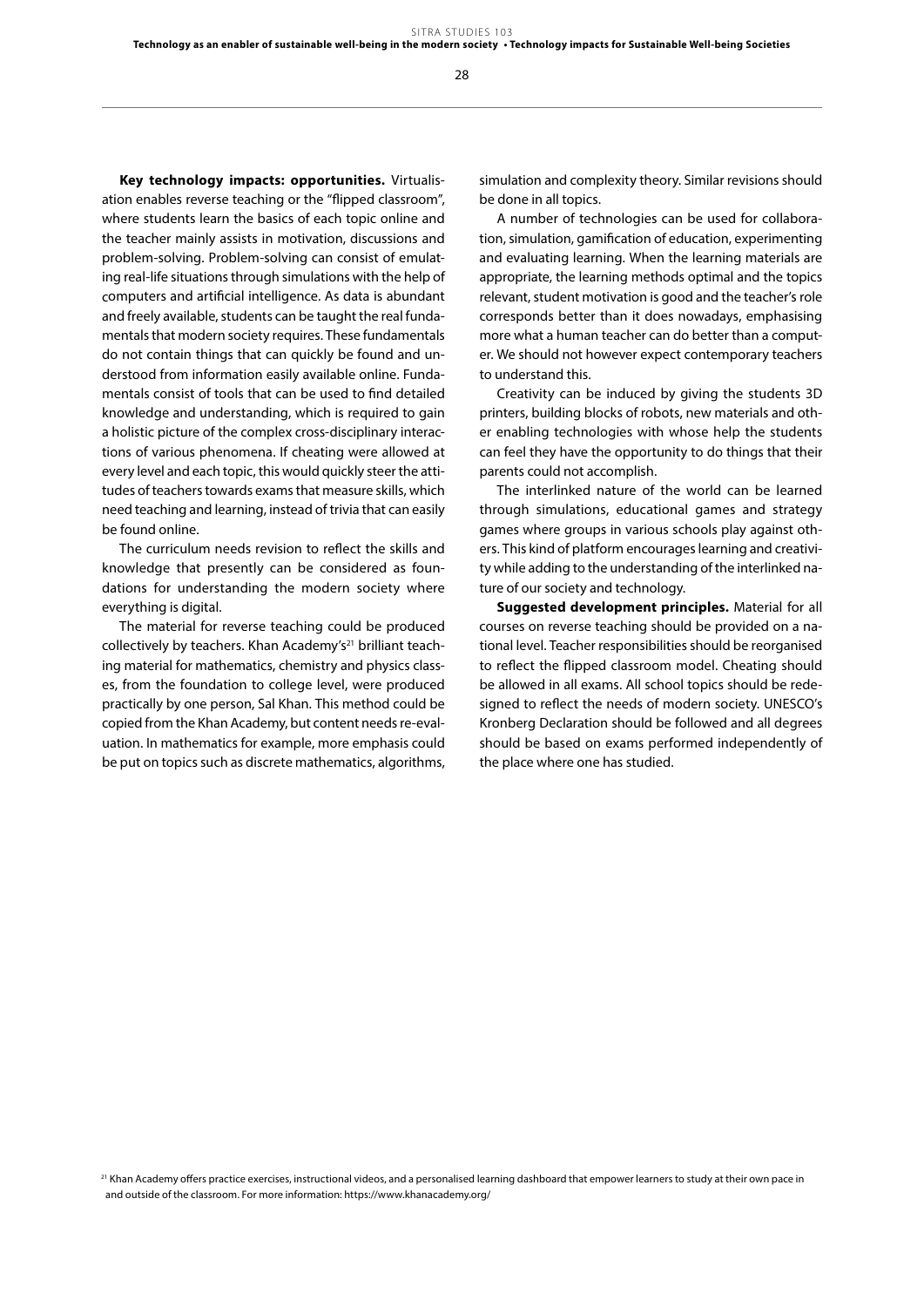# <span id="page-30-0"></span>4. Conclusions

**THE NEWEST TECHNOLOGY** already available on the market today enables major productivity increases that have not yet been realised even by the most advanced societies. Many of the technologies described here are still under development, but will be widely available in the near future and they will open up even larger opportunities. These potential productivity increases have both positive and negative impacts on our society. Existing institutions can slow down the change, but in so doing they increase potential turbulence. Much that might be valuable is then only gained by a small minority. Many ill-effects will spread across borders and by slowing itself down a society loses its capability to endure the challenges of the new technologies.

Table 1 summarises the opportunities and threats opened up by each of the 10 key technologies to each of the six principles and four application areas of Sitra's model for sustainable well-being societies.

From Table 1 and Figure 3 we can conclude that there are more opportunities than threats in each topic area. However, while embracing the opportunities, we must simultaneously accept the ominous understanding that a chain needs only one weak link to break the whole chain. Single threats can cause a catastrophe, while bringing about a paradise requires a horde of successful developments.

**Opportunities** arise from all key technologies (Figure 3) and their potential benefits spread rather evenly to all analysed sectors (Figure 4). Possibly the most important opportunity arises from renewable energies and new materials as they form the economic basis of sustainable well-being. On the other hand, all the technologies that create opportunities for efficient small-scale production and human-scale cohesive communities are important building blocks for a meaningful life and stabile society.

**Major threats** can be seen to arise from artificial intelligence, nanomaterials, biotechnology and globalisation of ICT structures (Figure 3). The target of these threats is usually the individual, his empowerment, well-being and work (Figure 4).

From both the opportunities and threats we can conclude that the spread will grow between the technologically most productive ways of doing things and common



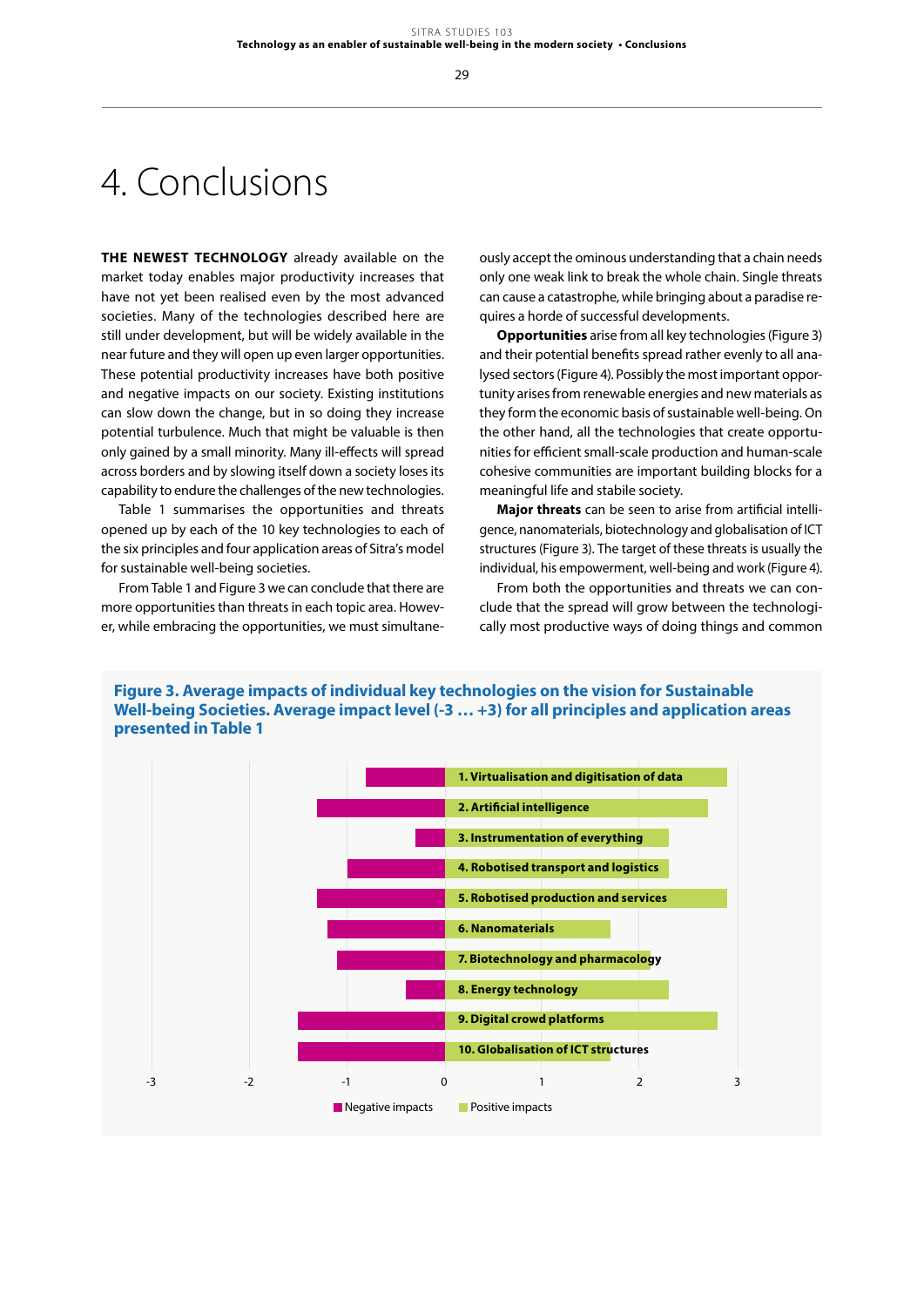



contemporary practices. The digital divide may grow due to the fast pace of technological development and slow adaptation of societal structures. Simultaneously it is possible through empowerment of individuals and self-organising behaviour that income differences related to power hierarchies and economies of scale could shrink.

When the policy recommendations for each 10 topic areas of Sitra's model for sustainable well-being are considered, there are a few underlying themes. Consideration should be given to digital platforms that empower citizens to better cope with their lives and small virtual and physical communities to produce goods and services competitively disregarding the economy of scale. Sharing economy and social commons should be promoted. Various socio-technical regimes should be renewed to better support new technologies that favour the principles of sustainable well-being. Artificial intelligence and gamification should be increasingly used to encourage holistic thinking in an increasingly complex world.

The overall conclusion must be that there exists a major challenge to society. There are enormous opportunities, but these may turn into threats if our structures are too rigid and we are unable to adapt quickly enough. Turbulent times are ahead, especially if radical opportunities are taken by the nimblest societies and their speediest individuals while the majority of people get left behind. Society needs to guarantee swift progress for the large majority of people in order to avoid the problems arising from increasing inequalities.

30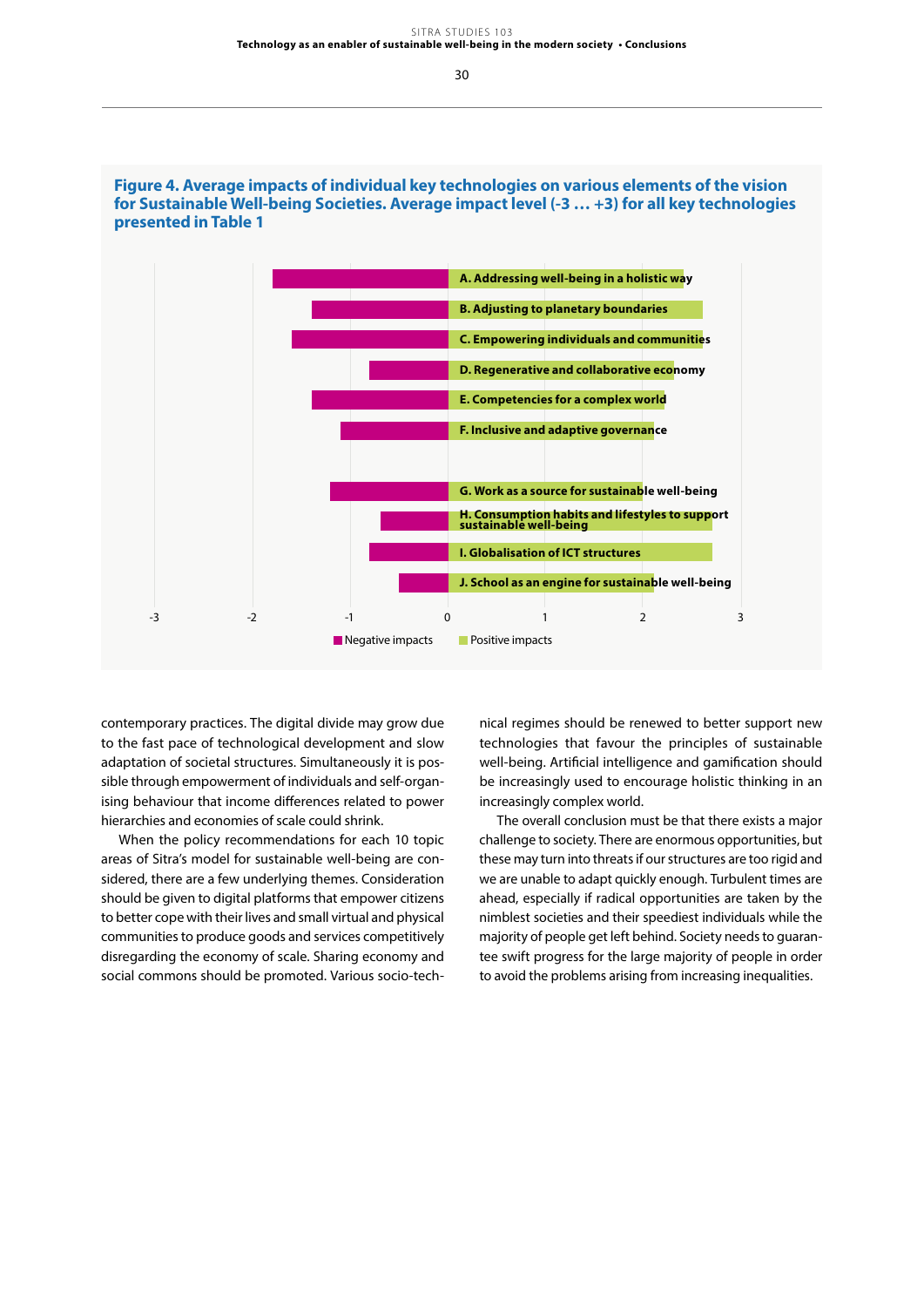### **Table 1: Positive and negative impacts of the selected technologies on the 10 topic areas of the vision for Sustainable Well-being Societies.**

| <b>Key</b><br>technologies                       | <b>Principles for a Sustainable Well-being Society</b> |                                      |                                           |                                           |                                     | <b>Application areas of the principles</b> |                                                |                                                                           |                                        | <b>Average</b>                                    |                                         |
|--------------------------------------------------|--------------------------------------------------------|--------------------------------------|-------------------------------------------|-------------------------------------------|-------------------------------------|--------------------------------------------|------------------------------------------------|---------------------------------------------------------------------------|----------------------------------------|---------------------------------------------------|-----------------------------------------|
|                                                  | Addressing well-being in a<br>holistic way             | Adjusting to planetary<br>boundaries | Empowering individuals<br>and communities | collaborative economy<br>Regenerative and | Competencies for a<br>complex world | Inclusive and adaptive<br>governance       | sustainable well-being<br>Work as a source for | and lifestyles to support<br>sustainable well-being<br>Consumption habits | Comprehensive social<br>and healthcare | School as an engine for<br>sustainable well-being | All principles and<br>application areas |
| Average,<br>all key<br>technologies              | $^{\mathrm{+}}$                                        | $+ + +$                              | +++                                       | $^{\mathrm{+}}$                           | $^{\mathrm{+}}$                     | $^{\mathrm{+}}$                            | $^{\mathrm{+}}$<br>Ξ                           | $+ + +$                                                                   | $+ + +$                                | $^{\mathrm{+}}$<br>۰                              | $^{\mathrm{+}}$                         |
| 1. Virtualisation<br>and digitisation<br>of data | $+ + +$<br>۰                                           | $+ + +$                              | $+ + +$                                   | $+ + +$                                   | $+ + +$<br>-                        | $+ + +$<br>Ē.                              | $^{\mathrm{+}}$<br>÷                           | $+ + +$<br>۳                                                              | $+ + +$                                | $+ + +$                                           | $+ + +$                                 |
| 2. Artificial<br>intelligence                    | $+ + +$                                                | $+ + +$                              | +++                                       | $\bm{++}$<br>- -                          | +++                                 | +++                                        | ÷.<br>$\sim$ $\sim$                            | $+ + +$                                                                   | $+ + +$                                | $+ + +$                                           | $+ + +$                                 |
| 3. Instrumentation<br>of everything              | $+ + +$<br>÷                                           | +++                                  | ++<br>۳                                   | ÷                                         | +++                                 | $^{\mathrm{+}}$                            | $\ddot{}$<br>L,                                | $+ + +$                                                                   | $+ + +$                                | $^{\mathrm{+}}$                                   | $^{\mathrm{+}}$                         |
| 4. Robotised<br>transport and<br>logistics       | +++                                                    | $+ + +$                              | $+ + +$                                   | $^{\mathrm{+}}$<br>۰                      | ٠<br>۰                              | $^{\mathrm{+}}$                            | $^{\mathrm{+}}$<br>- -                         | $+ + +$<br>۰                                                              | $+ + +$                                | $\ddag$                                           | $^{\mathrm{+}}$<br>÷                    |
| 5. Robotised<br>production and<br>services       | $+ + +$                                                | $^{\rm ++}$                          | +++                                       | +++                                       | $^{\mathrm{+}}$<br>۰                | $^{\rm ++}$<br>÷                           | $+ + +$<br>۰.                                  | $+ + +$<br>÷                                                              | $\bm{++}$                              | $+ + +$                                           | $\bm{+++}$                              |
| 6. Nano-<br>materials                            | ٠                                                      | +++                                  | ++                                        | $^{\mathrm{++}}$                          | ٠                                   | $\ddagger$<br>ä,                           | $^{\mathrm{+}}$                                | $^{\mathrm{+}}$                                                           | $^{\mathrm{+}}$                        | ٠<br>÷                                            | $^{\mathrm{+}}$<br>÷                    |
| 7. Biotechnology<br>and<br>pharmacology          | $^{\mathrm{++}}$                                       | +++<br>÷                             | ++                                        | $^{\mathrm{+}}$                           | ٠                                   | $^{\mathrm{+}}$<br>- -                     | $^{\mathrm{+}}$                                | $+ + +$                                                                   | $+ + +$                                | ٠<br>$\blacksquare$                               | $++$<br>$\blacksquare$                  |
| 8. Energy<br>technology                          | $++$                                                   | $^{\rm +++}$                         | $^{\rm ++}$                               | $+ + +$                                   | $+ + +$                             | $\ddot{}$                                  | $+ + +$                                        | $+ + +$                                                                   | Ŧ.<br>÷,                               | $\ddag$<br>$\blacksquare$                         | $^{\mathrm{+}}$                         |
| 9. Digital crowd<br>platforms                    | $+ + +$                                                | ٠<br>÷                               | $+ + +$                                   | $+ + +$                                   | +++                                 | $+ + +$<br>÷                               | $+ + +$                                        | $+ + +$<br>÷                                                              | $+ + +$                                | $+ + +$                                           | +++                                     |
| 10. Globalisation<br>of ICT structures           | ╇                                                      | ٠<br>÷                               |                                           | ++                                        | ++                                  | ٠                                          | ٠<br>÷                                         | <b>+</b><br>÷,                                                            | +++                                    | $+ + +$                                           | ++                                      |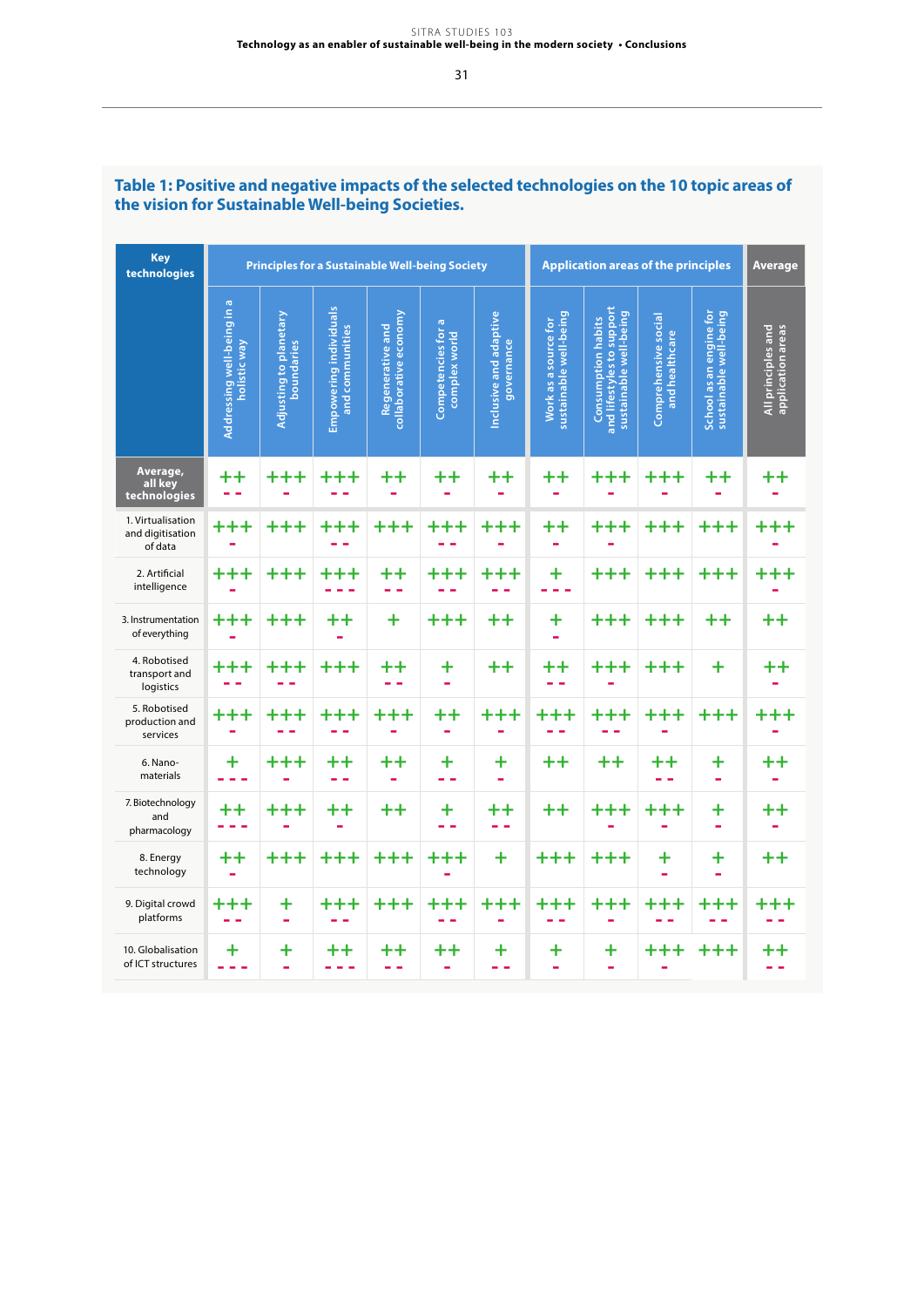# <span id="page-33-0"></span>References

- Ainslie, George. 2001. Breakdown of Will. Cambridge University Press. 258p.
- Ariely, Dan. 2009. Predictably Irrational, The hidden forces that shape our decisions. Harper Collins. 368p,
- Barabasi, Albert-Laszlo. 2002. Linkit Verkostojen uusi teoria. Terra Cognita. 282p.
- Beattie, Alan. 2010. False Economy, A Surprising Economic History of the World. Penguin. 311p.
- Bornmann, Lutz and Mutz, Rüdiger. 2015. Growth rates of modern science, Accepted for publication in Journal of the Association for Information Science and Technology. Arxiv.org.
- Brand, Stewart. 2010. Whole Earth Discipline, Why dense cities, nuclear power, genetically modified crops, restored wildlands, radical science and geoengineering are essential, revised and updated edition. CPI. 337p.
- Bronowski, Jacob and Mazlish, Bruce. 1975. The Western Intellectual Tradition from Leonardo to Hegel. Harper Perennial. 522p.
- Carroll, Sean. 2007. Endless Forms Most Beautiful: The New Science of Evo Devo and the Making of the Animal Kingdom. Phoenix. 350p.
- Castells, Manuel. 1997. The Information Age II. Blackwell. 461p.
- Castells, Manuel. 2000a. The Information Age I (second edition). Blackwell. 594p.
- Castells Manuel. 2000b. The Information Age III (second edition). Blackwell. 448p.
- Damasio, Antonio. 2003. Looking for Spinoza; Joy Sorrow, and the Feeling Brain. Harcourt. 356p.
- Diamond, Jared. 1998. Guns, Germs and Steel. A Short History of Everybody for the Last 13,000 Years, Vintage. 480p.
- Diamond, Jared. 2005. Collapse; How Societies Choose to Fail or Succeed, Penguin. 592p.
- Douglas, Mary. 1966 (2002). Purity and Danger. Routledge. 244p.
- Durkheim, Emile. 1997. The Division of Labor in Society. Free Press. 352p.
- Friedman, Thomas. 1999. The Lexus and the Olive Tree. FSG. 393p.
- Fukuyama, Francis. 1999. The Great Disruptio. Free Press. 354p.
- Geels, Frank. 2011. The multi-level perspective on sustainability transitions: Responses to seven criticisms. Environmental Innovations and Societal Transitions. Elsevier.
- Granovetter, Mark. 1985. Economic action and social structure: the problem of embeddedness. American Journal of Sociology 91(3): 481-510.
- Halal, William. 2008. Technology's Promise, Expert Knowledge on the Transformation of Business and Society. Palgrave. 180p.
- Hellström, Eeva; Hämäläinen, Timo; Lahti, Vesa-Matti; Cook, Justin W. and Jousilahti, Julia. 2015. Towards a Sustainable Well-being Society. From principles to application. Version 2.0. Sitra working paper 1.4.2015.
- Katz, M. L. and Shapiro, C. 1985. Network Externalities, Competition, and Compatibility. American Economic Review 75(3): 424-440
- Kauffman, Stuart. 1995. At Home in the Universe: The Search for the Laws of Self-Organization and Complexity. Oxford University Press. 321p.
- Kirshin, I. A. 2014. Modeling the long-term trend of accumulation of knowledge. Life Science Journal.
- Lakoff, George. 2006. Whose Freedom; The Battle over America's Most Important Idea. FSG. 277p.
- Lal, Deepak. 2006. Reviving the Invisible Hand; The Case for Classical Liberalism in the Twenty-First Century. Princeton University Press. 320p.
- Laurie, Donald L.; Doz, Yves L. and Sheer, Claude P. 2006. Creating New Growth Platforms, 12p, Harvard Business Review, Vol. 84, No. 5, May 2006.
- Linturi, Risto; Kuusi, Osmo and Ahlqvist, Toni. 2014. 100 Opportunities for Finland and the World. Committee for the Future, Parliament of Finland.
- Linturi, Risto and Kuittinen, Ossi. 2014. Liikennetiedon visiot, raportti 42/2014, Liikennevirasto.
- Lyons, Jonathan. 2009. The House of Wisdom, How the Arabs Transformed Western Civilisation. Bloombury. 248p.
- Mann, Michael. 1986. The Sources of Social Power volume I. Cambridge. 549p.
- Mann, Michael 1993. The Sources of Social Power volume II. Cambridge. 825p.
- Meier, Christian. 2011. A Culture of Freedom, Ancient Greece and the Origins of Europe. Oxford University Press. 314p.
- Mithen, Steven. 2004. After The Ice, A Global Human History 20,000- 5000 BC. Phoenix. 622p.
- National Intelligence Council. 2012. Global Trends 2030. NIC.
- Peder, Olensen Larsen and Ins, Marcus. 2010. The rate of growth in scientific publication and the decline in coverage provided by Science, Scientometrics.
- Penn, Mark J. 2007. Microtrends, the small forces behind tomorrow's big changes. Hachette Book Group. 425p.
- Rheingold, Howard. 2002. Smart Mobs The Next Social Revolution, Transforming Cultures and Communities in the Age of Instant Access. Basic. 266p
- Rogers, Everett. 2003. Diffusion of Innovations; fifth edition. Free Press. 500p.
- Schumpeter, Joseph A. 2008 (1942). Capitalism, Socialism and Democracy. Harper Perennial. 431p.
- Simon, Herbert. 1997. Administrative Behavior: A Study of Decision Making Processes in Administrative Organization. Free Press. 368p.
- Smith, Adam. 2003 (1776). The Wealth of Nations. Bantam Classics. 1231p.
- Stiglitz, Joseph. 2002. Globalisation and its discontents. Penguin: Politics. 288p.

Taleb, Nassim Nicholas. 2007. The Black Swan. Random House. 366p.

- Tapscott, Don and Williams, Anthony. 2008. Wikinomics, How Mass Collaboration Changes Everything. Atlantic Books. 351p.
- Tuomi, Ilkka. 2002. Networks of Innovation. Oxford. 251p.
- Turkki, Teppo. 2009. Tiikerinportti, Korean vimma voittaa maailma. Edita. 281p.
- Urry, John. 2000. Sociology Beyond Societies Mobilities for the Twenty-First Century. Routledge. 255p.

Uzzi, B. 1996. The sources and consequences of embeddedness for the economic performance of organisations: The network effect. American Sociological Review 61(4): 674-698.

- Vincent, John. 2006. An Intelligent Person's Guide to History. Duckworth Overlook. 185p.
- WIPO. 2014. World Intellectual Property Indicators 2014 Edition[, www.](http://www.wipo.int/portal/en/index.html) [wipo.int](http://www.wipo.int/portal/en/index.html)
- Wright, Robert. 2000. Nonzero–History, Evolution and Human Cooperation. Abacus. 435p.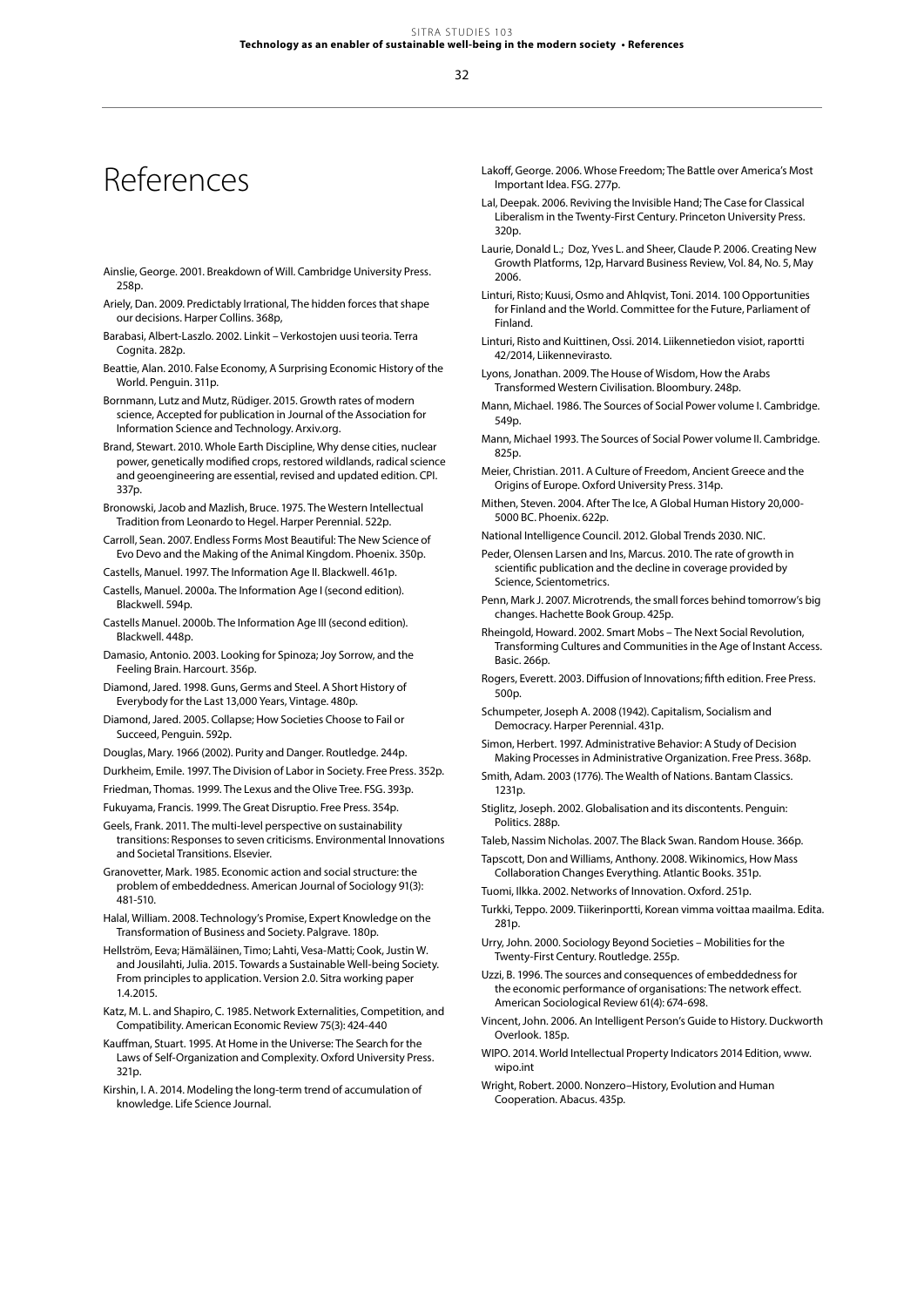**Risto Linturi** is a serial entrepreneur, a futurist and the chairman of one of the largest Finnish ICT-training companies, Sovelto. Many of his ideas and innovations have spread globally and his interviews have been published by dozens of major newspapers and TV channels all over the world.

Linturi has been a board member or a chairman of several successful technology companies, influential national and international committees and an advisor or consultant to both multinational and national institutions, including academic institutions. In 2007, the Director-General of UNESCO invited him to become a member of the UNESCO High-Level Group of Visionaries on "The Future of Knowledge Acquisition and Sharing".

Recently, Linturi has co-authored several reports on technology development and its impact on our society. These include "100 Opportunities for Finland and the World", published in 2014 by the Parliament of Finland.